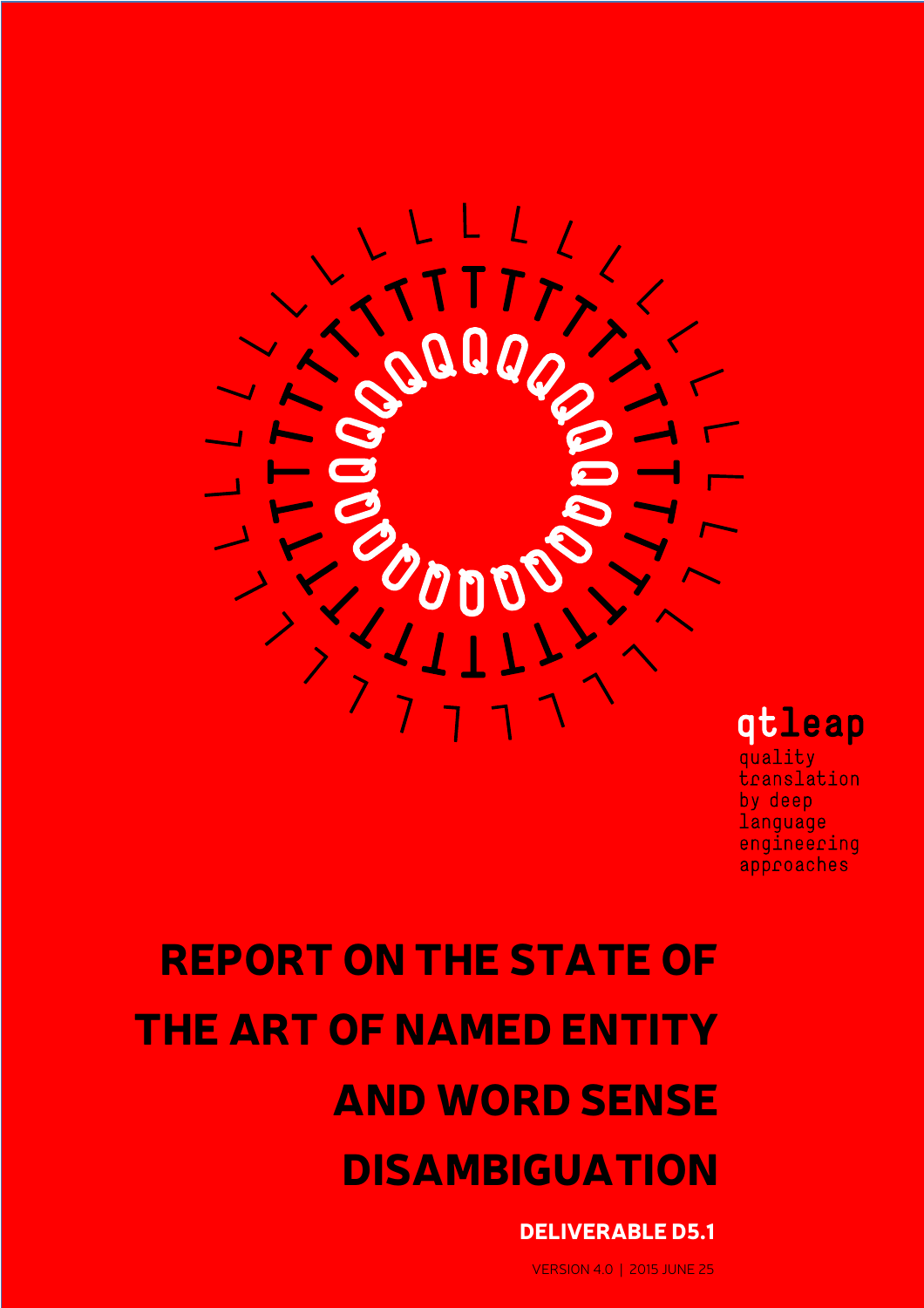## QTLeap

Machine translation is a computational procedure that seeks to provide the translation of utterances from one language into another language.

Research and development around this grand challenge is bringing this technology to a level of maturity that already supports useful practical solutions. It permits to get at least the gist of the utterances being translated, and even to get pretty good results for some language pairs in some focused discourse domains, helping to reduce costs and to improve productivity in international businesses.

There is nevertheless still a way to go for this technology to attain a level of maturity that permits the delivery of quality translation across the board.

The goal of the QTLeap project is to research on and deliver an articulated methodology for machine translation that explores deep language engineering approaches in view of breaking the way to translations of higher quality.

The deeper the processing of utterances the less language-specific differences remain between the representation of the meaning of a given utterance and the meaning representation of its translation. Further chances of success can thus be explored by machine translation systems that are based on deeper semantic engineering approaches.

Deep language processing has its stepping-stone in linguistically principled methods and generalizations. It has been evolving towards supporting realistic applications, namely by embedding more data based solutions, and by exploring new types of datasets recently developed, such as parallel DeepBanks.

This progress is further supported by recent advances in terms of lexical processing. These advances have been made possible by enhanced techniques for referential and conceptual ambiguity resolution, and supported also by new types of datasets recently developed as linked open data.

The project QTLeap explores novel ways for attaining machine translation of higher quality that are opened by a new generation of increasingly sophisticated semantic datasets and by recent advances in deep language processing.

www.qtleap.eu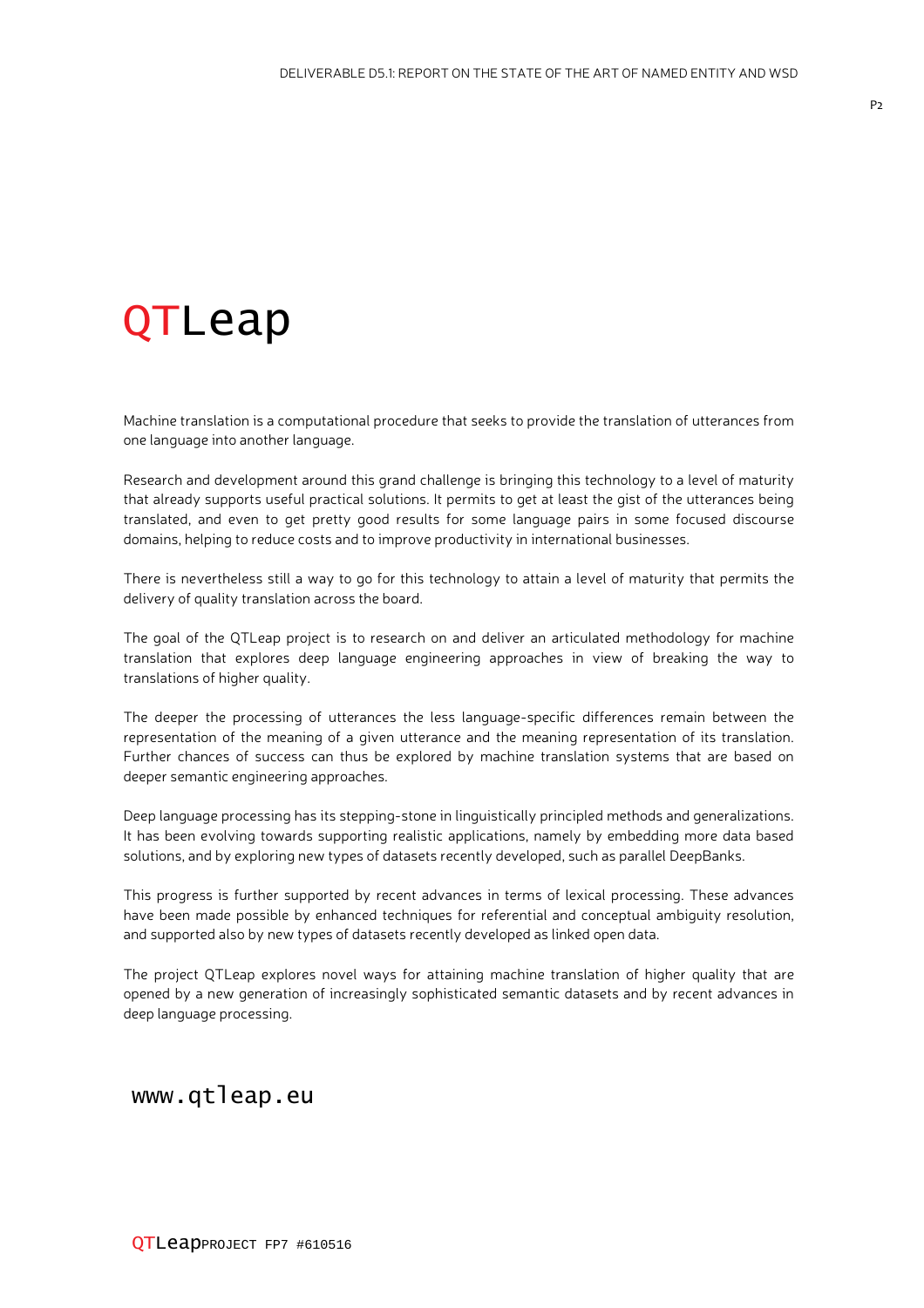## Funded by

QTLeap is funded by the 7th Framework Programme of the European Commission.



## Supported by

And supported by the participating institutions:



Faculty of Sciences, University of Lisbon



German Research Centre for Artificial Intelligence



Charles University in Prague



Bulgarian Academy of Sciences



Humboldt University of Berlin



University of Basque Country



University of Groningen

Higher Functions, Lda.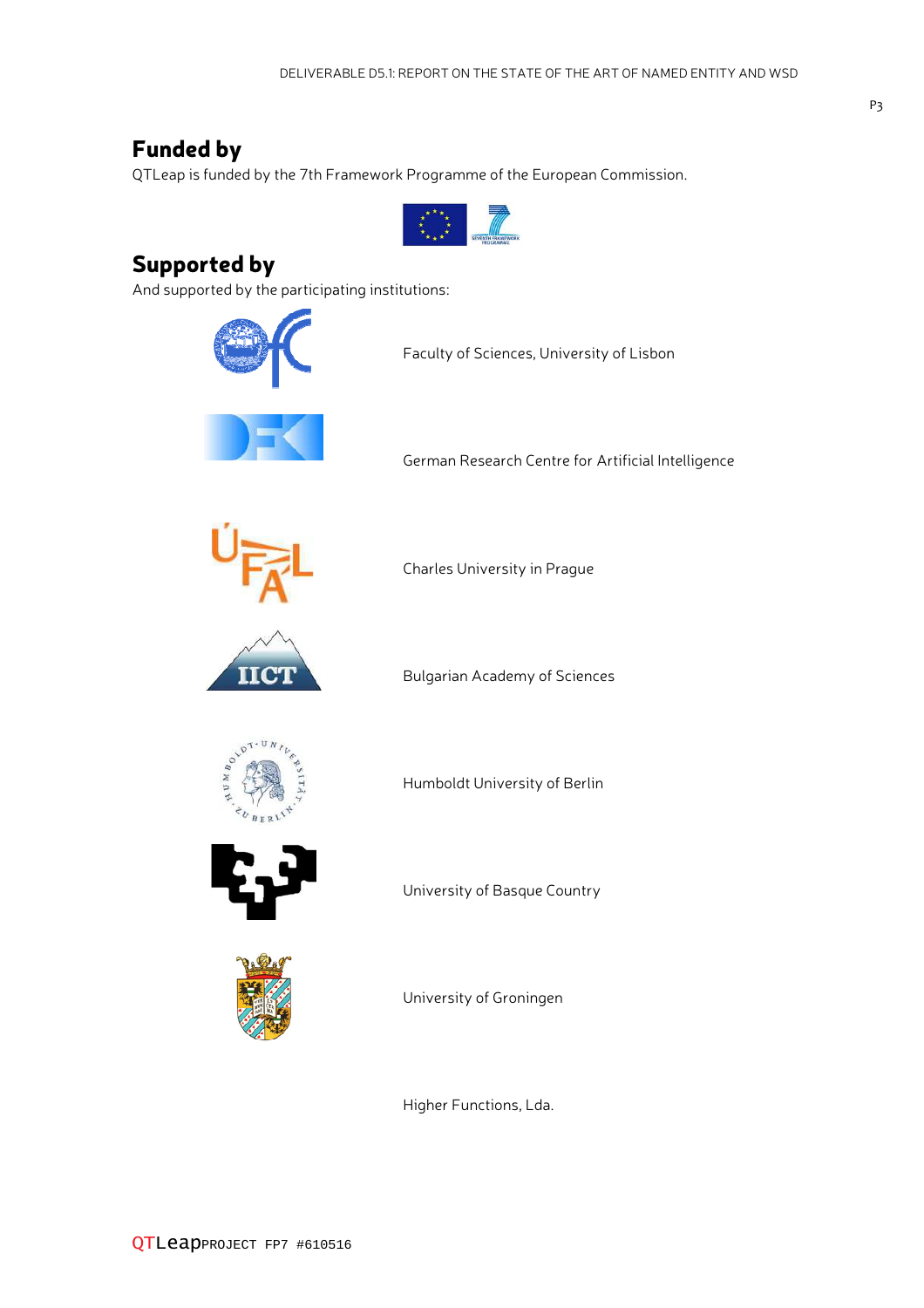## Revision History

| version        | date        | author                                                                                                      | organisation                     | description                                                                                                   |
|----------------|-------------|-------------------------------------------------------------------------------------------------------------|----------------------------------|---------------------------------------------------------------------------------------------------------------|
| 1              | 2013 DEC 05 | Nora Aranberri                                                                                              | UPV/EHU                          | First draft                                                                                                   |
| $\overline{c}$ | 2013 DEC 16 | João Silva,<br>António Branco,                                                                              | <b>FCUL</b>                      | Second draft                                                                                                  |
|                |             | Martin Popel,                                                                                               | <b>CUNI</b>                      |                                                                                                               |
|                |             | Aljoscha Burchardt,<br>Eneko Agirre,<br>Nora Aranberri,<br>Ander Barrena,<br>Gorka Labaka,<br>Kepa Sarasola | <b>DFKI</b><br>UPV/EHU           |                                                                                                               |
| 3              | 2013 DEC 26 | Gertjan van Noord<br>Petya Osenova<br>Eneko Agirre<br>Nora Aranberri                                        | UG<br><b>IICT-BAS</b><br>UPV/EHU | Implementation of<br><b>Internal Review</b>                                                                   |
| $\overline{4}$ | 2015 JUN 25 | Eneko Agirre, Gorka<br>Labaka, Iñaki Alegria,<br>Mikel Artetxe                                              | UPV/EHU                          | Implementation of<br>recommendations in 1st<br>year review. The rest of<br>the deliverable was left<br>as-is. |

#### **Statement of originality**

This deliverable contains original unpublished work except where clearly indicated otherwise. Acknowledgement of previously published material and of the work of others has been made through appropriate citation, quotation or both.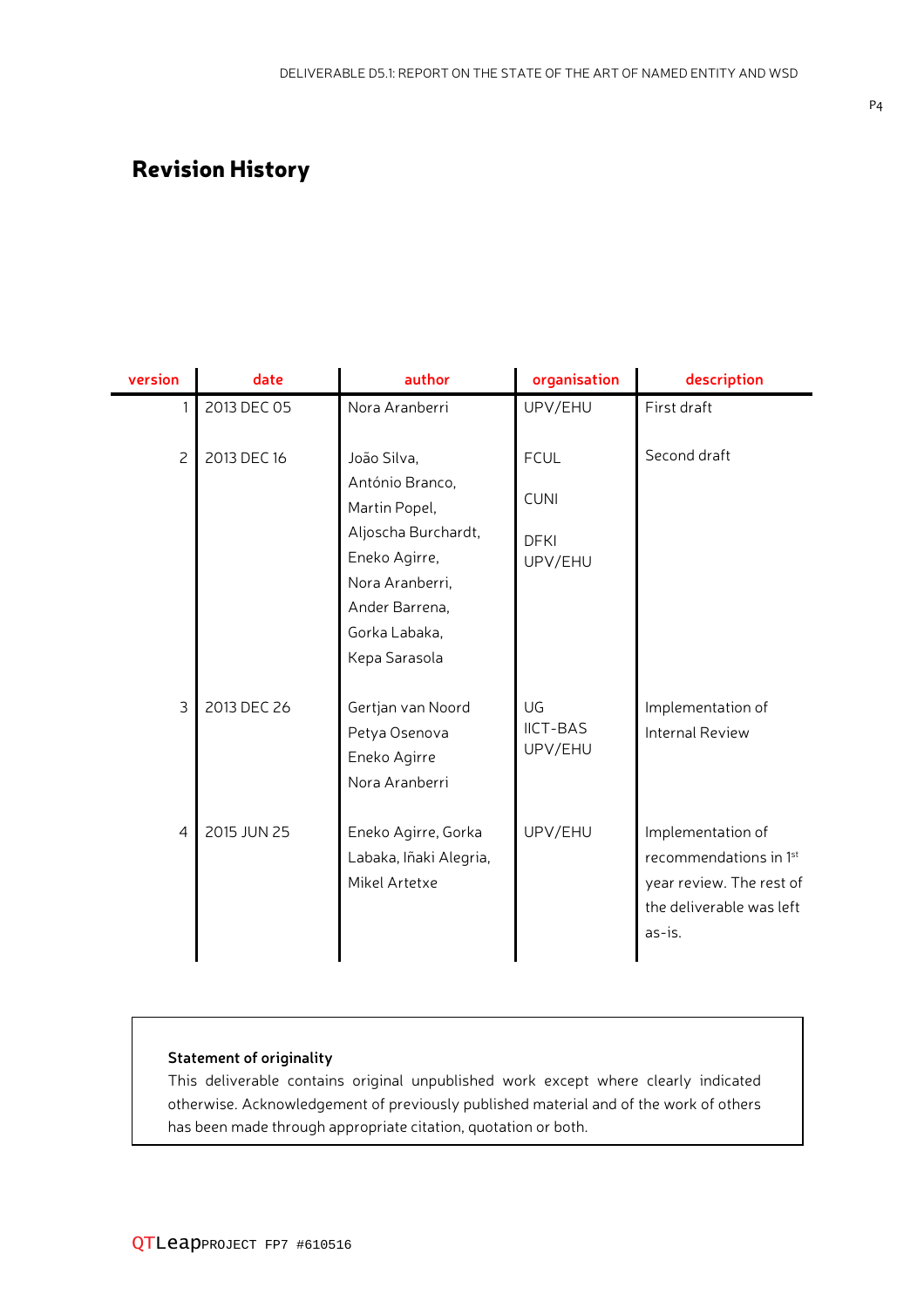

## REPORT ON THE STATE OF THE ART OF NAMED ENTITY AND WORD SENSE DISAMBIGUATION

DOCUMENT QTLEAP-2015-D5.1 EC FP7 PROJECT #610516

## **DELIVERABLE D5.1**

*completion* FINAL *status* SUBMITTED *dissemination level* PUBLIC *responsible* ENEKO AGIRRE (WP5 COORDINATOR) *reviewer* GERTJAN VAN NOORD *contributing partners* UPV/EHU, CUNI, DFKI, FCUL, IICT-BAS, UG

#### *authors*

ENEKO AGIRRE, IÑAKI ALEGRIA, MIKEL ARTETXE , NORA ARANBERRI, ANDER BARRENA, ANTÓNIO BRANCO, MARTIN POPEL, ALJOSCHA BURCHARDT, GORKA LABAKA, PETYA OSENOVA, KEPA SARASOLA, JOÃO SILVA,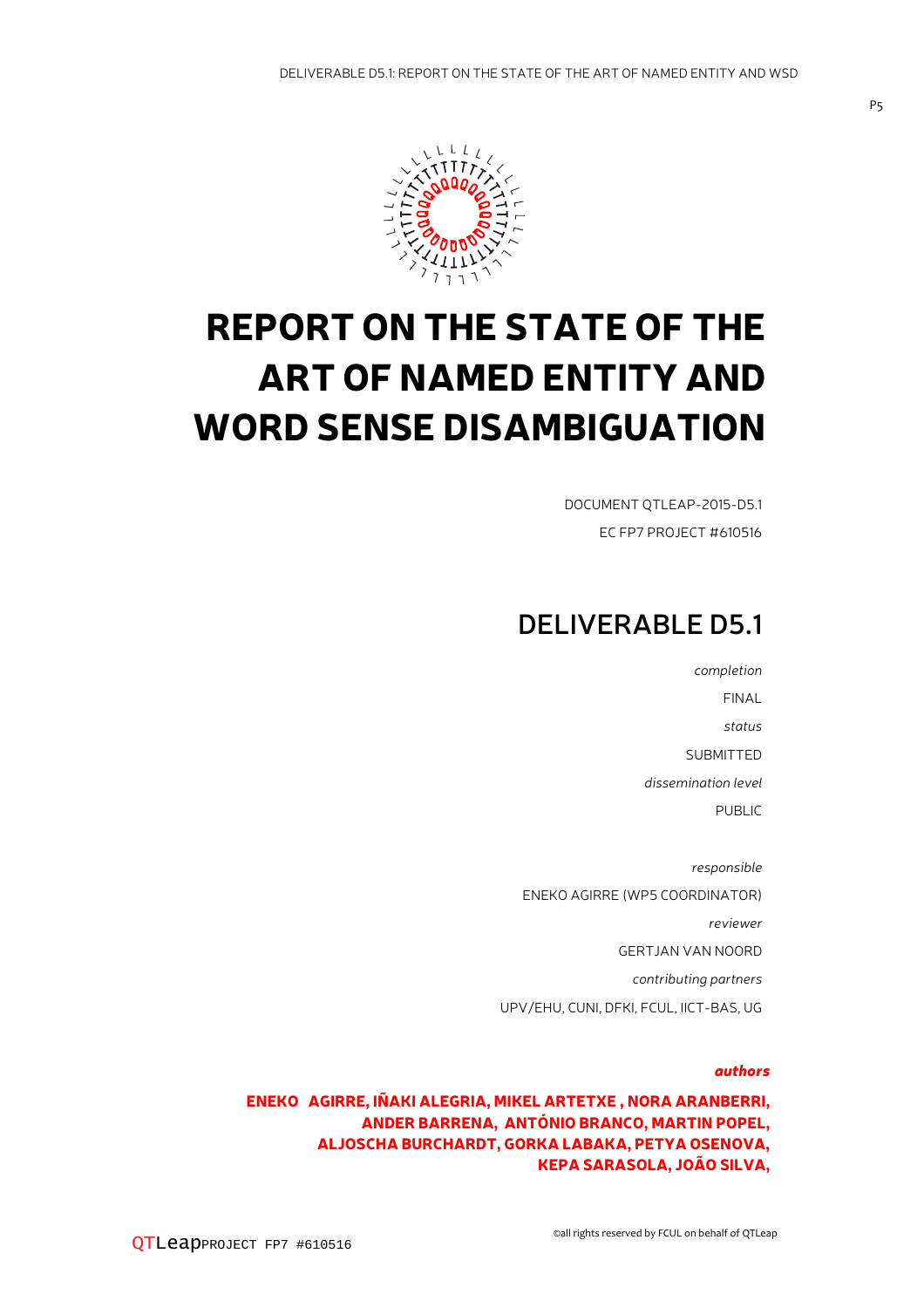### **Table of Contents**

| $\mathbf{1}$ |                      |  |
|--------------|----------------------|--|
| 2            |                      |  |
| 3            |                      |  |
| 4            |                      |  |
| 5            |                      |  |
|              |                      |  |
|              | 5.1.1                |  |
|              | 5.1.1.1              |  |
|              | 5.1.1.2              |  |
|              | 5.1.1.3              |  |
|              | 5.1.1.4              |  |
|              | 5.1.1.5              |  |
|              | 5.1.1.6              |  |
|              | 5.1.1.7              |  |
|              | 5.1.1.8              |  |
|              | 5.1.1.9              |  |
|              | 5.1.1.10             |  |
|              | 5.1.1.11             |  |
|              | 5.1.1.12             |  |
|              | 5.1.1.13             |  |
|              | 5.1.2                |  |
|              | 5.1.2.1              |  |
|              | 5.1.2.2              |  |
|              | 5.1.2.3              |  |
|              | 5.1.2.4              |  |
|              | 5.1.2.5              |  |
|              | 5.1.2.6              |  |
|              | 5.1.2.7              |  |
|              | 5.1.2.8              |  |
|              | 5.1.2.9              |  |
|              | 5.1.2.10<br>5.1.2.11 |  |
|              | 5.1.2.12             |  |
|              | 5.1.2.13             |  |
|              | 5.1.2.14             |  |
|              | 5.1.2.15             |  |
|              | 5.1.2.16             |  |
|              | 5.1.2.17             |  |
|              | 5.2                  |  |
|              | 5.2.1                |  |
|              | 5.2.1.1              |  |
|              | 5.2.1.2              |  |
|              | 5.2.1.3              |  |
|              | 5.2.1.4              |  |
|              | 5.2.1.5              |  |
|              | 5.2.1.6              |  |
|              | 5.2.1.7              |  |
|              | 5.2.1.8              |  |
|              | 5.2.1.9              |  |
|              | 5.2.1.10             |  |
|              | 5.2.1.11             |  |
|              | 5.2.1.12             |  |
|              | 5.2.1.13             |  |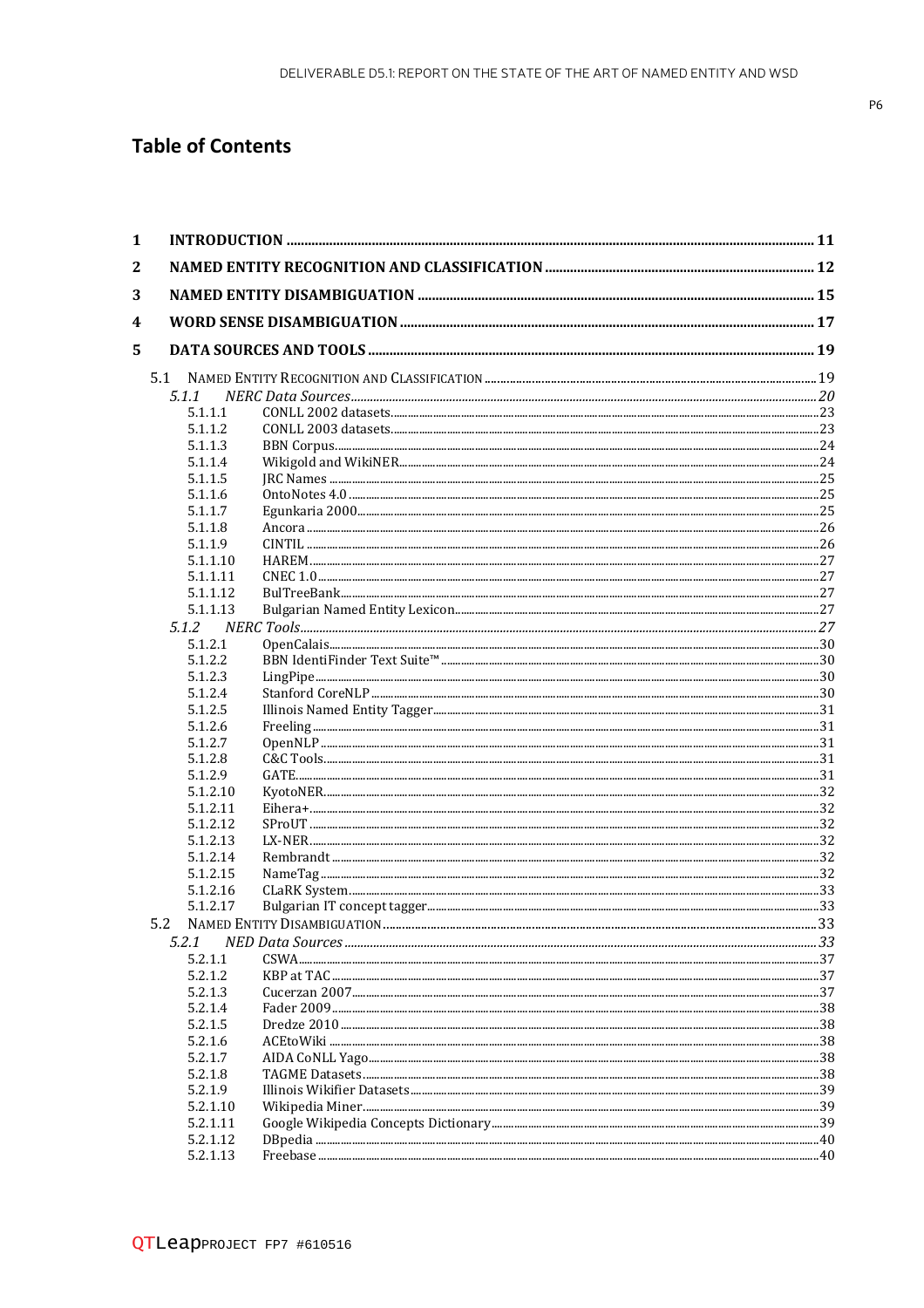|   | 5.2.1.14 |                                                                        |  |
|---|----------|------------------------------------------------------------------------|--|
|   | 5.2.1.15 |                                                                        |  |
|   | 5.2.1.16 |                                                                        |  |
|   | 5.2.1.17 |                                                                        |  |
|   | 5.2.1.18 |                                                                        |  |
|   | 5.2.2    |                                                                        |  |
|   | 5.2.2.1  |                                                                        |  |
|   | 5.2.2.2  |                                                                        |  |
|   | 5.2.2.3  |                                                                        |  |
|   | 5.2.2.4  |                                                                        |  |
|   | 5.2.2.5  |                                                                        |  |
|   | 5.2.2.6  |                                                                        |  |
|   | 5.2.2.7  |                                                                        |  |
|   | 5.2.2.8  |                                                                        |  |
|   | 5.2.2.9  |                                                                        |  |
|   |          |                                                                        |  |
|   | 5.3.1    |                                                                        |  |
|   | 5.3.1.1  |                                                                        |  |
|   | 5.3.1.2  |                                                                        |  |
|   | 5.3.1.3  |                                                                        |  |
|   | 5.3.1.4  |                                                                        |  |
|   | 5.3.1.5  |                                                                        |  |
|   | 5.3.1.6  |                                                                        |  |
|   | 5.3.2    |                                                                        |  |
|   | 5.3.2.1  |                                                                        |  |
|   | 5.3.2.2  |                                                                        |  |
|   | 5.3.2.3  |                                                                        |  |
|   | 5.3.2.4  |                                                                        |  |
|   | 5.3.2.5  |                                                                        |  |
|   | 5.3.2.6  |                                                                        |  |
| 6 |          | BEYOND THE STATE OF THE ART: LEXICAL SEMANTICS AND MACHINE TRANSLATION |  |
|   |          |                                                                        |  |
|   |          |                                                                        |  |
| 7 |          |                                                                        |  |

8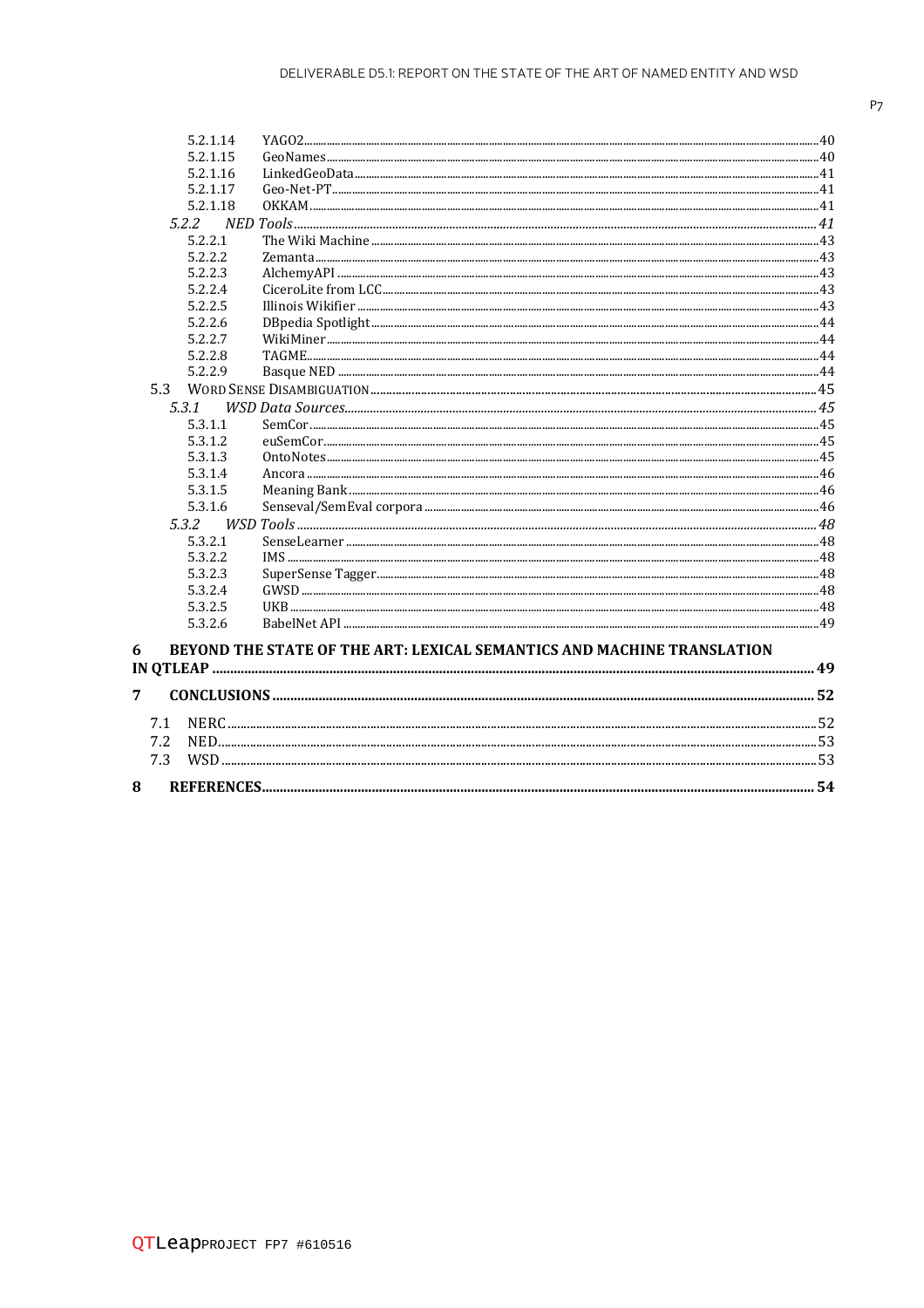## **Index of Tables**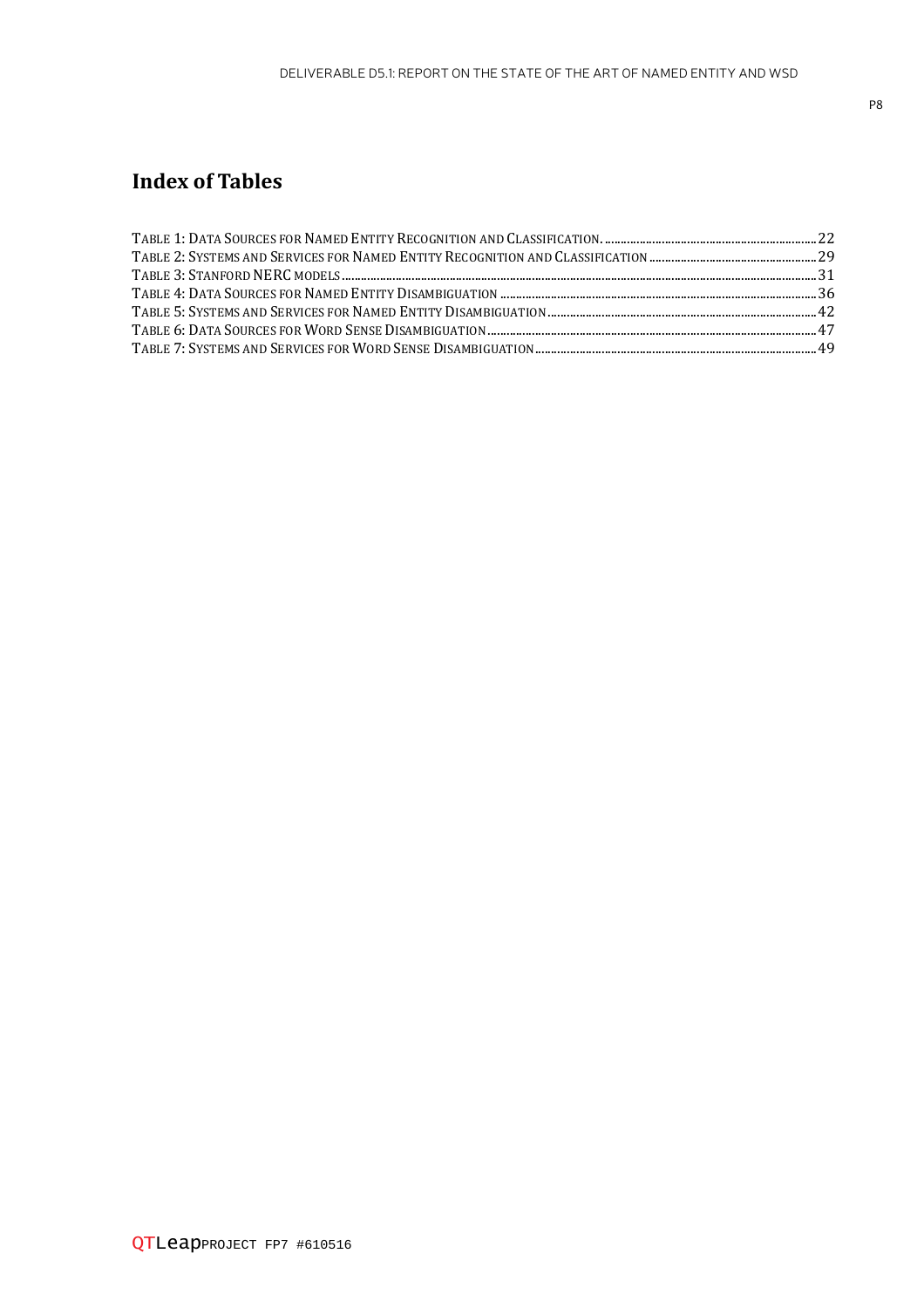|  | <b>Index of Figures</b> |  |
|--|-------------------------|--|
|--|-------------------------|--|

|--|--|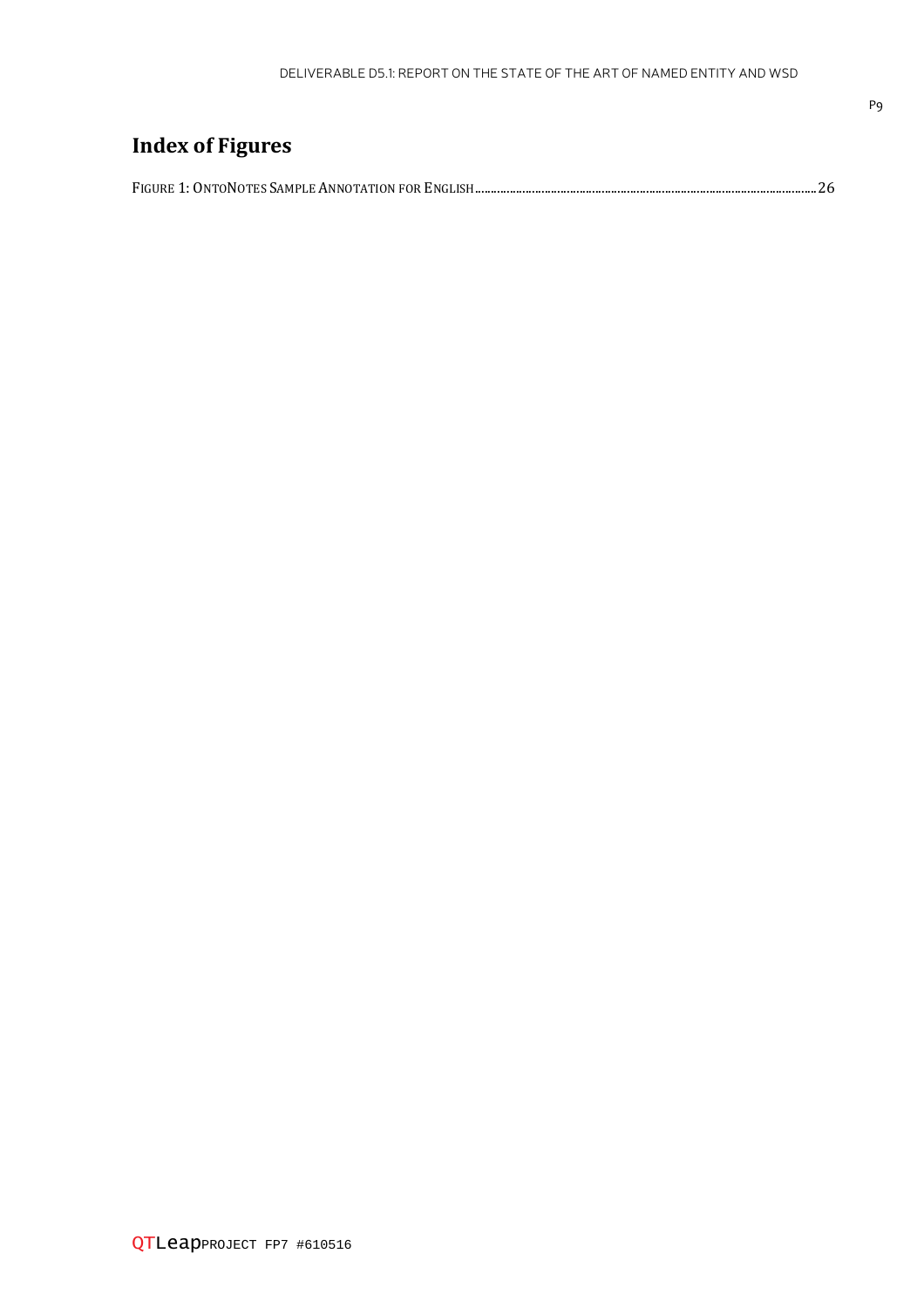## **Abbreviations**

| API         | <b>Application Programming Interface</b>                                                        |
|-------------|-------------------------------------------------------------------------------------------------|
| <b>CLEF</b> | <b>Cross-language Evaluation Forum</b>                                                          |
| <b>CDCR</b> | <b>Cross-document Coreference Resolution</b>                                                    |
| CONLL       | Conference on Natural Language Learning                                                         |
| IE          | <b>Information Extraction</b>                                                                   |
| <b>IR</b>   | <b>Information Retrieval</b>                                                                    |
| <b>ESA</b>  | <b>Explicit Semantic Analysis</b>                                                               |
| <b>KB</b>   | Knowledge Base                                                                                  |
| <b>KBP</b>  | Knowledge Base Population                                                                       |
| <b>LDC</b>  | Linguistic Data Consortium                                                                      |
| <b>LOD</b>  | Linked Open Data                                                                                |
| <b>MFS</b>  | <b>Most Frequent Sense</b>                                                                      |
| <b>VSM</b>  | Vector Space Model                                                                              |
| <b>MUC</b>  | Message Understanding Conference                                                                |
| <b>MT</b>   | <b>Machine Translation</b>                                                                      |
| <b>NEL</b>  | <b>Named Entity Linking</b>                                                                     |
| <b>NER</b>  | <b>Named Entity Recognition</b>                                                                 |
| <b>NERC</b> | Named Entity Recognition and Classification                                                     |
| <b>NED</b>  | Named Entity Disambiguation (conventionally referring to<br>Entity Linking and/or Wikification) |
| <b>NLP</b>  | <b>Natural Language Processing</b>                                                              |
| PoS         | Part-of-Speech                                                                                  |
| <b>RDF</b>  | <b>Resource Description Framework</b>                                                           |
| <b>TAC</b>  | <b>Text Analysis Conference</b>                                                                 |
| <b>WSD</b>  | <b>Word Sense Disambiguation</b>                                                                |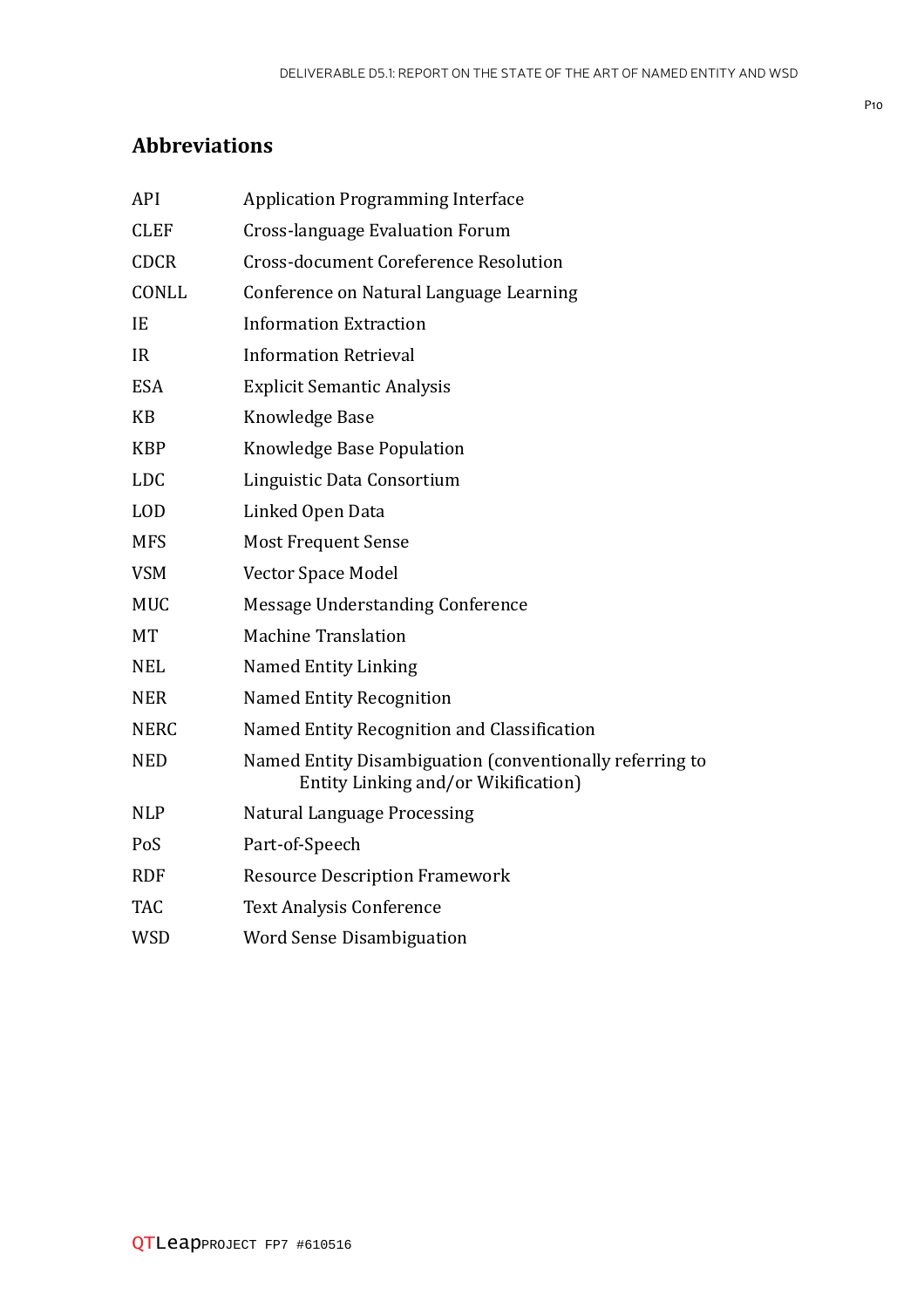#### **1 Introduction**

This deliverable consists of an in-depth survey of the current state-of-the-art, data sources, tools and technology related to Named Entity Recognition and Classification (NERC), Named Entity Disambiguation (NED) and Word Sense Disambiguation (WSD) for the relevant working languages in QTLeap. It relies on similar deliverables presented in the OpeNER (ICT-296451 D3.21)<sup>1</sup> and NewsReader (ICT-316404 D4.1)<sup>2</sup> EU projects and has been adapted to suit the aims and needs of the QTLeap project and recent developments. The inclusion of content from those sources has been performed with permission of the respective authors.

Whereas word sense disambiguation tries to assign the correct sense of a word for a particular context, named entity disambiguation focuses on recognizing, classifying and linking every mention of a specific named entity in a text. For example, a named entity can be mentioned using a great variety of surface forms (Barack Obama, President Obama, Mr. Obama, B. Obama, etc.) and the same surface form can refer to a variety of named entities: for example, the form 'san juan' can be used to ambiguously refer to dozens of toponyms, persons, a saint, etc. (e.g., see http://en.wikipedia.org/wiki/San\_Juan). Therefore, in order to provide an adequate and comprehensive account of named entities in text it is necessary to recognize the mention of a named entity, classify it as a type (e.g., person, location, etc.), link it or disambiguate it to a specific entity, and resolve every form of mentioning to the same entity in a text.

The use of WSD techniques in Machine Translation (MT) is an open research subject. Since the initial and disappointing work of Carpuat and Wu (2005), other ways to take WSD predictions into account have been proposed. Some of them achieved encouraging results in partial tasks such as word prediction, but WSD has not yet been integrated into a complete MT system (Apadaniaki et al. 2012). QTLeap will tackle this subject and measure the contribution lexical semantics can make in improving MT.

NERC-based techniques have been applied to statistical MT with success (Hálek et al. 2011, Li et al. 2013). The deep processing architecture of QTLeap brings a natural place where the success of those works can be further enhanced.

Finally, the interplay between NED and Linked Open Data (LOD) can open the avenue for further improvements. For example, the recognizing "Beethoven's 9th Symphony" in a source text as a named entity, can be used to link the string to the corresponding DBpedia entry, and then translate it using multilingual links into "Symphonie no 9 de Beethoven" (French) or "Bederatzigarren Sinfonia (Beethoven)" (Basque).

NERC, NED and WSD are three fields that have experienced great advancements in recent years. MT systems, in turn, have difficulty in dealing with these two tasks. And yet, no considerable effort has been made so far to port the improvements seen in NED and WSD into the MT field. The QTLeap project aims to contribute to the improvement of MT by integrating these two subtasks, among others, to the translation process.

To this end, QTLeap will advance the state of the art on multilingual and crosslingual NERC, NED and WSD. Parallel texts will allow the development of techniques that produce better quality annotations, leveraging the information available in one language with the information available in another language. In addition, we will advance the state of the art

 $\overline{a}$ 

<sup>1</sup>http://www.opener-project.eu/project/publications.html

<sup>2</sup>http://www.newsreader-project.eu/publications/deliverables/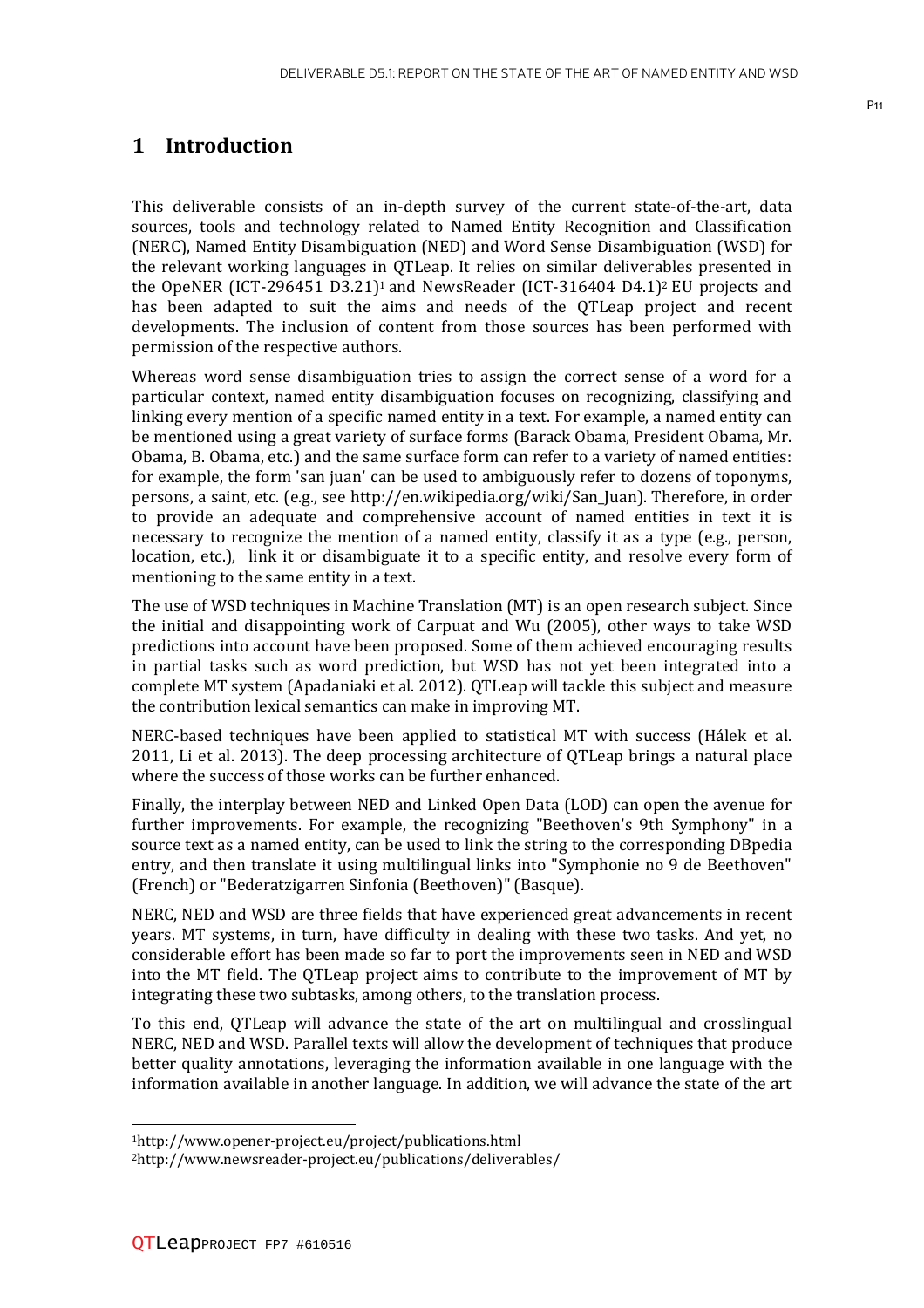on joint processing of the four problems, as they are highly related. This work will be developed mainly in Task 5.2 (Crosslingual named entity and word sense resolution) and Task 5.4 (Using semantic linking and resolving to improve MT). The objective of this deliverable is to describe the tasks of NERC, NED and WSD and present an overview of the resources - training data sets and tools - available today.

The rest of the document is structured as follows: Sections 2 to 4 present the tasks of NERC, NED and WSD, their aim, approaches, difficulties and state-of-the-art achievement. Section 5 presents available tools and datasets, and specifically targets resources for English, Basque, Bulgarian, Czech, Portuguese and Spanish, WP5 working languages in QTLeap. Section 6 looks into the role of lexical semantics in machine translation, specifically, in the tasks addressed in QTLeap. Some conclusions of this deliverable will be discussed in Section 7.

#### **2 Named Entity Recognition and Classification**

The development of NERC systems for a great variety of languages and domains has to overcome a dependency on large amount of manually-annotated data which is very expensive to produce and the adaptation to a variety of languages and domains. As we will see, current tools and services both in academia and industry are moving towards using large knowledge bases (KBs) such as Wikipedia and its Linked Data3 derivations such as DBpedia4, Freebase5, or any other Linked Data sources.

The term 'Named Entity', now widely used in Natural Language Processing, was coined for the Sixth Message Understanding Conference (MUC-6) (Grishman and Sundheim 1996). At that time, MUC was focusing on Information Extraction (IE) tasks where structured information of company activities and defense related activities is extracted from unstructured text, such as newspaper articles. In defining the task, people noticed that it is essential to recognize information units like names, including person, organization and location names, and numeric expressions including time, date, money and percent expressions. Identifying references to these entities in text was recognized as one of the important sub-tasks of IE and was called "Named Entity Recognition and Classification (NERC)".

The NERC field can perhaps be tracked from 1991 to present days, although the NERC task has been partially superseded by the Named Entity Disambiguation via Wikification or Entity Linking tasks since around 2007 (Mihalcea and Csomai 2007). While early systems were making use of handcrafted rule-based algorithms, modern systems most often resort to machine learning techniques. It was indeed concluded in an influential conference that the choice of features is at least as important as the choice of technique for obtaining a good NERC system (Tjong Kim Sang and De Meulder 2003). Moreover, the way NERC systems are evaluated and compared is essential to the progress in the field.

The impact of textual genre (journalistic, scientific, informal, etc.) and domain (gardening, sports, business, etc.) has been rather neglected in the NERC literature. Few studies are specifically devoted to diverse genres and domains. Researchers at the University of

l

<sup>3</sup>http://linkeddata.org /

<sup>4</sup>http://dbpedia.org

<sup>5</sup>http://www.freebase.com/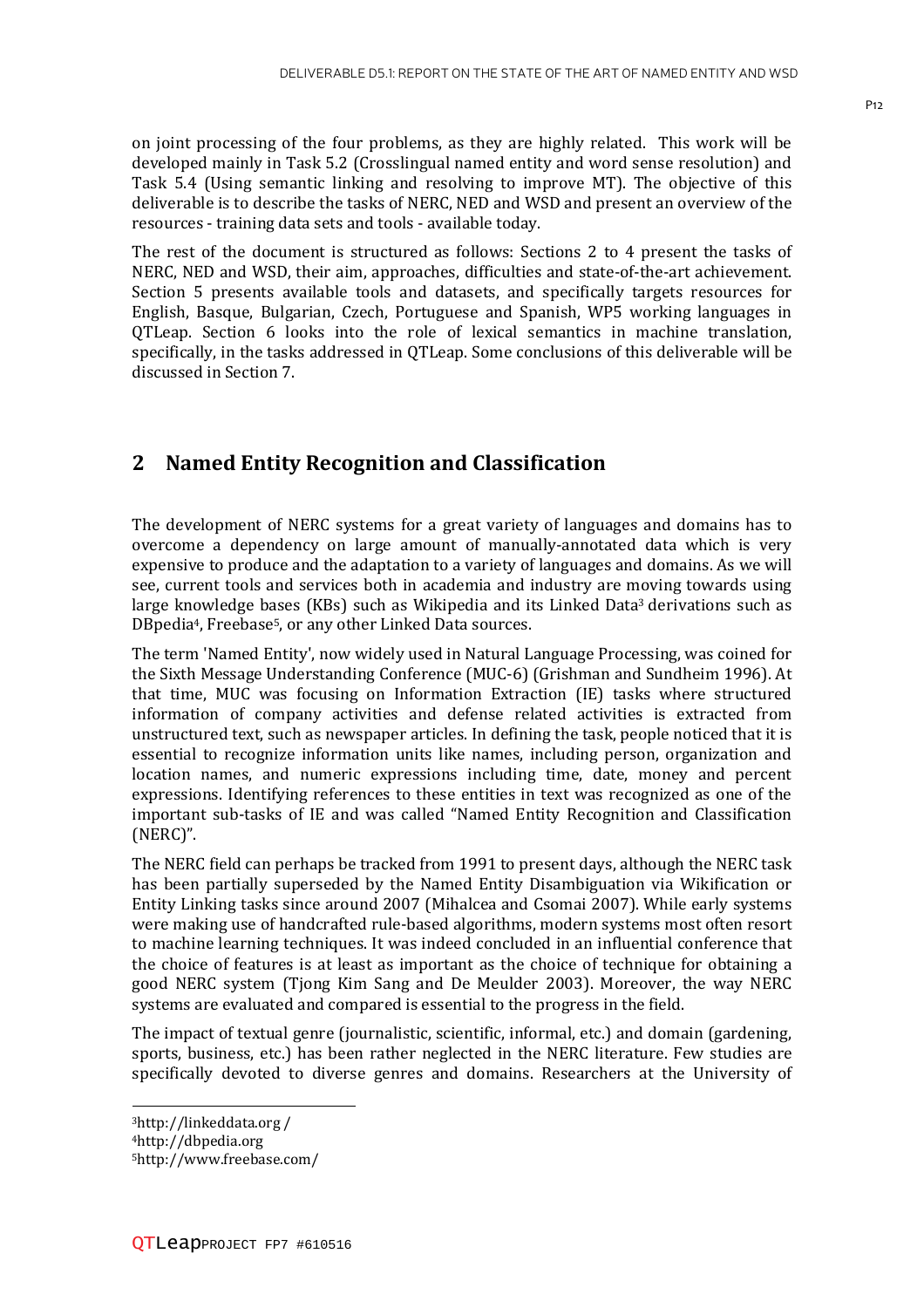Sheffield designed a system for emails, scientific texts and religious texts (Maynard et al. 2001). Minkov et al. (Minkov, Wang, and Cohen 2005) created a system specifically designed for email documents. Perhaps unsurprisingly, these experiments demonstrated that although any domain can be reasonably supported, porting a system to a new domain or textual genre remains a major challenge. Another work tested some systems on both the MUC-6 collection composed of newswire texts, and on a proprietary corpus made of manual translations of phone conversations and technical emails (Poibeau and Kosseim 2001). They report a drop in performance for every system (some 20% to 40% of precision and recall). In this respect, the QTLeap project will build domain-specific machine translation systems, and therefore, the lexical semantic tools will be developed in line with this focus.

A good proportion of work in NERC research is devoted to the study of English but a proportion addresses language independence and multilingualism. With respect to the languages involved in QTLeap, Spanish is also quite well represented, whereas the remaining languages show scarce resources. Finally, there have been numerous studies for French (Petasis et al. 2001; Poibeau 2003) and Italian (Black, Rinaldi, and Mowatt 1998; Cucchiarelli and Velardi 2001).

Named Entities are usually thought of as consisting of one or more rigid designators (Kripke 1980). For instance, "the automotive company created by Henry Ford in 1903" can be referred to as Ford or Ford Motor Company. Rigid designators include proper names as well as certain natural kind terms like biological species and substances. There is a general agreement in the NERC community about the inclusion of temporal expressions and some numerical expressions such as amounts of money and other types of units. While some instances of these types are good examples of rigid designators (e.g., the year 2001 is the 2001st year of the Gregorian calendar) there are also many invalid ones (e.g., in June refers to the month of an undefined year – past June, this June, June 2020, etc.). It is arguable that the NE definition is loosened in such cases for practical reasons.

Overall, the most studied types are three specializations of "proper names": names of "persons", "locations" and "organizations". These types are collectively known as "enamex" since the MUC-6 competition. The type "location" can, in turn, be divided into multiple subtypes of "fine- grained locations": city, state, country, etc. (Fleischman and Hovy 2002). Similarly, "fine-grained person" sub-categories like "politician" and "entertainer" appear in the aforementioned work (Fleischman and Hovy 2002). In the  $ACE<sup>6</sup>$  program, the type "facility" subsumes entities of the types "location" and "organization", and the type "GPE" is used to represent a location which has a government, such as a city or a country.

The type "miscellaneous" is used in the CONLL conferences and includes proper names falling outside the classic "enamex". The class is also sometimes augmented with the type "product" (Bick 2004). The "timex" (also coined in MUC) types "date" and "time" and the "numex" types "money" and "percent" are also quite predominant in the literature. Since 2003, a community named TIMEX2 proposes an elaborated standard for the annotation and normalization of temporal expressions7. Finally, marginal types are sometime handled for specific needs: "film" and "scientist" (Etzioni et al. 2005), "email address" and "phone number" (Witten et al. 1999; Maynard et al. 2001), "brand" (Bick 2004), etc.

Other works do not limit the possible types to be extracted and are referred to as "open domain" NERC (Alfonseca and Manandhar 2002; Evans and Street 2004). For example, a named entity hierarchy has been defined which includes many fine grained subcategories,

 $\overline{\phantom{a}}$ 

<sup>6</sup>http://www.itl.nist.gov/iad/mig/tests/ace/

<sup>7</sup>http://www.timexportal.info/system:page-tags/tag/timex2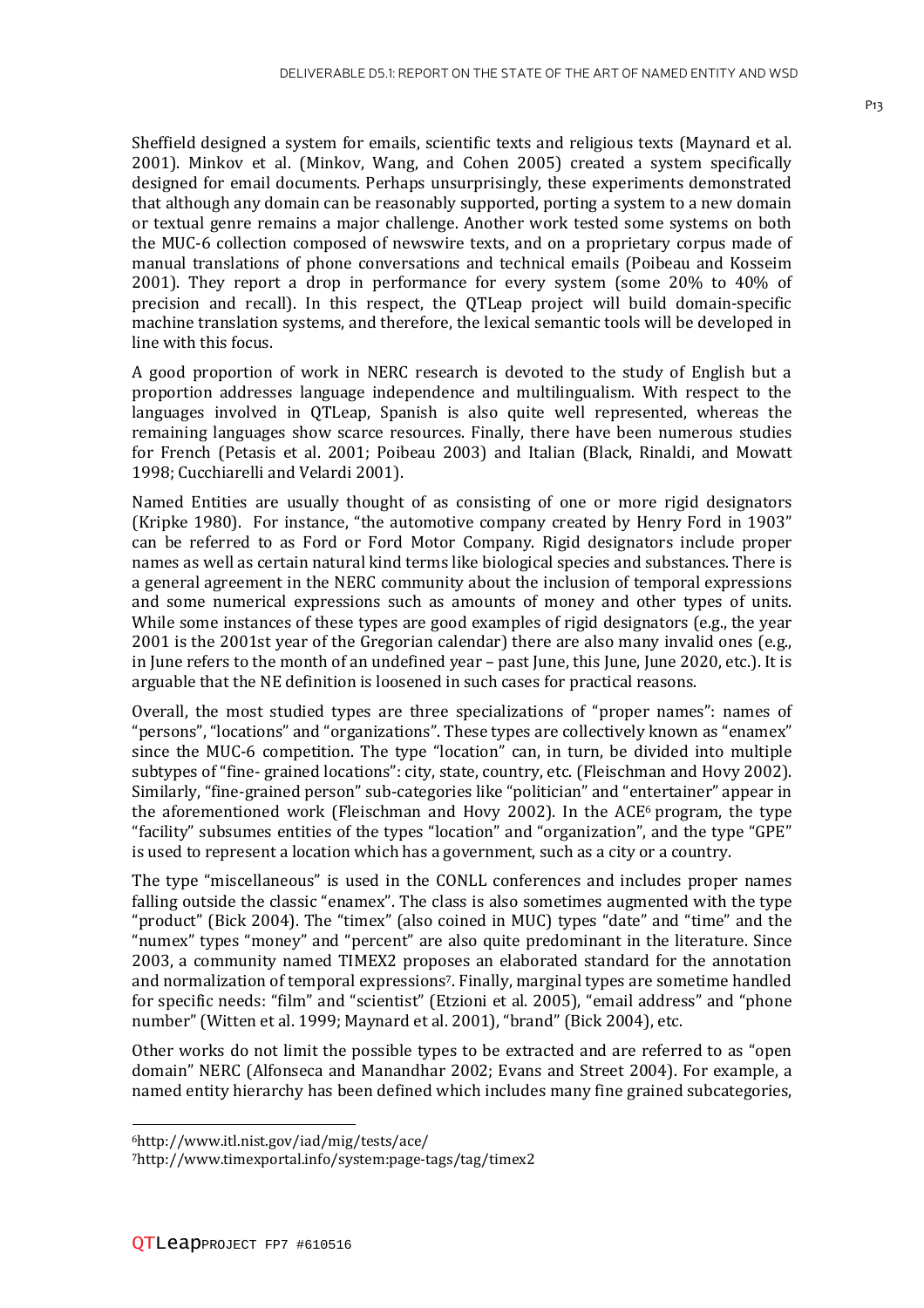such as museum, river or airport, and adds a wide range of categories, such as product and event, as well as substance, animal, religion or color. The hierarchy tries to cover most frequent name types and rigid designators appearing in a newspaper, and the number of categories is about 200 (Sekine and Nobata 2004).

Most approaches rely on manually annotated newswire corpora, namely, in the MUC 6 and 7 (Grishman and Sundheim 1996; Chinchor 1998) conference, in the CONLL 2002 and 2003 shared tasks mentioned below, and later detailed NE annotations were added to the Penn Treebank (Marcus, Santorini, and Marcinkiewicz 1993) by the BBN Pronoun Coreference and Entity Type Corpus (Weischedel and Brunstein 2005).

With a well-defined evaluation methodology in MUC and CONLL tasks and the manually annotated corpora, most of the NERC systems (many of these listed in Section 5.1.2) consisted of language independent systems based on automatic learning of statistical models (for technical details of these approaches see (Nadeau and Sekine 2007)). However, the reliance on expensive manually annotated data hinders the creation of NERC systems for most languages and domains. In fact, this has been a major impediment to adaptation of existing NERC systems to other domains, such as the scientific or the biomedical domain (M. Ciaramita and Altun 2005).

Some works started to use external knowledge to reduce the dependence on quality manually annotated data. Most of these approaches incorporated such knowledge in the form of gazetteers, namely, lists of categorized names or common words extracted from the Web (Etzioni et al. 2005) or knowledge resources such as Wikipedia (Toral and Muñoz 2006). However, it has been shown that this does not necessarily correspond to better results in NERC performance (Mikheev, Moens, and Grover 1999), the bottom line being that gazetteers will never be exhaustive and contain all naming variations for every named entity, or free of ambiguity.

As a consequence, the use of external knowledge for NERC has moved on towards semisupervised approaches and automatic low-cost annotation (in the form of so-called silver standard corpora which has been produced automatically) as opposed to supervised approaches highly dependent on large amounts of manually annotated data (goldstandard). A crucial role on the development of silver standard has been the rise to prominence of Wikipedia. Wikipedia provides a large source of world knowledge which can be potentially a source of silver-standard data for NE annotations (Richman and Schone 2008; Mika et al. 2008; Nothman, Curran, and Murphy 2008; Nothman et al. 2012).

Richman and Schone (2008) develop a system for six languages which is evaluated against the automatically-derived annotations of Wikipedia and on manually-annotated Spanish, French and Ukrainian newswire. Their evaluation uses Automatic Content Extraction entity types (LDC and others 2005), as well as MUC numerical and temporal annotations that are largely not derived from Wikipedia. Their results with a Spanish corpus built from over 50,000 Wikipedia articles are comparable to 20,000–40,000 words of gold-standard training data.

The use of Wikipedia infoboxes has also proved to be valuable (Mika et al. 2008). Using the summary as a list of key-value pairs their system tries to find instances of such values in the article's text labeling it with its corresponding key.

Other works (Nothman, Curran, and Murphy 2008; Nothman et al. 2012) produce silverstandard CONLL annotations from English Wikipedia, and show that Wikipedia training can perform better on manually-annotated news text than a gold-standard model trained on a different news source. Moreover, they show that a Wikipedia-trained model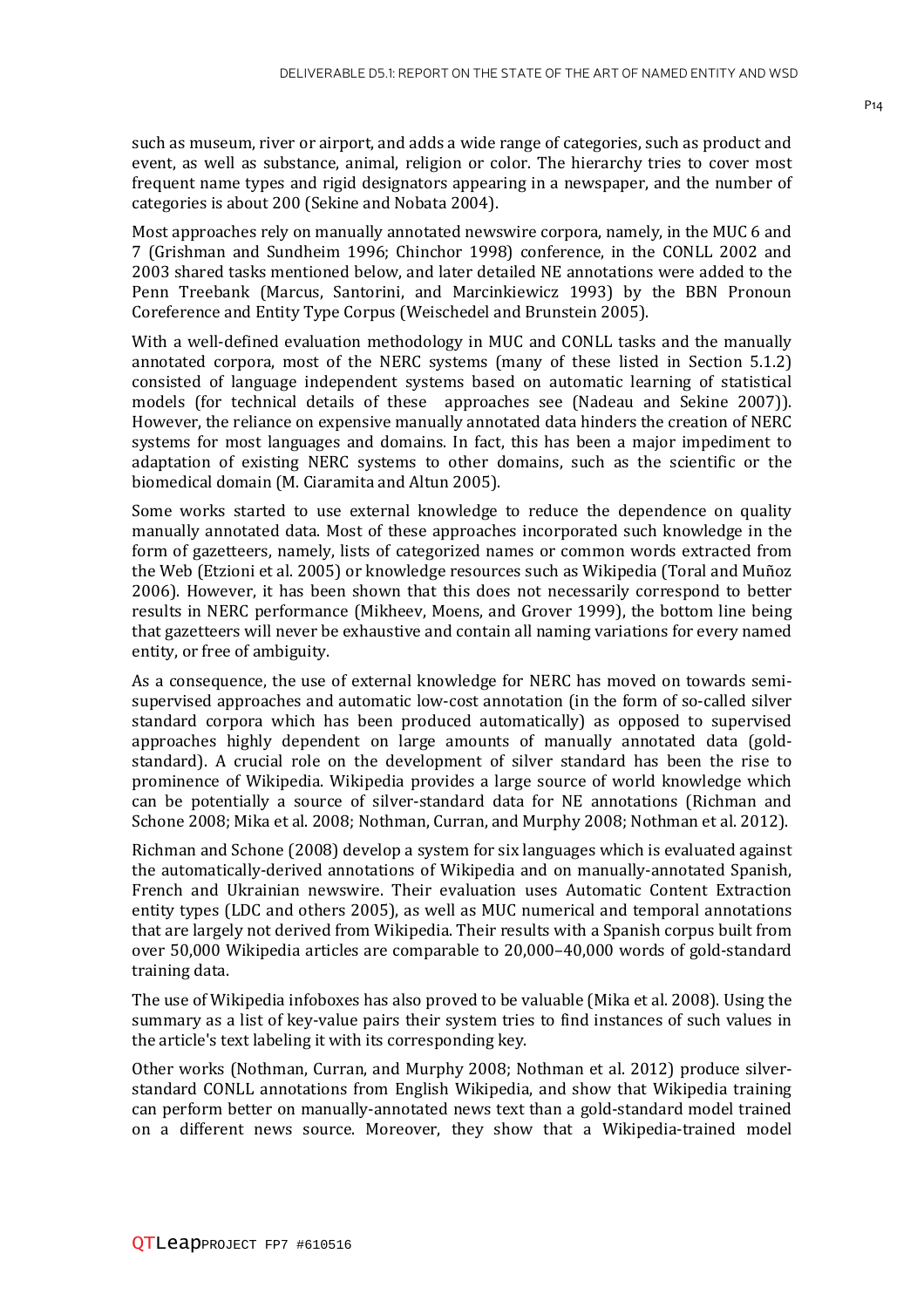The use of large multilingual resources such as Wikipedia aims at overcoming the reliance on manually-annotated data for the development of NERC systems. Such systems are normally a core component in many natural language processing applications. Thus, many NERC modules listed in 5.1.2 are part of a more general NLP module.

#### **3 Named Entity Disambiguation**

(Balasuriya et al. 2009).

As explained in Section 2, NERC deals with the detection and identification of specific entities in running text. Current state-of-the-art processors achieve high performance in recognition and classification of general categories such as people, places, dates or organisations (Nadeau and Sekine 2007), e.g. OpenCalais service for English8.

Once the named entities are recognised they can be identified with respect to an existing catalogue. Wikipedia has become the de facto standard as such a named entity catalogue. Entity Linking is the process of automatic linking of the named entities occurring in free text to their corresponding Wikipedia articles. This task is typically regarded as a WSD problem (Agirre and Edmonds 2006), where Wikipedia provides both the dictionary and training examples. Public demos of systems which exploit Wikification (only for English) are Spotlight<sup>9</sup>, CiceroLite from LCC<sup>10</sup>and, Zemanta<sup>11</sup>, TAGME<sup>12</sup> or The Wiki Machine<sup>13</sup>.

Automatic text wikification implies solutions for named-entity disambiguation (Mihalcea and Csomai 2007). For unambiguous terms it is not a problem, but in other cases word sense disambiguation must be performed. For example, the Wikipedia disambiguation page lists many different articles that the term NH might refer to (a state within the United States of America, a Spanish-based hotel chain among fourteen possibilities<sup>14</sup>).

The following sentence provides an example of NH with the corresponding Wikipedia links:

 I stayed in **NH**15 in **Brussels**16 and **Zurich**17 and I really liked them because of their modern and stylish design and big rooms.

The named entity ambiguity problem has been formulated in two different ways. Within computational linguistics, the problem was first conceptualised as an extension of the coreference resolution problem (Bagga and Baldwin 1998). The Wikification approach later used Wikipedia as a word sense disambiguation data set by attempting to reproduce the links between pages, as linked text is often ambiguous (Mihalcea and Csomai 2007). Finally, using Wikipedia as in the Wikification approach, NERC was included as a preprocessing step and a link or NIL was required for all identified mentions (Bunescu

l

<sup>8</sup>http://www.opencalais.com

<sup>9</sup>http://spotlight.dbpedia.org/demo/index.html

<sup>10</sup>http://demo.languagecomputer.com/cicerolite/

<sup>11</sup>http://www.zemanta.com

<sup>12</sup>http://tagme.di.unipi.it/

<sup>13</sup>http://thewikimachine.fbk.eu/html/index.html

<sup>14</sup>http://en.wikipedia.org/wiki/NH

<sup>15</sup>http://en.wikipedia.org/wiki/NH\_Hoteles

<sup>16</sup>http://en.wikipedia.org/wiki/Brussels

<sup>17</sup>http://en.wikipedia.org/wiki/Zurich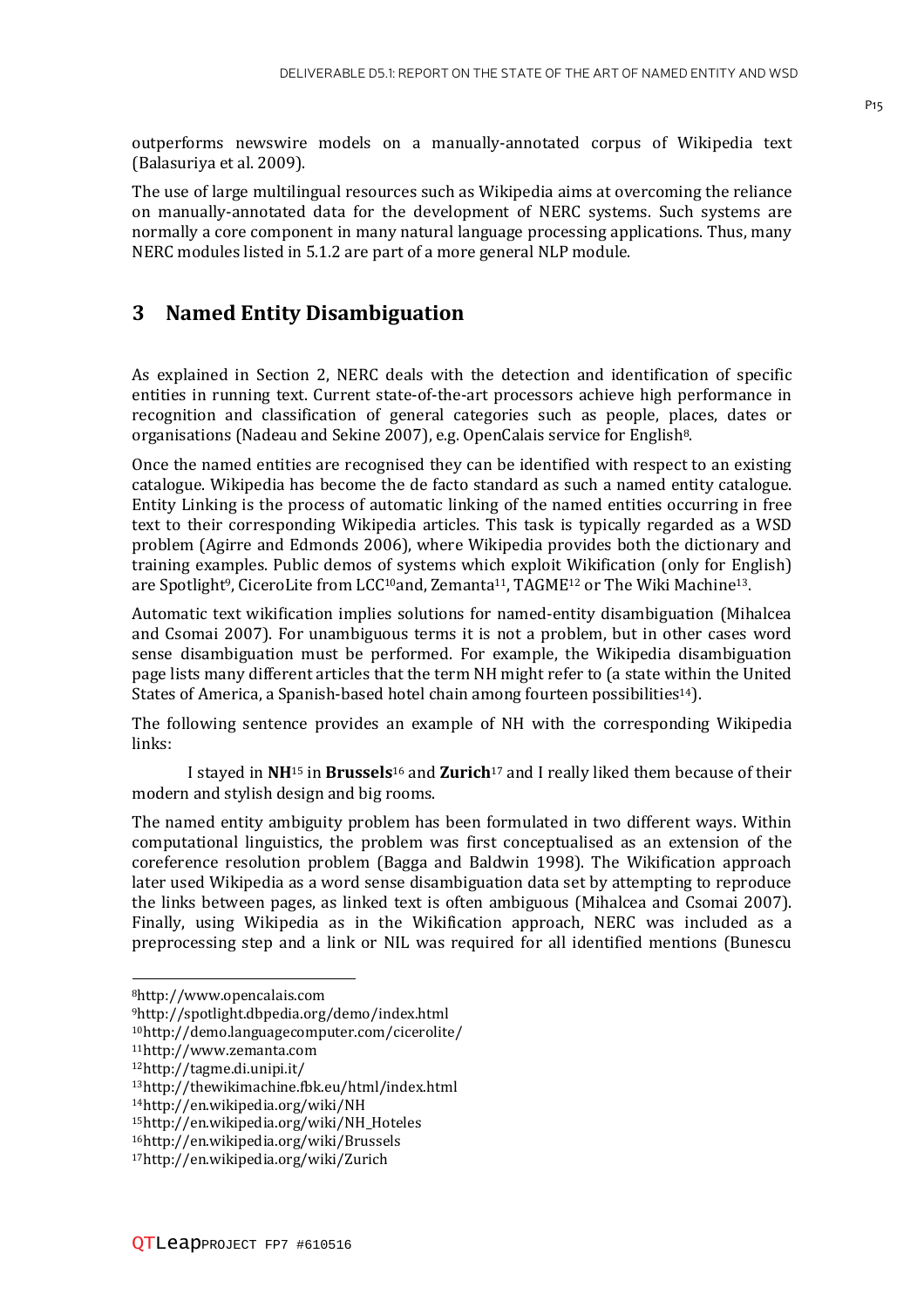and Pasca 2006). This means that, as opposed to Wikification, links were to be provided only for named entities. The resulting terminology of these various approaches is crossdocument coreference resolution (CDCR), Wikification, and Named Entity Linking (NEL). The term Named Entity Disambiguation will be used to refer to any of these three tasks indistinctly (Hachey et al. 2012).

Different approaches have been proposed for the NEL. A system typically searches for candidate entities and then disambiguates them, returning either the best candidate or nil. Thus, although both WSD and NEL address ambiguity and synonymy in natural language, there is an important difference. In NEL, it is not assumed that the KB is complete, as it is in WSD with respect to WordNet, which means that named entity mentions present in the text which do not have a reference in the KB must be marked as NIL. Moreover, the variation of named entity mentions is higher than that of lexical mentions in WSD, which makes the disambiguation process much noisier.

The rise to prominence of Wikipedia has allowed developing wide-coverage NEL systems. The most popular task, in which both datasets and NEL systems can be found, is the Knowledge Base Population (KBP) task at the NIST Text Analysis Conference (TAC). The goal of KBP is to promote research in automated systems that discover information about named entities as found in a large corpus and incorporate this information into a knowledge base. The TAC 2012 fields tasks in three areas all aimed at improving the ability to automatically populate knowledge bases from text. For our purposes the Entity-Linking task is the most relevant:

 *"Given a name (of a Person, Organization, or Geopolitical Entity) and a document containing that name, determine the KB node for the named entity, adding a new node for the entity if it is not already in the KB".<sup>18</sup>*

The popularity of the KBP task has led to a huge number of NEL systems, although given that every participant was aiming at obtaining the highest accuracy, most of the systems differ in so many dimensions that it is rather unclear which aspects of the systems are actually necessary for good performance and which aspects are harming it (Hachey et al. 2012)

The first large set of manually annotated named entity linking data was prepared for the KBP 2009 edition (McNamee et al. 2010). In the KBP 2012 edition, the reference KB is derived from English Wikipedia, while source documents come from a variety of languages, including English, Chinese, and Spanish. Other NEL evaluation datasets have been compiled independently of the KBP TAC shared tasks. These, together with other resources based on Linked Data which can be used for NED will be listed and described in Section 5.2.1.

NED allows computing direct references to people, locations, organizations, etc. For example, in the financial domain NED can be used to link textual information about organizations to financial data, or in the tourist domain, NED can link information about hotels or destinations to particular opinions and/or facts about them.

In QTLeap, we will build NED systems that extract the appropriate semantic knowledge and properties concerning the named entities of interest for all the relevant working languages. In a multilingual setting, once in a language-neutral representation, the knowledge captured for a particular NE in one language can be ported to another, balancing resources and technological advances across languages (Steinberger and Pouliquen 2007).

 $\overline{\phantom{a}}$ 

<sup>18</sup>http://www.nist.gov/tac/2012/KBP/index.html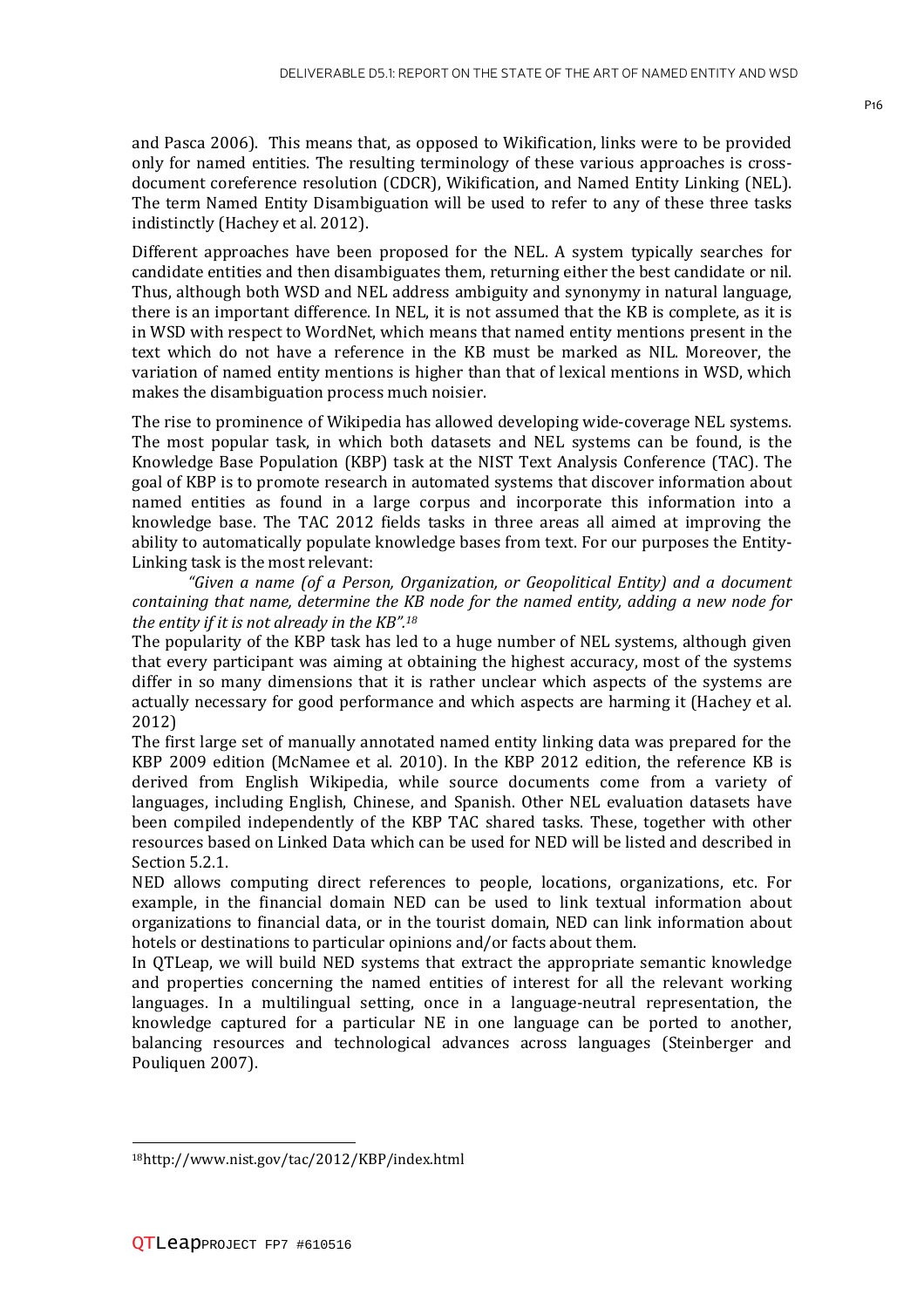#### **4 Word Sense Disambiguation**

Word sense disambiguation stands for labeling every word in a text with its appropriate meaning or sense depending on its context. WSD is a very relevant research topic in NLP. General NLP books dedicate separate chapters to WSD (Manning and Schütze, 1998; Fox et al. 1999). There are also special issues on WSD in NLP journals (Ide and Veronis, 1998; Edmonds and Kilgarriff, 2002) and surveys (Navigli, et al. 2009); and books focusing on this issue (Ravin and Leacock, 2000; Stevenson, 2003; Agirre and Edmonds, 2006). Despite the work devoted to the task, no large-scale broad-coverage and accurate WSD system has been built up to date. State-of-the-art WSD systems obtain around 60-70% precision for fine-grained senses and 80-90% for coarser meaning distinctions (Izquierdo et al. 2009; Zhong and Ng, 2010). Such a level of performance allows for improving tasks such as Machine Translation (Chan et al. 2007; Carpuat and Wu, 2007), syntactic parsing (Agirre et al. 2008), Information Extraction (Chai and Biermann, 1999), Information Retrieval (Stokoe et al. 2003; Liu et al. 2005b; Agirre et al. 2009c) and Cross-Linguistic Information Retrieval (Clough and Stevenson, 2004; Vossen et al. 2006).

WSD systems are usually classified as supervised or unsupervised. **Supervised methods** use machine learning on manually produced sense-annotated corpora. Supervised approaches (Màrquez et al. 2006), include probabilistic methods (such as Naïve Bayes or Maximum Entropy), similarity methods (such as Vector Space Models or K-Nearest Neighbors), methods based on discriminating rules (such as Decision Lists or Decision Trees) or margin-based methods (Support Vector Machines), etc.

Machine learning classifiers are undeniably effective. However, in order to achieve high performance, supervised approaches require large training sets where instances (target words in context) are hand-annotated with the most appropriate word senses (Gale et al. 1992). Due to this knowledge acquisition bottleneck problem, they are only available for words which occur in the training corpus. For most of the languages, no large-scale broadvocabulary sense-annotated corpora exist. Note that acquiring such corpora is very expensive. For instance, (Ng, 1997) estimates that in order to obtain a high accuracy domain-independent system for English, about 1,000 occurrences of each of at least 3,200 words should be tagged. The necessary effort for constructing such a training corpus is estimated to be 16person-years per language, according to the experience of (Ng and Lee, 1996).

Beyond the scarcity of annotated corpora, there are several challenges that limit the performance of supervised WSD systems to around 70% accuracy (Martinez, 2004). WSD depends on the characteristics of the used sense inventory such as granularity, coverage and richness of the encoded information. Also, the most usual feature sets consisting of bigrams, trigrams, and "bags of words" are too limited for modeling the contexts of the target words. Thus, some researchers have enriched the feature representation by including more sophisticated features such assyntactic dependencies (Chen and Palmer, 2009; Gaustad, 2004) or semantic classes (Izquierdo et al. 2010).

In order to overcome the scarcity of hand-annotated data, a number of research lines are being pursued. For instance, the use of automatic methods for acquiring Sense Examples from the web by using WordNet as a knowledge base to characterize word-sense queries (Leacock et al. 1998; Mihalcea and Moldovan, 1999; Agirre and Martínez, 2000; Agirre and Lopez deLacalle, 2004; Cuadros and Rigau, 2008). Recently, (Mihalcea, 2007) describes a method for generating sense-tagged data using Wikipedia as a source of sense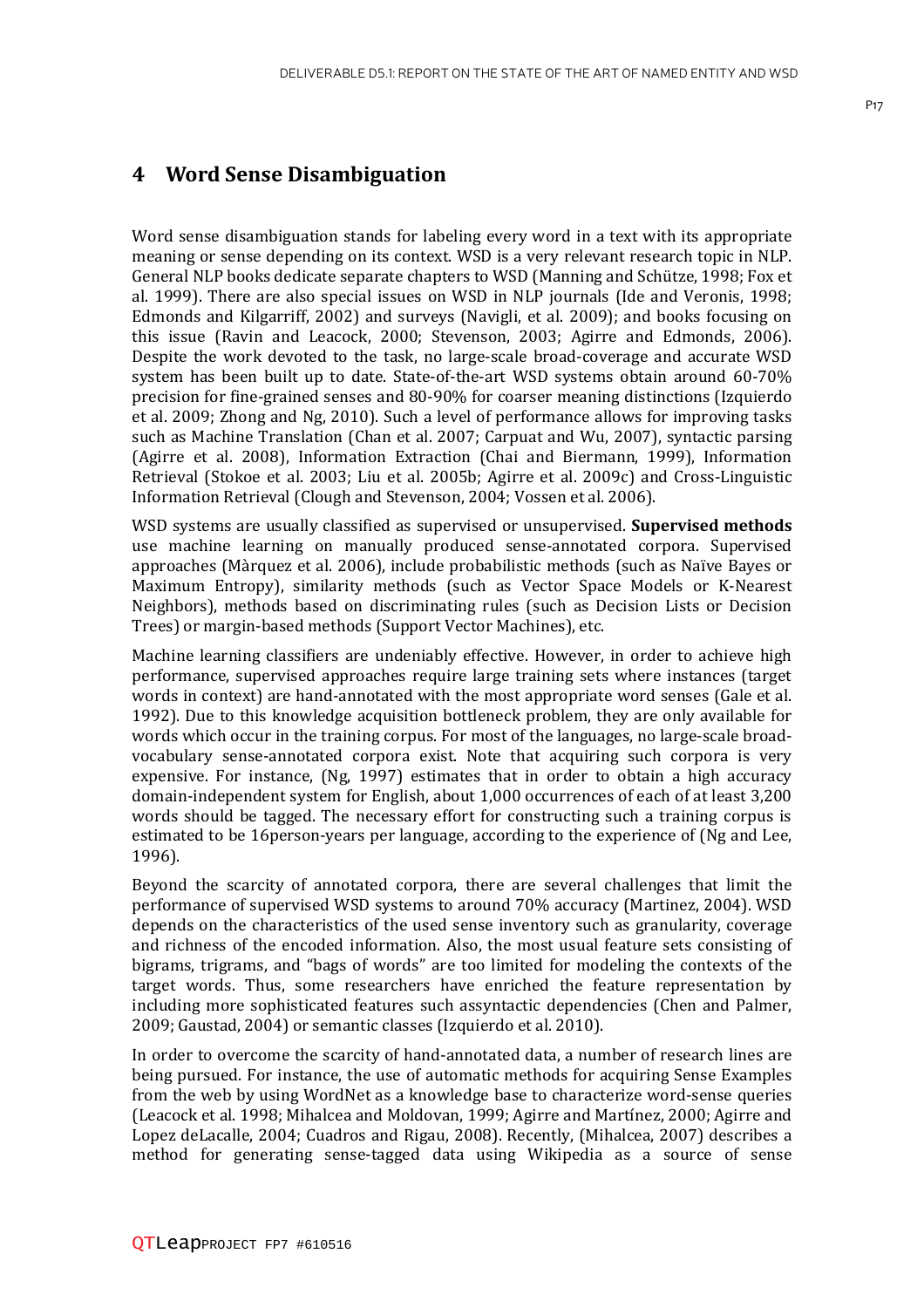annotations, showing that Wikipedia-based sense annotations are reliable enough to construct accurate sense classifiers.

WSD systems trained on general corpora are known to perform worse when moved to specific domains. Previous work (Escudero et al. 2000; Martínez and Agirre, 2000) has shown that there is a large loss in performance when the training is carried out in one corpus and the testing in a different one. Recently, (Izquierdo et al. 2010) presents a system that achieves results over the most-frequent-sense baseline in environmental domain (Agirre et al. 2010b). The system uses semantic class classifiers instead of word classifiers, and monosemous examples obtained from a background set of documents from the same domain, but still a big drop in performance is observed.

Traditionally, **unsupervised approaches** are those not using manually sense-annotated data for training a supervised machine learning system. However, nowadays it is difficult to establish a strict classification, since there are methods using different degrees of supervision. In order to avoid any confusion we will call unsupervised methods those which are completely "not supervised". Unsupervised methods can be grouped as knowledge-based methods, including graph-based methods, and corpus induction methods.

**Knowledge-based methods**: These methods use the explicit information gathered from an existing lexicon or knowledge base. The lexicon may be a machine readable dictionary such as LDOCE (Procter, 1987), WordNet (Fellbaum, 1998) or a thesaurus such as Roget's (Roget, 1911). One of the first knowledge based approaches to WSD is the Lesk algorithm (Lesk,1986). Given a word to disambiguate, the dictionary definition or gloss of each of its sense is compared to the glosses (or definition) of every other word in the context. A sense whose gloss shares the largest number of words in common with the glosses of the words in context is assigned. (Brockmann and Lapata, 2003) give a detailed analysis of these approaches, while (Agirre and Martinez, 2001) report a comparative evaluation of some of these approaches. A whole overview of the impact of the knowledge sources applied to Word Sense Disambiguation is summarized in (Agirre and Stevenson, 2005).

**Graph-based methods**: Lately, graph-based methods for knowledge-based WSD have gained much attention in the NLP community (Navigli and Velardi, 2005; Sinha and Mihalcea, 2007a; Navigli and Lapata, 2007; Mihalcea, 2005; Agirre and Soroa, 2009; Laparra et al. 2010). These methods use well-known graph-based techniques to find and exploit the structural properties of the graph underlying a particular knowledge base, for instance WordNet. Graph-based WSD methods manage to exploit the interrelations among the senses in a given context. Graph-based methods have great advantages. Firstly, no training corpus is required. Furthermore, these methods are language independent since they only need a knowledge base for the target language, or multilingual connections to the graph. Finally, they also obtain good results when applied to a set of closely related words. For instance, using UKB19 (Agirre and Soroa 2009), the KYOTO project developed knowledge-based WSD modules for English, Spanish, Basque, Italian, Dutch, Chinese and Japanese. Note also that this type of algorithms is also useful to compute semantic similarity of words and sentences (Agirre et al. 2010a).

**Corpus-based induction methods**: These methods perform WSD using information gathered from corpora. Corpus-based unsupervised algorithms use non-annotated corpora to induce their models. (Pedersen, 2006) provides a complete overview of unsupervised corpus-based methods.

 $\overline{\phantom{a}}$ 

<sup>19</sup>http://ixa2.si.ehu.es/ukb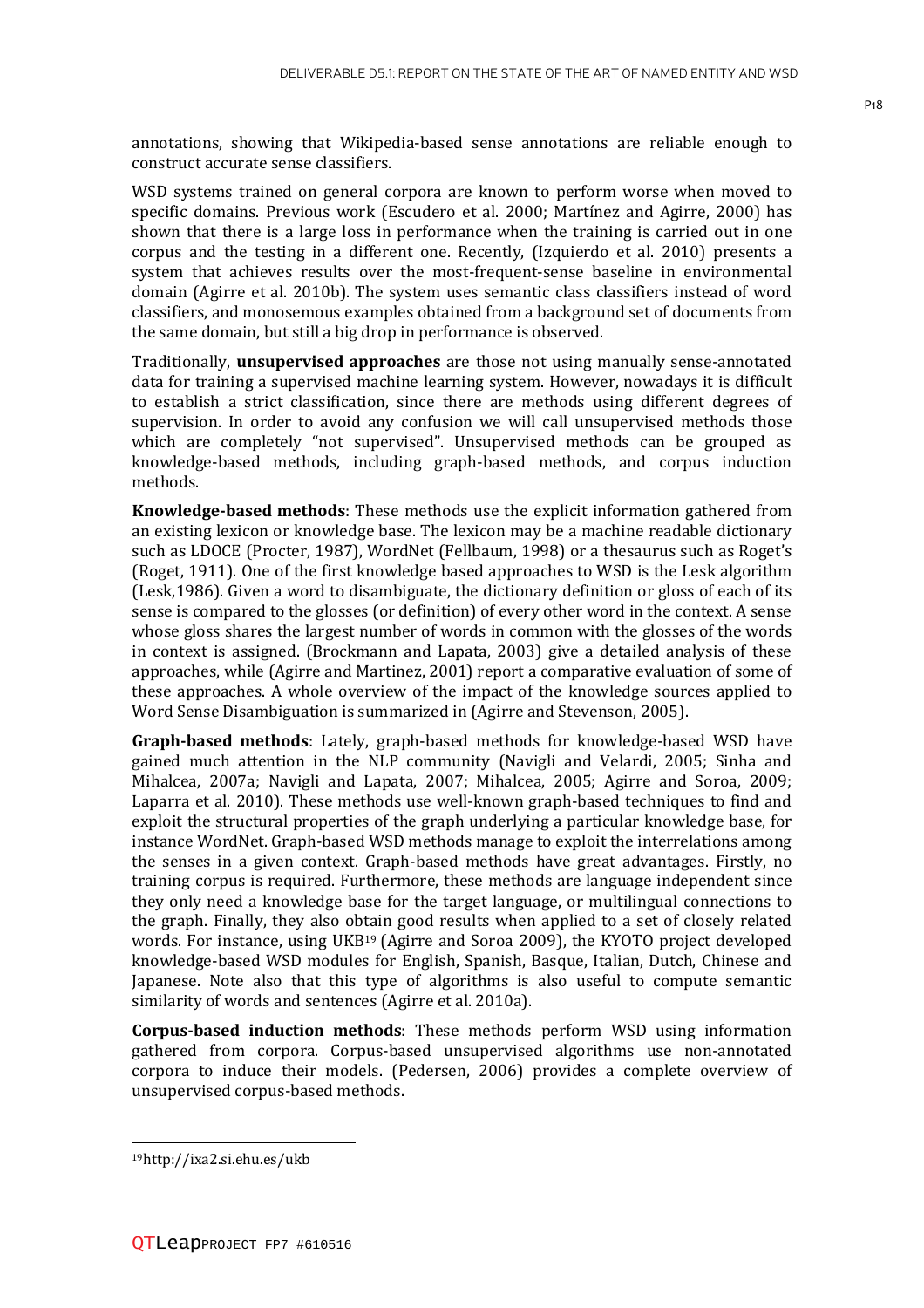**Hybrid and semi-supervised methods**: These methods use a mixture of corpus data and knowledge from an explicit knowledge base. Most of the unsupervised approaches fall in this category. For instance, (Yarowsky, 1992) proposed an unsupervised method that disambiguates words using statistical models inferred from raw, untagged text by using the Roget's Thesaurus (Roget, 1911). As empirically demonstrated by the last SensEval and SemEval exercises<sup>20</sup>, despite the wide range of approaches investigated and the large effort devoted to tackle this problem, assigning the appropriate meaning to words in context has resisted all attempts to be fully successfully addressed.

Albeit its inherent drawbacks, supervised corpus-based methods obtain better performance results than unsupervised methods. The achieved performance varies depending on the number of sense-tagged examples to train, the domain, the sense repository, etc., but considering the all-words task as the most realistic scenario, state-ofthe-art performance ranges between 50% and 80% accuracy.

However, unsupervised methods and, in particular, graph-based methods present very appealing advantages. They are not dependent on a manually labeled corpus for training and obtain better results when applied to a set of closely related words than when applied to running text (Navigli and Velardi, 2005; Agirre et al. 2009b; Niemann and Gurevych, 2011).

When addressing WSD in specific domains, supervised methods perform worse compared to their performance in a general domain (Escudero et al. 2000; Martínez and Agirre, 2000). Following this direction (Agirre et al. 2009b; Agirre and Lopez de Lacalle, 2009) study the problem of domain WSD using different knowledge-based and machine learning techniques. They report that the best performing method which does not involve handannotating domain data is graph-based WSD.

#### **5 Data Sources and Tools**

This section lists the data sources and tools available for each of the lexical semantics tasks described in Sections 2-4, namely, NERC, NED and WSD, relevant to the QTLeap WP5. It will provide an overview of existing resources to be directly used or adapted for the specific domain and languages relevant to the QTLeap project.

#### **5.1 Named Entity Recognition and Classification**

In 5.1.1 the main existing data sources currently available for the development (both in industrial and academic settings) and evaluation of NERC systems is described. Generally, from the beginning of the MUC and CONLL shared tasks, these data sources have consisted of manually annotated data which serves as training sets of machine learning models for NERC classification. The performance of these systems is usually evaluated using the Fmeasure computed as the harmonic mean between *precision* and *recall.* As explained in 2.1 more recent trends aim at building automatic silver-standard and gold-standard datasets from existing large knowledge resources such as Wikipedia (Mika et al. 2008; Nothman et al. 2012).

 $\overline{\phantom{a}}$ 

<sup>20</sup>http://www.semeval.org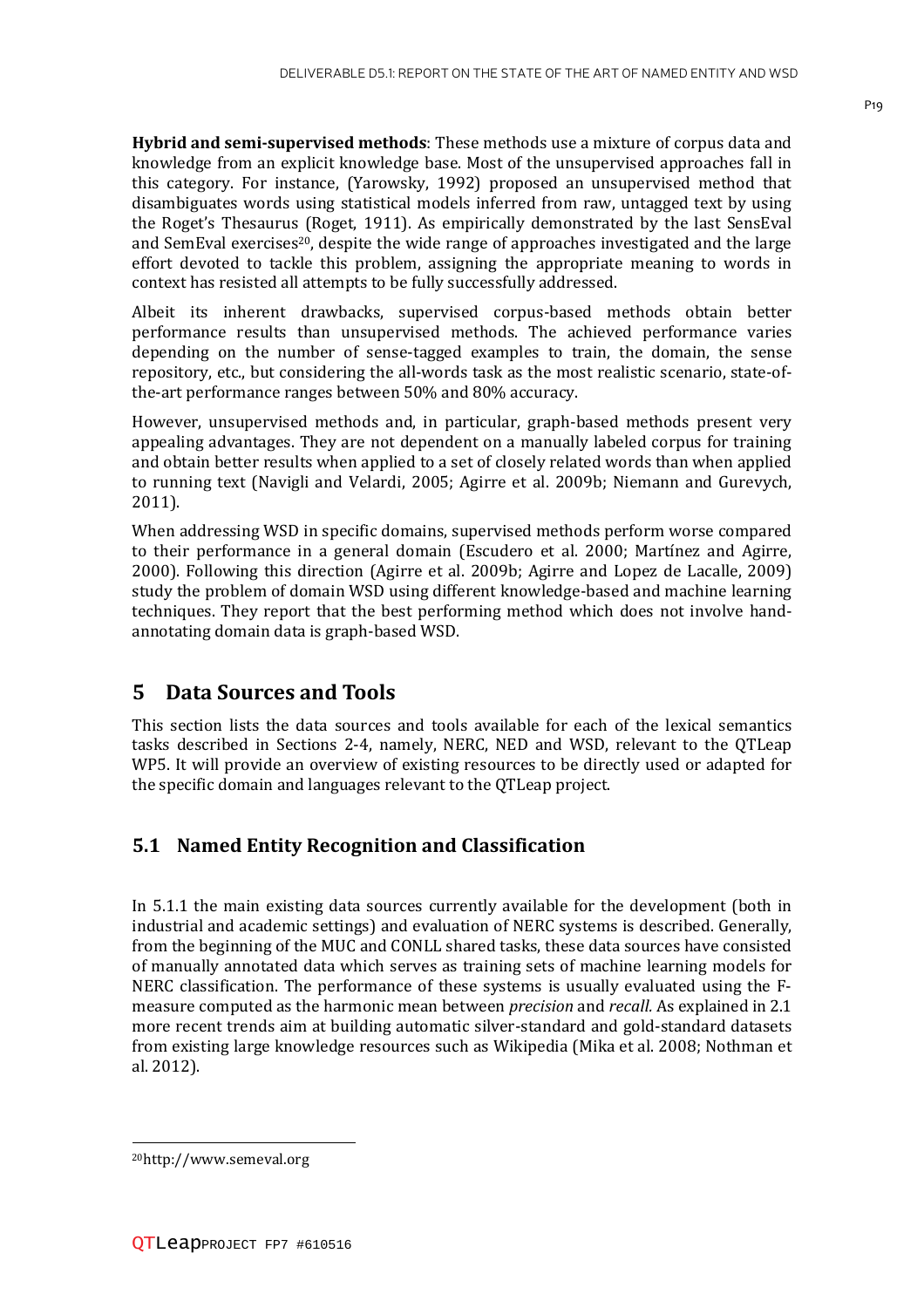The tools and services for NERC described in Section 5.1.2 are mostly based on supervised machine learning approaches, although some systems make use of knowledge resources such as gazetteers.

#### **5.1.1 NERC Data Sources**

Table 1 lists the data sources, available for the 6 languages included in WP5 (English, Basque, Bulgarian, Czech, Portuguese and Spanish), in the form of annotated corpora for training and evaluating NERC systems. Specific details about them are also included. The meaning of the individual columns of table 1 is as follows:

- **Data Entity:** name or identification of the data resource, namely, LDC OntoNotes version 4.0.
- **Type of data:** the type of data which is gathered, i.e. main stream news/blogs/twitter/Facebook/...
- **Provision:** method and availability of the data. For example, API, WS, files, databases, etc.
- **Storage:** A brief description of the data format in which it is stored, plain text, XML, ontology, Linked Open Data.
- **Amount:** size of data.
- **Language:** Language in which the data is available.
- **License:** identifies whether the data is only available for the project purposes (PR) or it is also publicly available (PU). When applicable, the license in which the data is release is also listed.
- **Web site URL:** address of the web site which includes the documentation and information of the data source.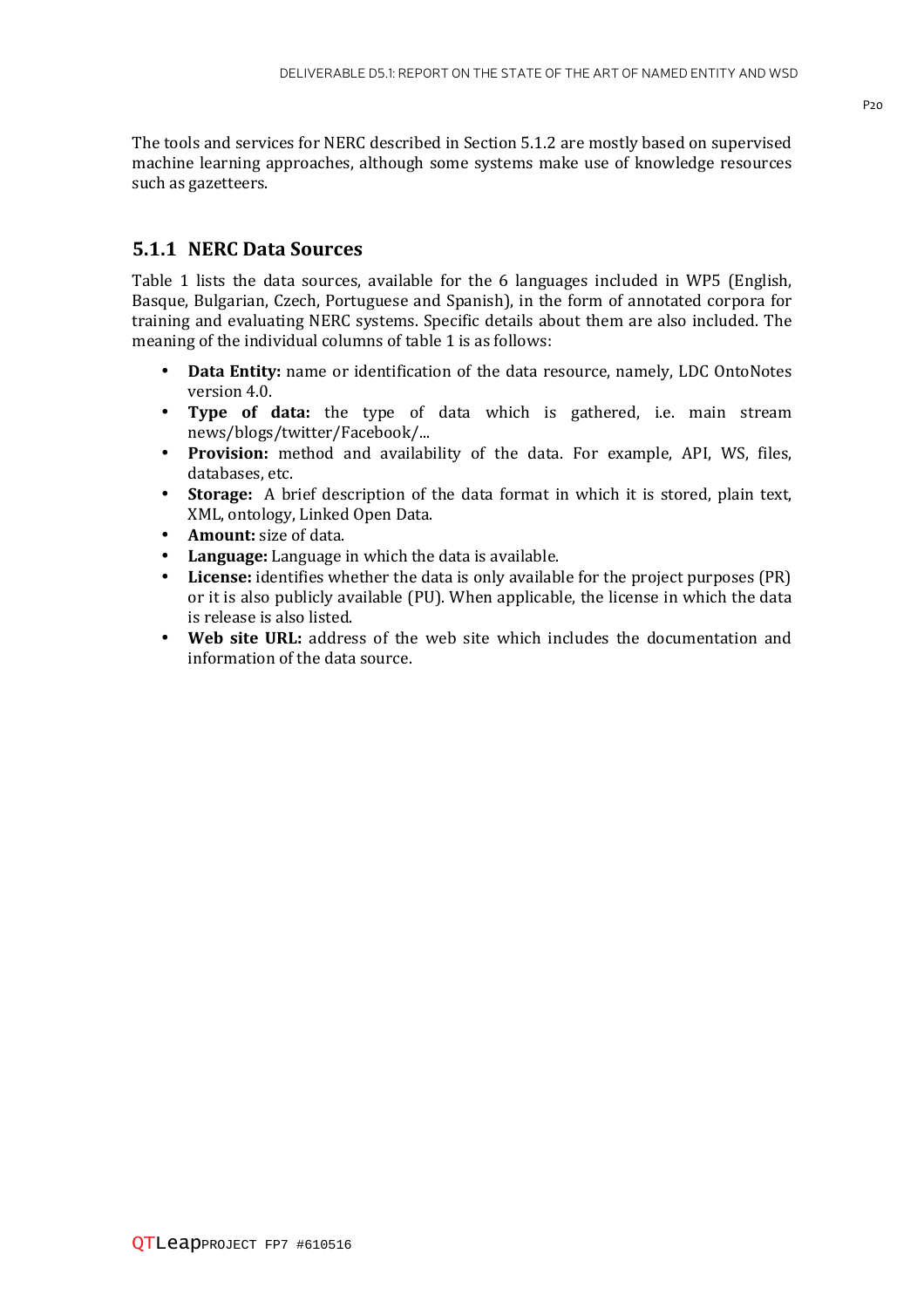#### DELIVERABLE D5.1: REPORT ON THE STATE OF THE ART OF NAMED ENTITY AND WSD

P21

| $\bullet$                     | <b>Data Entity</b> | <b>Type of data</b>                                                                                                   | <b>Provision</b>                                                                                                         | <b>Storage</b>                                                    | <b>Amount</b>                                          | Language                                                                    | <b>License</b>                                                                   | <b>Website</b>                                           |
|-------------------------------|--------------------|-----------------------------------------------------------------------------------------------------------------------|--------------------------------------------------------------------------------------------------------------------------|-------------------------------------------------------------------|--------------------------------------------------------|-----------------------------------------------------------------------------|----------------------------------------------------------------------------------|----------------------------------------------------------|
| <b>CONLL 2003</b><br>datasets |                    | Newswire from<br>Reuters corpus                                                                                       | Annotations available<br>at CONLL 2003.<br>need to access<br>Reuters corpus at<br>NIST to build the<br>complete dataset. | <b>Plain text CONLL</b><br>format.                                | 301418 annotated<br>tokens for<br>dev/train/test       | English                                                                     | Free for research<br>purposes.                                                   | http://www.clips.ua.a<br>c.be/conll2003/ner/             |
| <b>CONLL 2002</b>             |                    | Newswire articles<br>made available by<br>the Spanish EFE<br>News Agency, May<br>2000                                 | Source files available<br>at CONLL 2002                                                                                  | <b>Plain text CONLL</b><br>format                                 | 369171 annotated<br>tokens for<br>dev/train/test       | Spanish                                                                     | Free for research<br>purposes                                                    | http://www.clips.ua.a<br>c.be/conll2002/ner/             |
| <b>BBN</b>                    |                    | <b>Wall Street Journal</b><br>1998                                                                                    | Source files available Plain text<br>at Linguistic Data<br>Consortium                                                    |                                                                   | 1173766 annotated<br>tokens for<br>dev/train/test      | English                                                                     | US \$1000,00 for<br>non-members of the<br>Linguistic Data<br>Consortium, Private | Linguistic Data<br>Consortium                            |
| <b>Wikigold</b>               |                    | Wikipedia 2008                                                                                                        | Available at<br>http://schwa.org/proj<br>ects/resources/wiki/<br>Wikiner                                                 | <b>Plain text CONLL</b><br>format                                 | 38007 tokens for<br>testing                            | English                                                                     | CC-BY 3.0 license.<br>PU                                                         | http://schwa.org/proj<br>ects/resources/wiki/<br>Wikiner |
| <b>WikiNER</b> popular        |                    | Wikipedia pages                                                                                                       | Available at<br>http://schwa.org/proj<br>ects/resources/wiki/<br>Wikiner                                                 | Files in three<br>annotation formats:<br>CONLL, medium an<br>fine | 2322 popular<br>Wikipedia pages                        | English                                                                     | CC-BY 3.0 license.<br>PU                                                         | http://schwa.org/proj<br>ects/resources/wiki/<br>Wikiner |
| <b>WikiNER random</b>         |                    | Wikipedia pages                                                                                                       | Available at<br>http://schwa.org/proj<br>ects/resources/wiki/<br>Wikiner                                                 | Files in three<br>annotation formats:<br>CONLL, medium an<br>fine | 4K random<br>Wikipedia pages                           | English 2531 pages<br>Spanish 203 pages<br>Portuguese 202<br>pages          | CC-BY 3.0 license.<br>PU                                                         | http://schwa.org/proj<br>ects/resources/wiki/<br>Wikiner |
| <b>JRC Names</b>              |                    | Analysis of hundreds<br>of millions of news<br>articles from the<br>Europe Media<br>Monitor since 2004<br>until 2011. | Recognized names<br>available at<br>http://langtech.jrc.it/J<br>RC-Names.html                                            | Database of lists of<br>names                                     | 205,000 distinct<br>known entities and<br>its variants | 20+ languages,<br>including all QTLeap<br>languages except<br><b>Basque</b> | Free for research<br>purposes. See<br>license                                    | http://langtech.jrc.it/J<br>RC-Names.html                |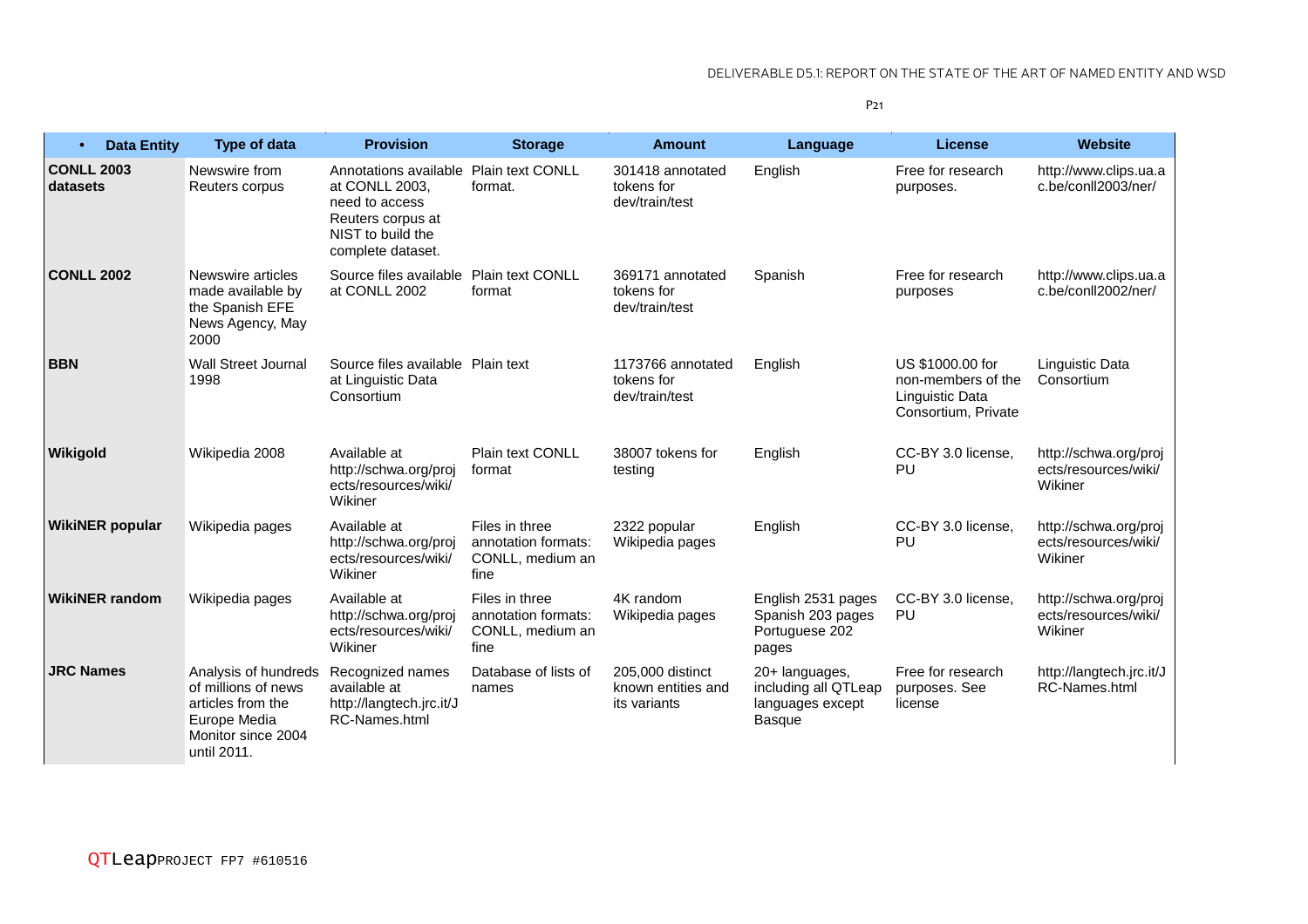P22

| <b>Data Entity</b><br>$\bullet$                 | <b>Type of data</b>                                                                                 | <b>Provision</b>                                                             | <b>Storage</b>                                                                 | <b>Amount</b>                                            | Language         | License                          | <b>Website</b>                              |
|-------------------------------------------------|-----------------------------------------------------------------------------------------------------|------------------------------------------------------------------------------|--------------------------------------------------------------------------------|----------------------------------------------------------|------------------|----------------------------------|---------------------------------------------|
| <b>Ontonotes 4.0</b>                            | Newswire and web<br>text                                                                            | Available at<br>Linguistic Data<br>Consortium                                | Treebank sentences<br>with named-entity<br>and coreference<br>information      | $~1M$ words                                              | English          | Private                          | Linguistic Data<br>Consortium               |
| <b>Ancora Corpus</b>                            | Newswire, web text                                                                                  | Downloadable as<br>files from<br>http://http://clic.ub.ed<br>u/corpus/ancora | Sentences with<br>semantic, syntactic<br>and named-entity<br>annotations       | 500K words                                               | Spanish          | Public                           | http://http://clic.ub.ed<br>u/corpus/ancora |
| Egunkaria 2000                                  | Newswire articles<br>made available by<br>the Basque<br>newspaper<br>Euskaldunon<br>Egunkaria, 2000 | Contact UPV/EHU                                                              | <b>XML</b>                                                                     | 383 pieces of news,<br>62,187 words, 4,748<br><b>NEs</b> | <b>Basque</b>    | Contact UPV/EHU                  | N/A                                         |
| <b>CINTIL</b>                                   | Newspaper articles<br>and fiction                                                                   | Downloadable                                                                 | <b>XML</b>                                                                     | $~1M$ tokens                                             | Portuguese       | <b>ELDA</b>                      | http://cintil.ul.pt/                        |
| <b>HAREM</b>                                    | Various                                                                                             | Downloadable                                                                 | <b>XML</b>                                                                     | 129 gold documents                                       | Portuguese       | Free                             | http://www.linguateca<br>.pt/HAREM/         |
| <b>CNEC 1.0</b>                                 | News and books                                                                                      | http://hdl.handle.net/<br>11858/00-097C-<br>0000-0022-C73C-7                 | <b>XML</b>                                                                     | 5800 sentences                                           | Czech            | CC BY-NC-SA                      | http://ufal.mff.cuni.cz/<br>cnec/           |
| <b>BulTreeBank</b>                              | News media,<br>Literature                                                                           | free; available under<br>license                                             | Treebank sentences<br>with NEs and<br>sentence-internal<br>coreference; in XML | 15000 sentences.<br>21678 NEs                            | <b>Bulgarian</b> | free; available under<br>license | www.bultreebank.org                         |
| <b>Bulgarian Named</b><br><b>Entity Lexicon</b> | proper names from<br>News Media                                                                     | free; available under<br>license                                             | Lists of categorized<br>NEs; in XML                                            | 26000 NEs                                                | Bulgarian        | free; available under<br>license | www.bultreebank.org                         |

*Table 1: Data Sources for Named Entity Recognition and Classification.*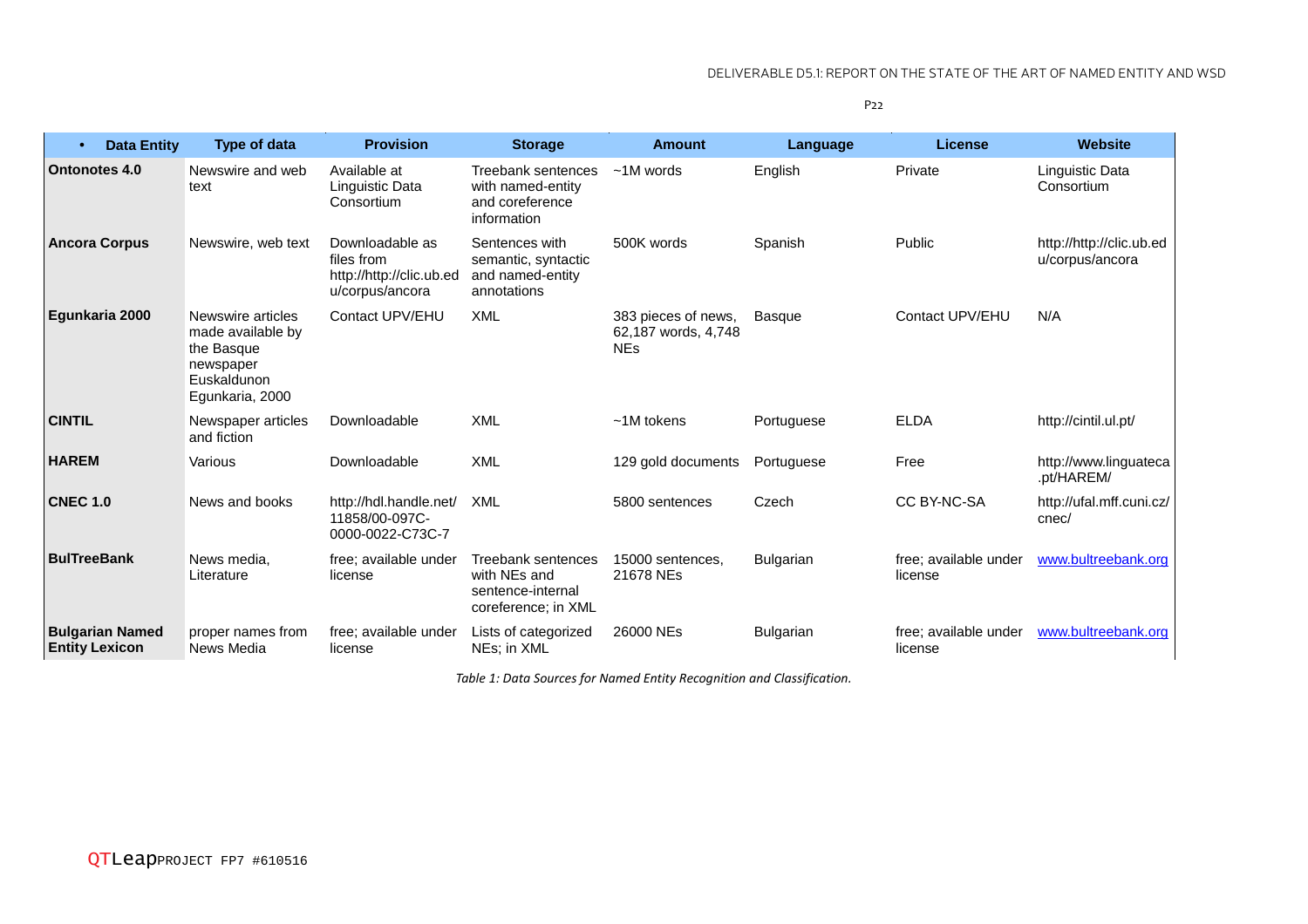## P23 **5.1.1.1 CONLL 2002 datasets**

The CONLL 2002 shared task focused on language independent NERC based on machine learning techniques for person names, organizations, locations and miscellaneous names that do not belong to the previous three groups. Among others, Spanish resources were made available. The data consisted of two columns separated by a single space. The first item on each line is a word and the second the named entity tag. For example:

```
 Wolff B-PER 
               , O 
currently O 
a O 
journalist O 
in O 
     Argentina B-LOC 
              , O 
played O 
with O 
            Del B-PER 
         Bosque I-PER 
in O 
the O 
final O 
years O 
of O 
the O 
seventies O 
in O 
           Real B-ORG 
         Madrid I-ORG 
               . O
```
The Spanish data is a collection of news wire articles made available by the Spanish EFE News Agency from May 2000. The annotation was carried out by the TALP Research Center of the Technical University of Catalonia (UPC) and the Center of Language and Computation (CLiC) of the University of Barcelona (UB).

#### **5.1.1.2 CONLL 2003 datasets**

The shared task of CoNLL-2003 also focused on language-independent named entity recognition for four types of named entities: persons, locations, organizations and names of miscellaneous entities that do not belong to the previous three groups. The participants of the shared task were offered training and test data for English and German and their objective was to build a NERC system based on machine learning techniques.

The data files consist of four columns separated by a single space. Each word is put on a separate line and there is an empty line after each sentence. The first item on each line is a word, the second a part-of-speech (POS) tag, the third a syntactic chunk tag and the fourth the named entity tag. The chunk tags and the named entity tags have the format I-TYPE which means that the word is inside a phrase of type TYPE. If two phrases of the same type immediately follow each other, the first word of the second phrase will have tag B-TYPE to show that it starts a new phrase. A word with tag O is not part of a phrase. For example: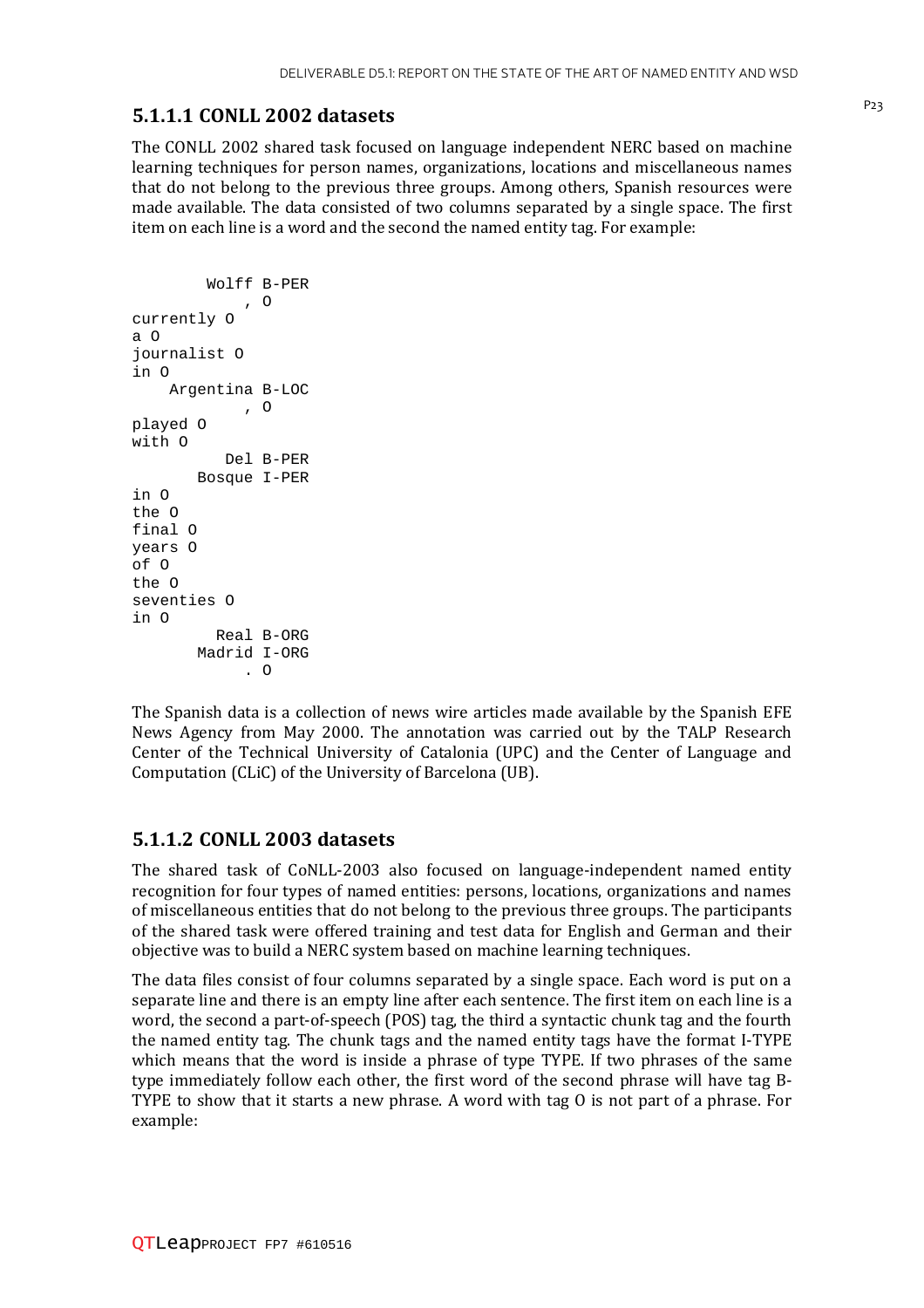| U.N.NNP I-NP I-ORG |    |               |                |
|--------------------|----|---------------|----------------|
| official           | NN | $I-NP$<br>_ റ |                |
| Ekeus              |    |               | NNP I-NP I-PER |
| heads              |    | VBZ I-VP O    |                |
| for                |    | TN I-PP       | ∩              |
| Baghdad            |    | NNP           | I-NP I-LOC     |
|                    |    |               |                |

The English data is a collection of newswire articles from the Reuters Corpus. Due to copyright issues only the annotations were made available at CONLL and it is necessary to access the Reuters Corpus, which can be obtained from NIST for research purposes if one needs to build the complete datasets.

#### **5.1.1.3 BBN Corpus**

The BBN corpus (Weischedel and Brunstein 2005) supplements the one million word Penn Treebank corpus of Wall Street Journal texts (Marcus, Santorini, and Marcinkiewicz 1993). The corpus contains stand-off annotation of pronoun coreference, indicated by sentence and token numbers, as well as annotation of a variety of entity and numeric types. All annotation was performed by hand at the company BBN<sup>21</sup> using proprietary annotation tools.

The corpus contains two components:

- **Pronoun coreference**. Stand-off annotation of pronoun coreference of the WSJ corpus is provided in a single file. Pronouns and antecedents are indexed by sentence and token numbers.
- **Entity types**. The corpus includes annotation of 12 named entity types (Person, Facility, Organization, GPE, Location, Nationality, Product, Event, Work of Art, Law, Language, and Contact-Info), nine nominal entity types (Person, Facility, Organization, GPE, Product, Plant, Animal, Substance, Disease and Game), and seven numeric types (Date, Time, Percent, Money, Quantity, Ordinal and Cardinal). Several of these types are further divided into subtypes. Annotation for a total of 64 subtypes is provided.

#### **5.1.1.4 Wikigold and WikiNER**

WikiNER and Wikigold are resources developed at the University of Sidney and the company Capital Markets (Nothman et al. 2012). Wikigold (Balasuriya et al. 2009) is a gold-standard built from Wikipedia and consists of 39K annotated tokens. WikiNER is a much larger gold-standard which consists of two datasets:

- **Popular:** around 2k English Wikipedia pages classified using the type scheme shown above.
- **Random:** around 4k Wikipedia pages from 9 languages (Spanish and Portuguese are relevant for QTLeap).

These datasets are annotated with the following information separated by columns:

- **Type:** a hierarchical Named Entity type used to label Wikipedia pages.
- **CONLL:** a coarse-grained representation of the type based around CONLL NE types.
- **Medium:** a finer-grained representation of the type.
- **Fine:** a much finer-grained representation of the type.

l

<sup>21</sup>http://www.bbn.com/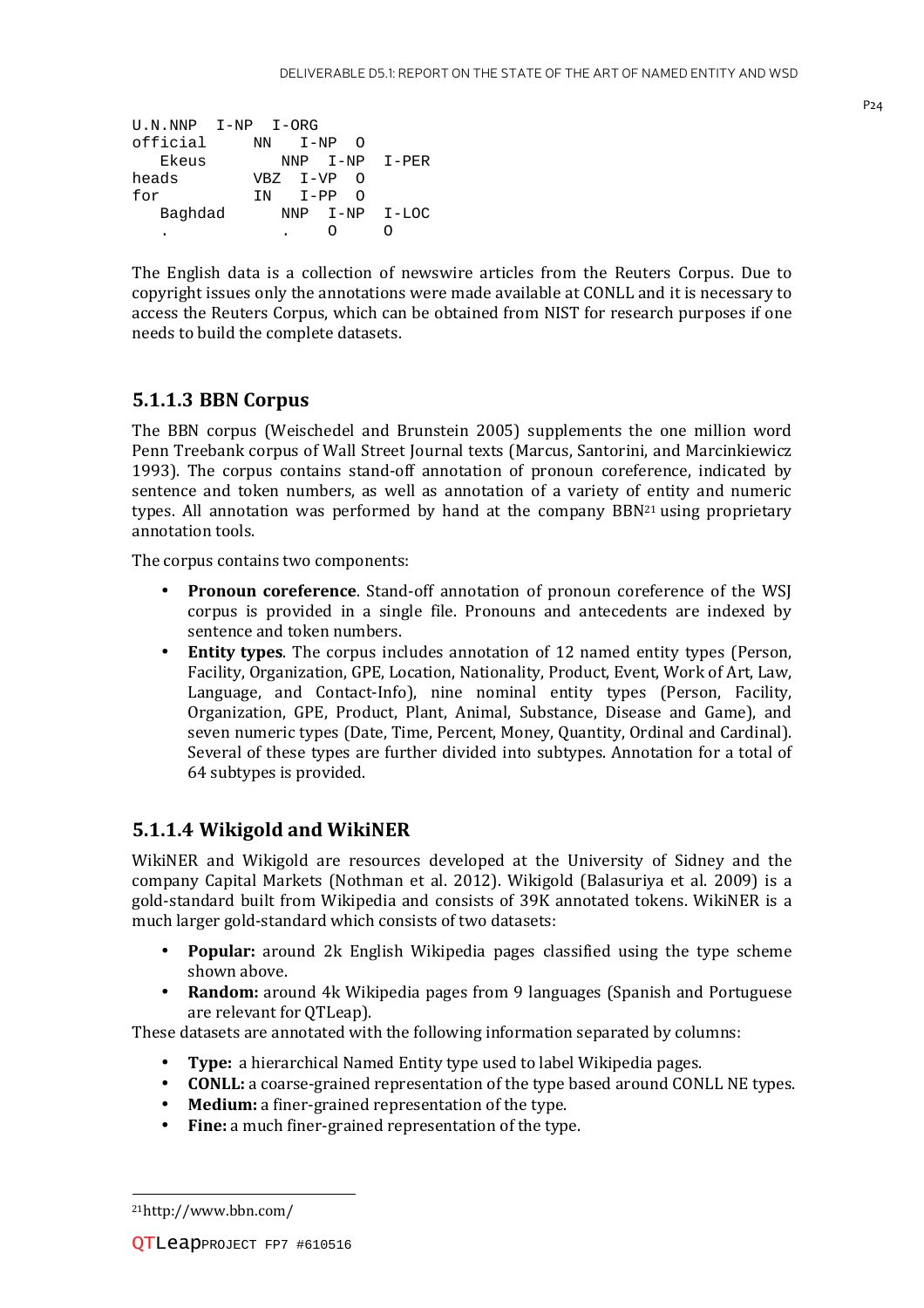#### **5.1.1.5 JRC Names** P<sub>25</sub>

 $\text{IRC}$  Names<sup>22</sup> is a highly multilingual named entity resource for person and organization names. It consists of large lists of names and their many spelling variants (up to hundreds for a single person), including different scripts (Latin, Greek, Arabic, Cyrillic, Japanese, Chinese, etc.). JRC Names contains the most important names of the EMM name database23, namely, names that were found frequently or that were verified manually or found on Wikipedia.

The first release of JRC Names (September 2011) contains the names of about 205,000 distinct known entities, as well as about the same amount of variant spellings for these entities. Additionally, it contains a number of morphologically inflected variants of the names. The resource grows by about 230 new entities and an additional 430 new name variants per week.

#### **5.1.1.6 OntoNotes 4.0**

The OntoNotes project is a collaborative effort between BBN Technologies, Brandeis University, the University of Colorado, the University of Pennsylvania, and the University of Southern California's Information Sciences Institute to produce a rich semantic resource with annotation comprising various genres of text (news, conversational telephone speech, Web logs, Usenet newsgroups, broadcast, talk shows) in three languages (English, Chinese, and Arabic). The annotation includes syntax and predicate argument structure, and shallow semantics (word sense linked to an ontology and coreference) apart from named entity information (S. S. Pradhan et al. 2007). Figure 1 shows a sample of the annotation format in OntoNotes 4.0 for English.

#### **5.1.1.7 Egunkaria 2000**

The Egunkaria 2000 corpus is a collection of 383 newswire texts from 2000 built to train and test the Eihera+ NERC tool for Basque. It consists of 62,187 words and 4,748 manually reviewed named entity tags.

l

<sup>22</sup>http://langtech.jrc.it/JRC-Names.html 23http://emm.newsexplorer.eu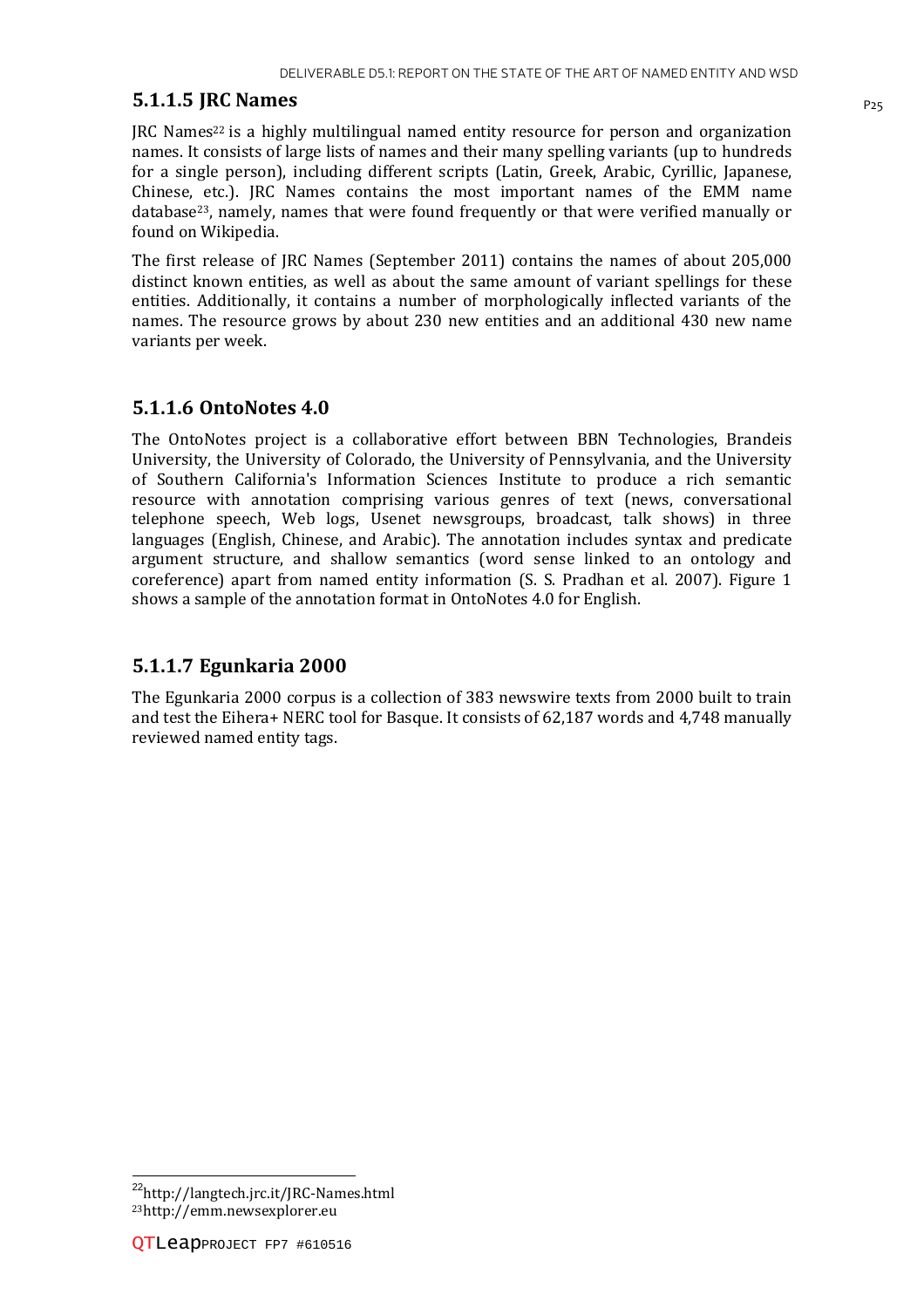```
Plain sentence:
     The most important thing about Disney is that it is a global brand.
Treebanked sentence:
     [Zhou_liangshuyi] The most important thing about Disney is that it is a global
     brand.
Tree:
               (CODE [Zhou_liangshuyi])<br>(NP-SBJ (NP (DT The)<br>(ADJP (RBS most)<br>(JJ important))<br>(NN thing))
     (TOP (S (CODE [Zhou_liangshuyi])
                              (NN thing))
                         (PP (IN about)
                              (NP (NNP Disney))))
               (VP (VBZ is)(SBAR-PRD (IN that)
                                (IN that)<br>(S (NP-SB) (PRP it))<br>(VP (VBZ is)<br>(NP-PRD (DT a)<br>(J) global)<br>(NN brand))))))
               (1, 1)Leaves:
     \Omega[Zhou_liangshuyi]
             coref: IDENT
                                       000-m_26 0-0
                                                           [Zhou_liangshuyi]
     \mathbf 1The
     \overline{2}most
     3
          important
     \overline{4}thing
     ś
          about
          Disney
     6
             oney<br>coref: IDENT<br>name: ORG
                                       000-21 6-6
                                                        Disney
                                             -6-6
                                                       Disney
     \overline{7}is
              sense: be-v.2
             prop: be.01
                          * \rightarrow 7:0is
               ARG1
                          * \rightarrow 1:2The most important thing about Disney
               ARG2
                          * -> 8:1 that it is a global brand
     8
          that
     9
          it
             coref: IDENT
                                       000-21 9-9
                                                        it
     10<sub>1</sub>is
              sense: be-v.1
             prop: be.01
                         .∪1<br>* -> 10:0 is<br>* -> 9:1 it
               ÅRG1
                          * -> 11:1 a global brand
               ARG2
     11
         a
          global
     12
     13
          brand
     14
   ------------------------
```
*Figure 1: OntoNotes Sample Annotation for English* 

#### **5.1.1.8 Ancora**

AnCora consists of a Catalan corpus (AnCora-CA) and a Spanish corpus (AnCora (AnCora-ES), each of them of 500,000 words. The following six named entity types are annotated: Person, Organization, Location, Date, Numerical expression, and Others. Apart from named entities, the corpus provides annotation at various semantic levels including coreference.

#### **5.1.1.9 CINTIL**

CINTIL is a corpus of Portuguese with 1 Million annotated tokens, each one of which CINTIL is a corpus of Portuguese with 1 Million annotated tokens, each one of which verified by human expert annotators. The annotation comprises information on part-ofspeech, open classes lemma and inflection, multi-word expressions pertaining to the class<br>of adverbs and to the closed POS classes, and multi-word proper names (for named entity of adverbs and to the closed POS classes, and multi-word proper names (for named entity recognition). Named entities are classified into Person, Location, Organization, etc. Over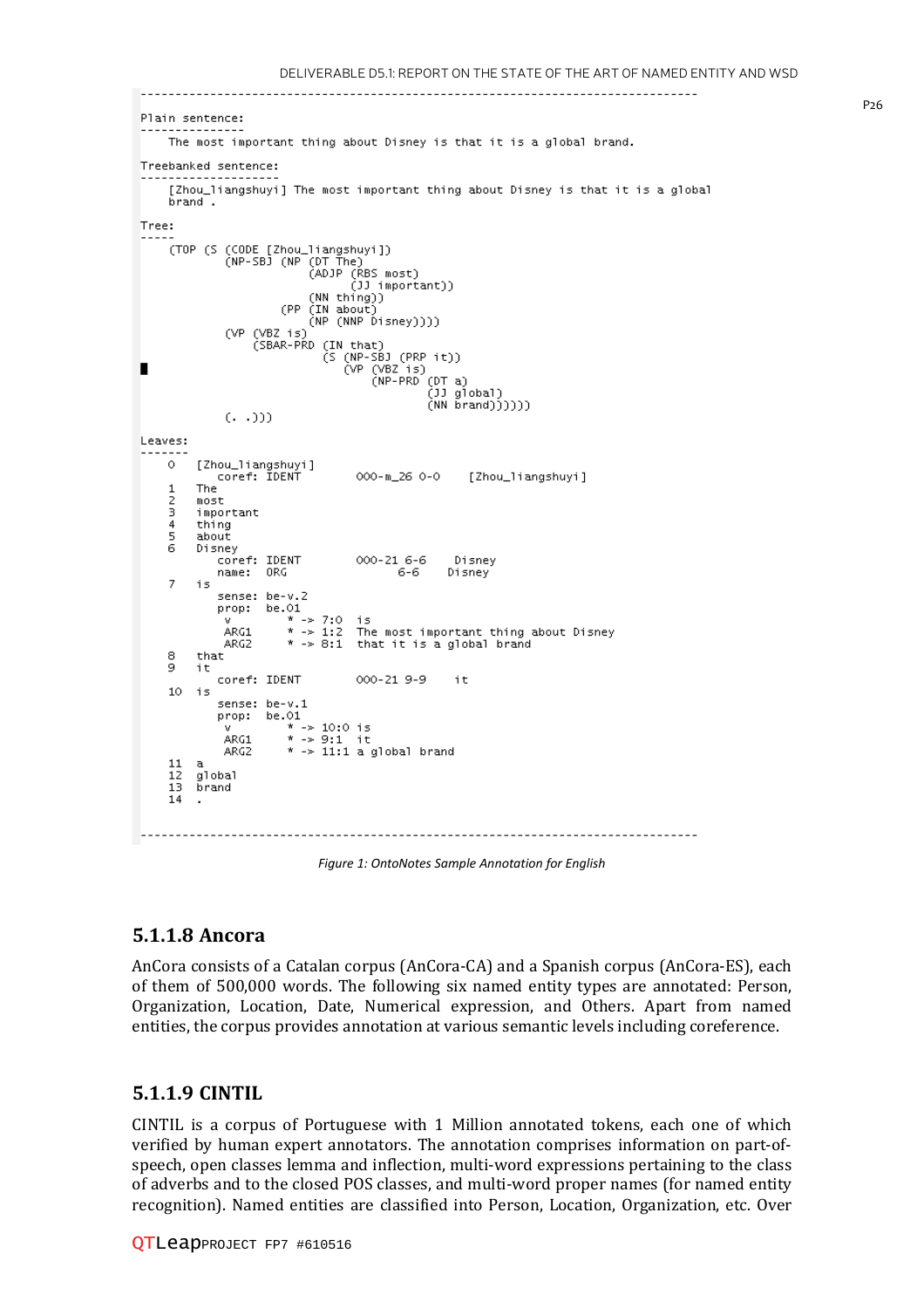one third of the corpus is composed of transcribed spoken materials, with about half of  $P_{27}$ that being the transcription of informal conversations. The remaining corpus is composed of written materials. The majority (58.73%) of this written corpus includes articles from newspapers and magazines, such as the Jornal Público, Diário de Notícias, Revista Visão, etc. The rest of the written corpus is mostly composed of fiction.

#### **5.1.1.10 HAREM**

HAREM is a joint evaluation task for NERC in Portuguese. A corpus of 129 documents from various genres, where entities have been manually annotated, is available.

#### **5.1.1.11 CNEC 1.0**

The Czech Named Entity Corpus 1.0 (CNEC 1.0) is the first publicly available corpus providing a large body of manually annotated named entities in Czech sentences (50,000 sentences), including a fine-grained classification (a two-level hierarchy of 80 NE types; nested NE annotated).

#### **5.1.1.12 BulTreeBank**

BulTreeBank is a syntactically annotated HPSG-based resource for Bulgarian, created under the BulTreeBank project (2002-2005) and funded by Volkswagen Stiftung Foundation, Germany. In 2006, for the CONLL contest, the treebank was converted into a dependency format. The Named Entities as well as the coreferences were manually annotated.

#### **5.1.1.13 Bulgarian Named Entity Lexicon**

The Bulgarian Named Entity Lexicon was compiled in two ways: 1. Data-driven (extracted from corpora) and 2. Dictionary-based (compiled from various existing proper name lists).

#### **5.1.2 NERC Tools**

Table 2 lists the services and available downloadable systems and tools to perform NERC for the 6 languages relevant to QTLeap. The services and modules are also described in more detail. The meaning of the individual columns of Table 2 is as follows:

- **System/Service**: Name or identification of the Service or System (e.g., OpenCalais)
- **Responsible**: Name of the institution or company responsible of the service/system described. Responsibility is usually assigned according to the language of application.
- **Source availability**: Type of availability of the source code yes/no/partly
- **Provision**: Type of accessibility, namely, library, Web services, etc.
- **Programming Language**: Type of language used by the components: Java, C++, etc.
- **License**: Type of license i.e. GNU/GPL, Creative Commons licenses, proprietary, etc.
- **Web site URL**: Address of the web site which includes the documentation and information of the service/system.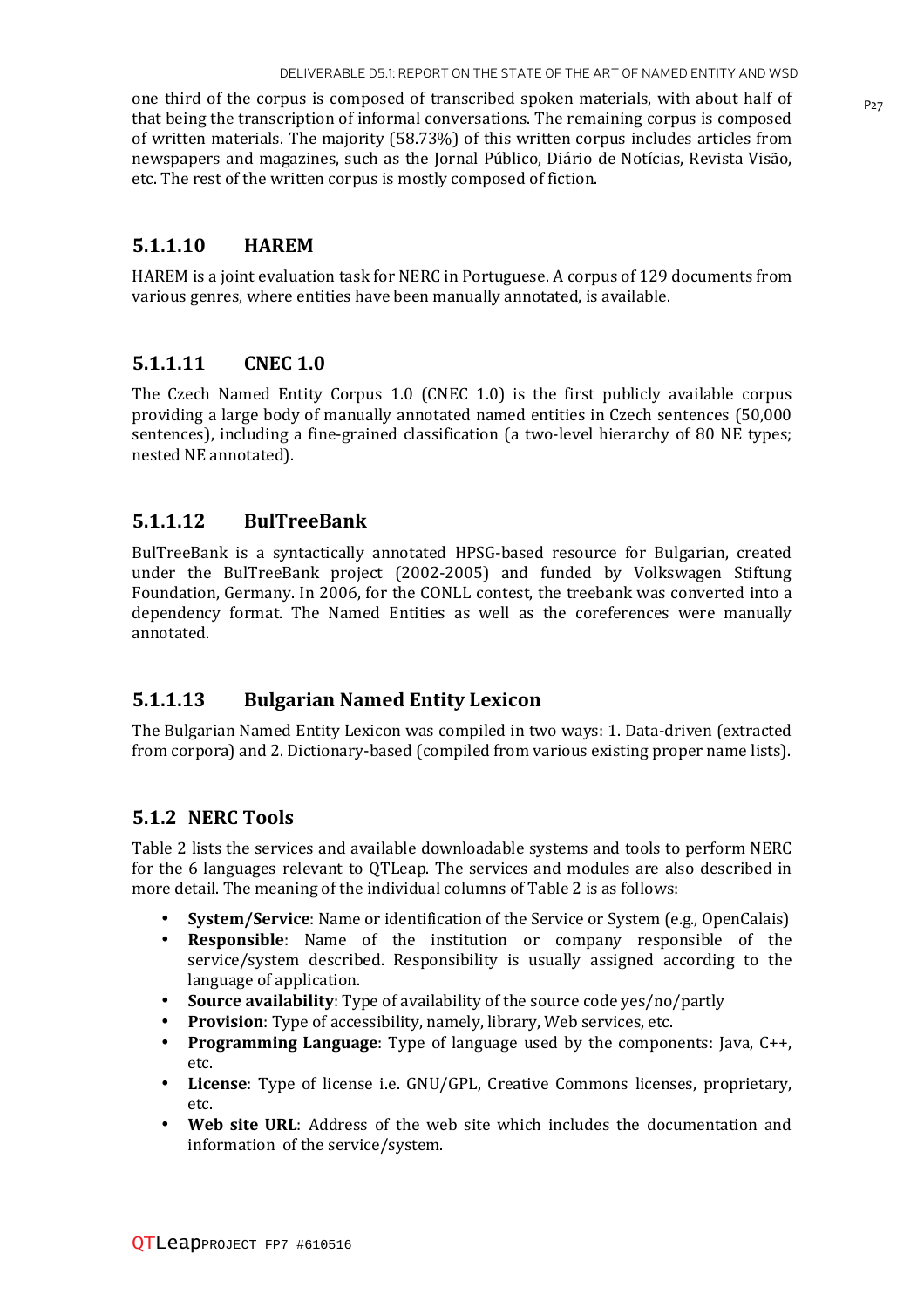P28

| <b>System/Service</b>                         | <b>Languages</b>            | <b>Source</b><br>availability | <b>Provision</b>      | Programming<br>Language                    | <b>License</b>                                    | <b>Website URL</b>                                             |
|-----------------------------------------------|-----------------------------|-------------------------------|-----------------------|--------------------------------------------|---------------------------------------------------|----------------------------------------------------------------|
| <b>Open Calais</b>                            | English, French,<br>Spanish | <b>No</b>                     | Web service           | Java, PHP, RDF                             | CC-SA                                             | http://www.opencalais.com                                      |
| <b>BBN IdentiFinder Text</b><br>Suite™        | English, Spanish            | No                            | Library or<br>Service |                                            | Proprietary                                       | http://bbn.com/technology/speech/identifi<br>nder              |
| <b>LingPipe</b>                               | English                     | Yes                           | Library or<br>Service | Java                                       | Free for<br>research,<br>proprietary<br>otherwise | http://alias-i.com/lingpipe                                    |
| <b>Stanford CoreNLP</b>                       | English, German             | Yes                           | Library               | Java                                       | GNU GPLv2 or<br>later                             | http://nlp.stanford.edu/software/corenlp.s<br>html             |
| <b>Freeling</b>                               | English, Spanish            | Yes                           | Library               | C++, APIs also in<br>Java, Perl,<br>Python | <b>GNU GPLv3</b>                                  | http://nlp.lsi.upc.edu/freeling/                               |
| <b>Illinois Named Entity</b><br><b>Tagger</b> | English                     | Yes                           | Jar                   | Java                                       | Research<br>purposes                              | http://cogcomp.cs.illinois.edu/page/downl<br>oad_view/NETagger |
| <b>OpenNLP</b>                                | English, Spanish,<br>Dutch  | Yes                           | Library               | Java                                       | Apache license<br>v.2                             | http://opennlp.apache.org/                                     |
| <b>C&amp;C Tools</b>                          | English                     | Yes                           | Library               | $C++$                                      | Academic<br>license, for<br>research only         | http://svn.ask.it.usyd.edu.au/trac/candc/                      |
| <b>GATE</b>                                   | English, French,<br>German  | Yes                           | Library               | Java                                       | <b>GNU GPLv2</b>                                  | http://gate.ac.uk                                              |
| <b>Kyoto NER</b>                              | English, Dutch              | Yes                           | Library               | Java                                       | Open Source                                       | http://www.kyoto-project.eu                                    |
| Eihera+                                       | <b>Basque</b>               | <b>No</b>                     |                       |                                            |                                                   | http://ixa2.si.ehu.es/demo/entitateak.js<br>p                  |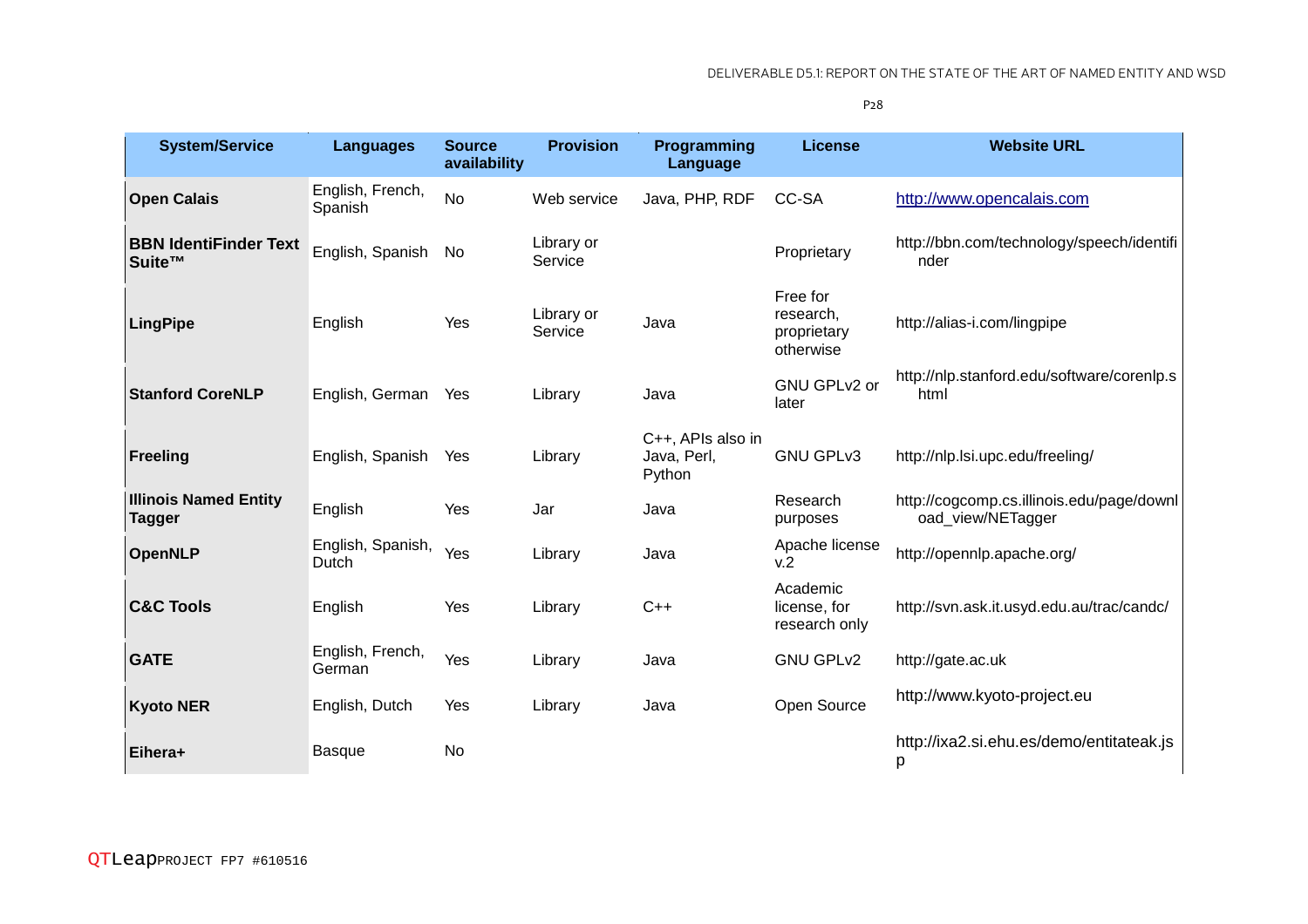P29

| <b>System/Service</b>                 | Languages                                                | <b>Source</b><br>availability | <b>Provision</b>                     | <b>Programming</b><br>Language | <b>License</b>           | <b>Website URL</b>                                             |
|---------------------------------------|----------------------------------------------------------|-------------------------------|--------------------------------------|--------------------------------|--------------------------|----------------------------------------------------------------|
| <b>SProUT</b>                         | Multilingual.<br>Ready for<br>English, Spanish,<br>Czech |                               |                                      |                                | http://sprout.dfki<br>ml | .de/Licencing.ht http://sprout.dfki.de/                        |
| <b>LX-NER</b>                         | Portuguese                                               | No                            | Local<br>application,<br>web service | Java, C                        | n/a                      | http://lxcenter.di.fc.ul.pt/services/en/LX<br>ServicesNer.html |
| <b>Rembrandt</b>                      | Portuguese                                               | Yes                           | <b>JAR</b>                           | Java                           | <b>GPL</b>               | http://xldb.di.fc.ul.pt/Rembrandt/                             |
| <b>NameTag</b>                        | Czech, English                                           | Yes                           | Library                              | $C++$                          | <b>GNU LGPL</b>          | https://redmine.ms.mff.cuni.cz/projects/<br>nametag            |
| <b>CLaRK System</b>                   | <b>Bulgarian</b>                                         | No.                           | jar                                  | Java                           | free                     | http://www.bultreebank.org/clark/index.<br>html                |
| <b>Bulgarian IT concept</b><br>tagger | Bulgarian                                                | <b>No</b>                     | jar                                  | Java                           | free under<br>license    | http://www.bultreebank.org                                     |

*Table 2: Systems and Services for Named Entity Recognition and Classification*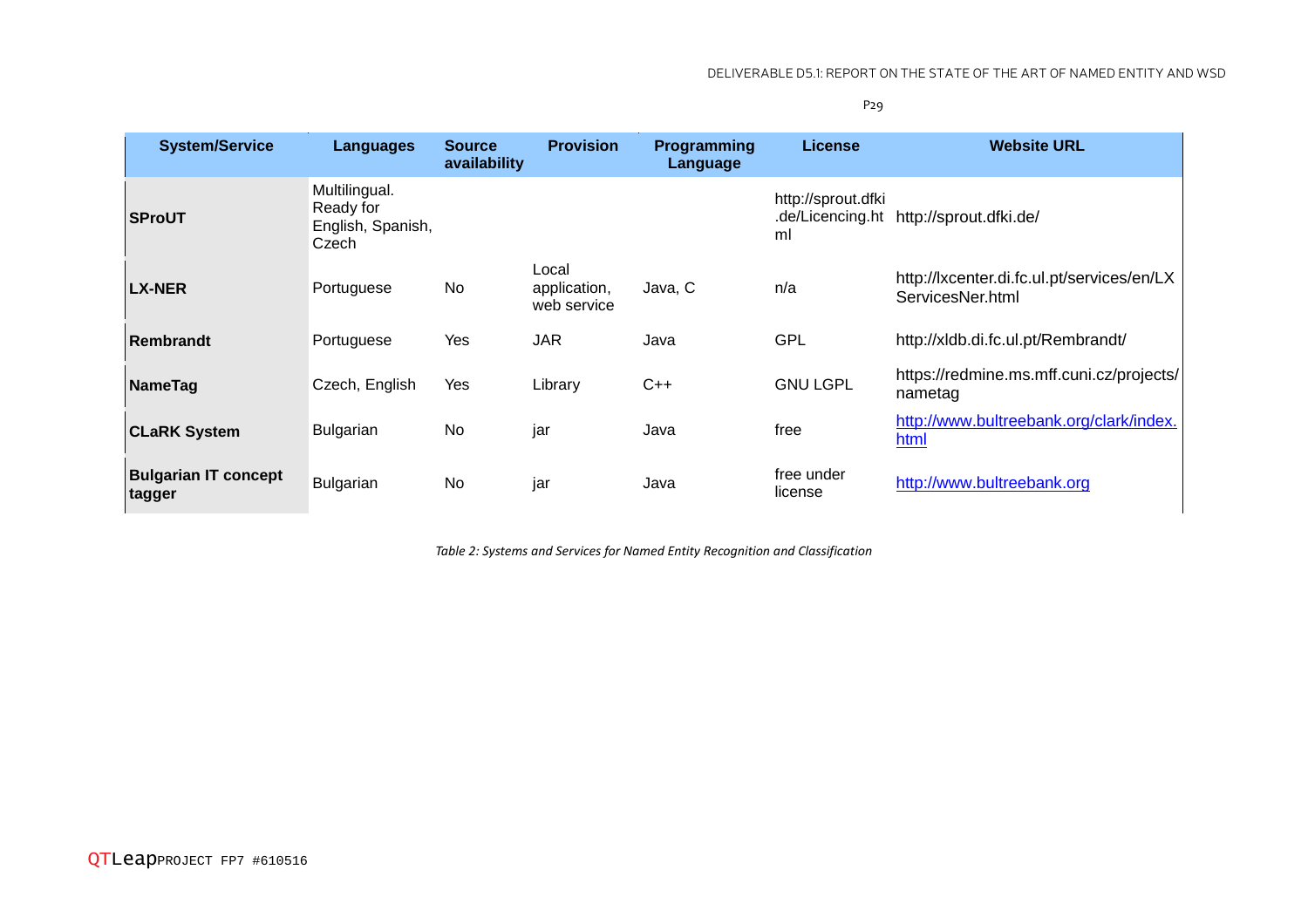## P30 **5.1.2.1 OpenCalais**

The OpenCalais Web Service automatically creates rich semantic metadata for the content you submit. Using machine learning and other methods, OpenCalais analyses your document and finds the entities within it. Calais goes beyond classic entity identification and provides some semantic processing returning facts and events from the text.

The web service is an API that accepts unstructured text (like news articles, blog postings, etc.), processes them and returns RDF formatted entities, facts and events. It is possible to send four transactions per second and 50,000 per day free of charge, although commercial and service support is available. It is available for use in commercial and non-commercial applications, the former at a cost.

OpenCalais defines entities as things like people, places, companies, geographies. Facts are relationships like John Doe is the CEO of Acme Corporation. Events are things that happened, like there was a natural disaster of type landslide in place Chula Vista. A number of Web applications using OpenCalais are listed in this URL: http://www.opencalais.com/showcase.

#### **5.1.2.2 BBN IdentiFinder Text Suite™**

The BBN IdentiFinder Text Suite™, is an industrial machine-learning tool to locate names of corporations, organizations, people, and places, including variations in names. It is a commercial application for which a service needs to be contracted. English and Spanish modules are available. No web service or public demo is available.

#### **5.1.2.3 LingPipe**

LingPipe is a software package from Alias-i and consists of several language processing modules: a statistical NERC, a heuristic sentence splitter, and a heuristic within-document coreference resolution system. LingPipe comes with an English language model. The types of named entities covered by LingPipe are locations, persons and organizations and offers pre-trained models for English. The LingPipe license allows its use for free for research purposes, but for commercial applications a rather costly licensing exists.

#### **5.1.2.4 Stanford CoreNLP**

Stanford CoreNLP includes a module for NERC. Stanford CoreNLP is a general NLP suite that provides a set of natural language analysis tools which can take raw English language text input and give, in a wide variety of output formats, the base forms of words, their parts of speech, named-entities, normalized dates, times, and numeric quantities, it marks up the structure of sentences in terms of phrases and word dependencies, and indicates which noun phrases refer to the same entities. Stanford CoreNLP is an integrated framework, which makes it very easy to apply a bunch of language analysis tools to a piece of text.

The Stanford CoreNLP code is written in Java and licensed under the GNU General Public License (v2 or later). Source is included. It requires at least 4GB to run. Although a German NERC module based on Stanford CoreNLP is also available (Faruqui and Padó 2010), the only language in QTLeap WP5 that benefits from this suite is English.

As listed in table 3, the Stanford NERC module for English includes a 4-class model trained for CONLL, a 7-class model trained for MUC, and a 3-class model trained on both data sets for the intersection of those class sets.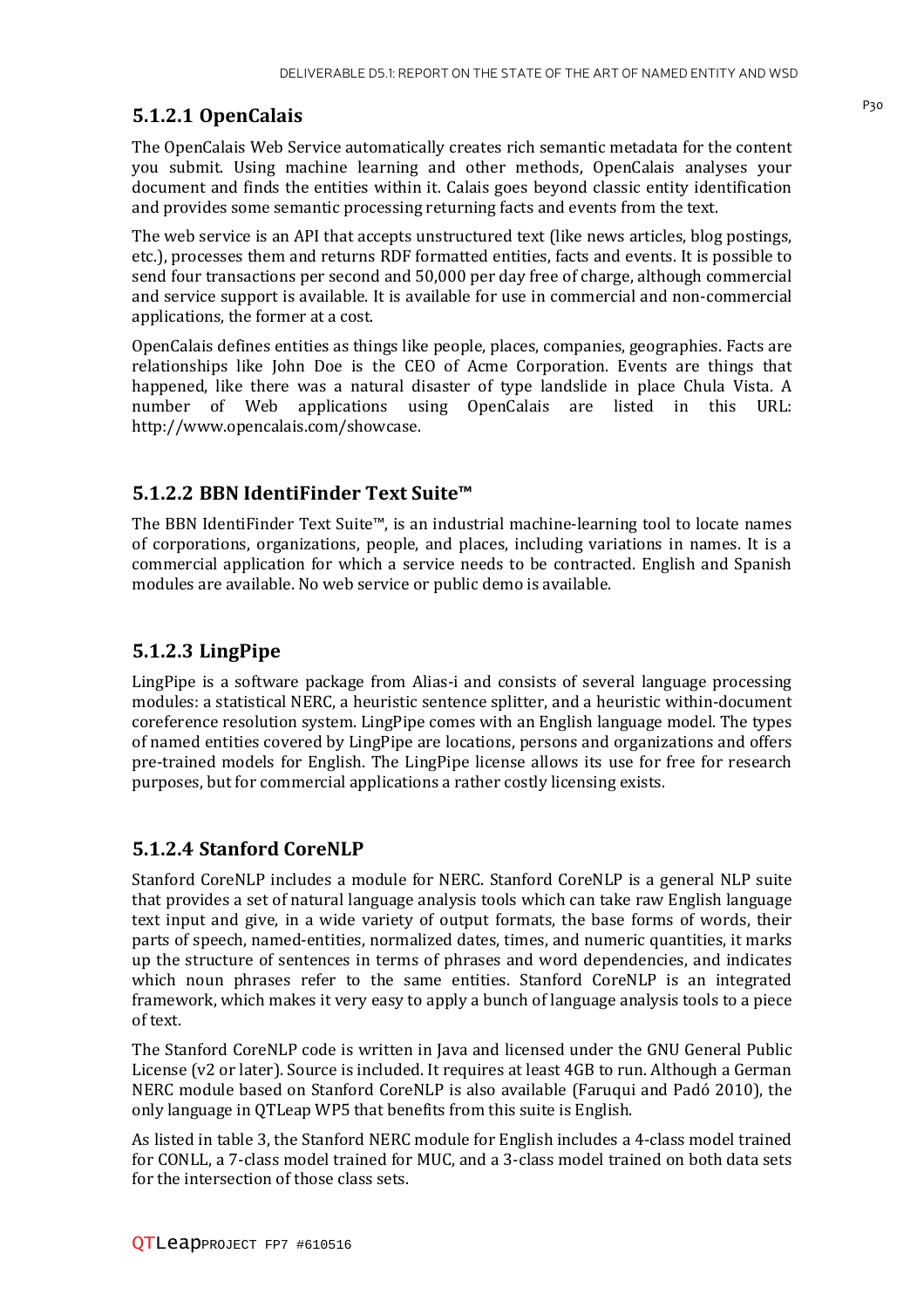| Type of<br>model | <b>Named Entities</b>                                      | Language        |
|------------------|------------------------------------------------------------|-----------------|
| ∣3 class         | Location, Person, Organization                             | English         |
| ∣4 class         | Location, Person, Organization, Misc                       | English, German |
| ∣7 class         | Time, Location, Organization, Person, Money, Percent, Date | English         |

*Table 3: Stanford NERC models* 

#### **5.1.2.5 Illinois Named Entity Tagger**

This is a state of the art NER tagger (Ratinov and Roth 2009) that tags plain text with named entities (people / organizations / locations / miscellaneous). It uses gazetteers extracted from Wikipedia, word class model derived from unlabeled text and expressive non-local features. The best performance is 90.8 F1 on the CoNLL03 shared task data for English. The software is licensed for academic purposes only.

#### **5.1.2.6 Freeling**

Freeling (Carreras et al. 2004) is an open-source C++ library of language analyzers for building end-to-end NLP pipelines. The Freeling NERC module is based on their participation in the CONLL shared tasks (Carreras, Màrquez, and Padró 2003). NERC is available in Freeling for English and Spanish. Freeling is licensed under the GPL. Each module requires about 2GB to run.

#### **5.1.2.7 OpenNLP**

OpenNLP is a general suite of NLP processing part of the Apache Software Foundation. The NERC module provides pre-trained models for English and Spanish (as well as Dutch) based on the CONLL datasets listed in Sections 5.1.1.1 and 5.1.1.2. It is developed in Java and distributed under the Apache license v.2.

#### **5.1.2.8 C&C Tools**

C&C tools is an NLP suite of processors developed in C++ and Prolog and build around Combinatory Categorial Grammar (CCG). This makes it suitable as a base for linguisticbased approaches to sentiment analysis that exploits compositionality (Simančík and Lee). C&C tools include a maximum-entropy-inspired NERC module for English based on CONLL 2003 data sources. C&C tools is released under an academic license for research purposes only.

#### **5.1.2.9 GATE**

Gate is a hugely comprehensive development environment and NLP suite for language processing developed at the University of Sheffield. It includes plug-ins for many applications including NLP tools such as LingPipe, TreeTagger, Stanford CoreNLP, OpenNLP, etc. Primarily, GATE supports NERC for English. GATE is released under the GPLv2 license.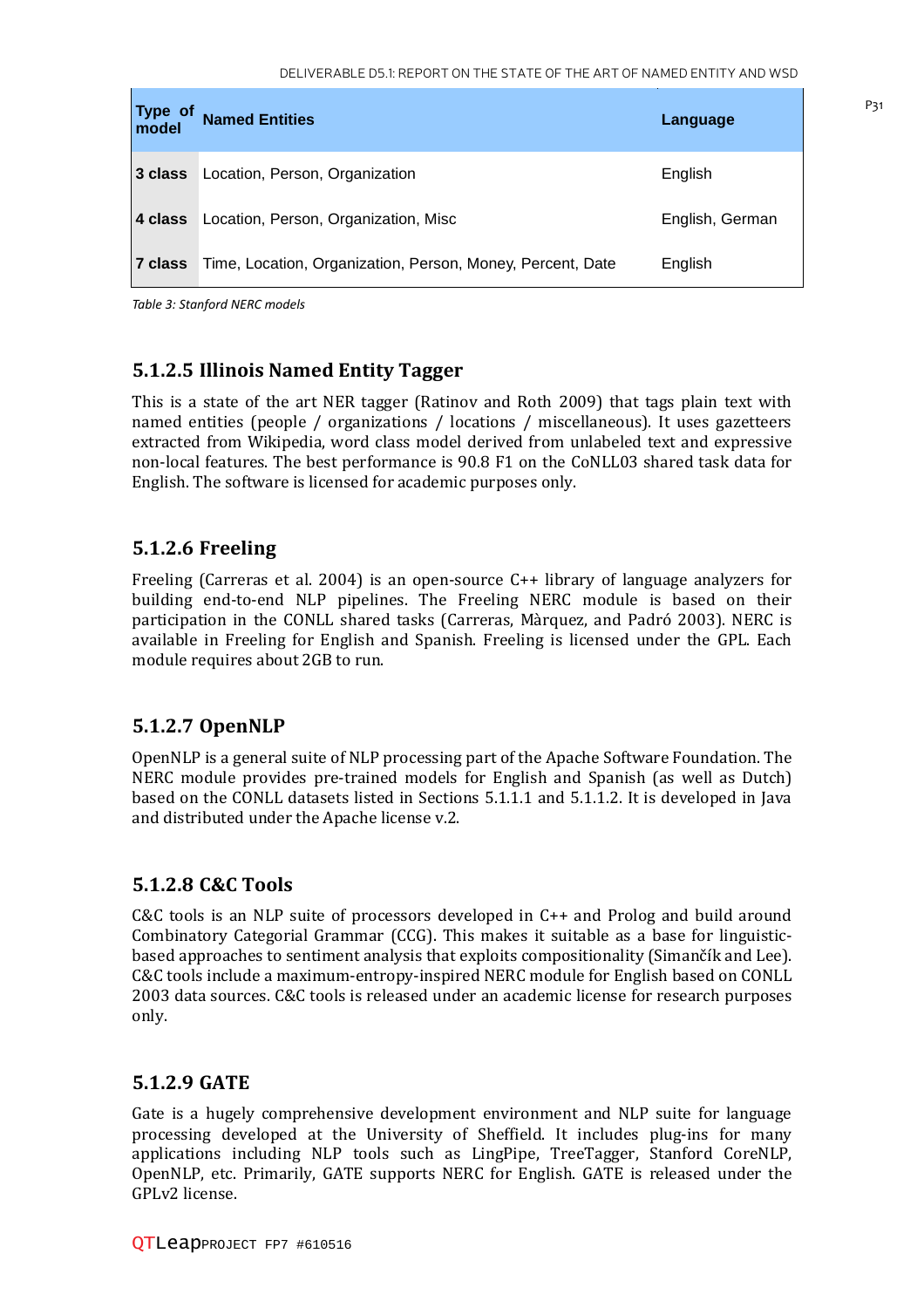#### **5.1.2.10 KyotoNER**

The Named-entity tagger developed as part of the Kyoto project<sup>24</sup> detects time points and places in KAF as named-entities. It applies named-entity disambiguation and represents the named-entities in a separate layer in KAF with GeoNames properties and WordNet mappings for locations.

#### **5.1.2.11 Eihera+**

Eihera+ is a NERC system for Basque. It classifies entities into three groups, namely, person, organization and location. It combines finite-state and machine learning technologies: recognition by rules, recognition by ML, classification by rules, classification by ML. It requires the use of Eustagger, a morphosyntactic tagger, as a previous step (Alegria et al. 2006).

#### **5.1.2.12 SProUT**

SProUT (Shallow Processing with Unification and Typed Feature Structures) is also a platform for development of multilingual shallow text processing and information extraction systems. It consists of several reusable Unicode-capable online linguistic processing components for basic linguistic operations ranging from tokenization to coreference matching. Since typed feature structures (TFS) are used as a uniform data structure for representing the input and output by each of these processing resources, they can be flexibly combined into a pipeline that produces several streams of linguistically annotated structures, which serve as an input for the shallow grammar interpreter, applied at the next stage. The grammar formalism in SProUT, called XTDL is a blend of very efficient finite-state techniques and unification-based formalisms which are known to guarantee transparency and expressiveness. Currently, the platform provides linguistic processing resources for several languages including among other English, German, French, Italian, Dutch, Spanish, Polish, Czech, Chinese, and Japanese.

#### **5.1.2.13 LX-NER**

LX-NER recognizes and classifies named expressions. It is composed by two sub-systems: a ruled-based NER for number-based expressions built upon handcrafted regular expressions; and a named-based component built upon stochastic procedures. Each subsystem achieves ~85% f-score.

#### **5.1.2.14 Rembrandt**

Rembrandt is a rule-based system that uses DBpedia as a knowledge base.

#### **5.1.2.15 NameTag**

A new named entity recognizer for the Czech language (Straková et al. 2013). The recognizer is based on Maximum Entropy Markov Model and a Viterbi algorithm decodes an optimal sequence labeling using probabilities estimated by a maximum entropy

l

<sup>24</sup>http://www.kyoto-project.eu/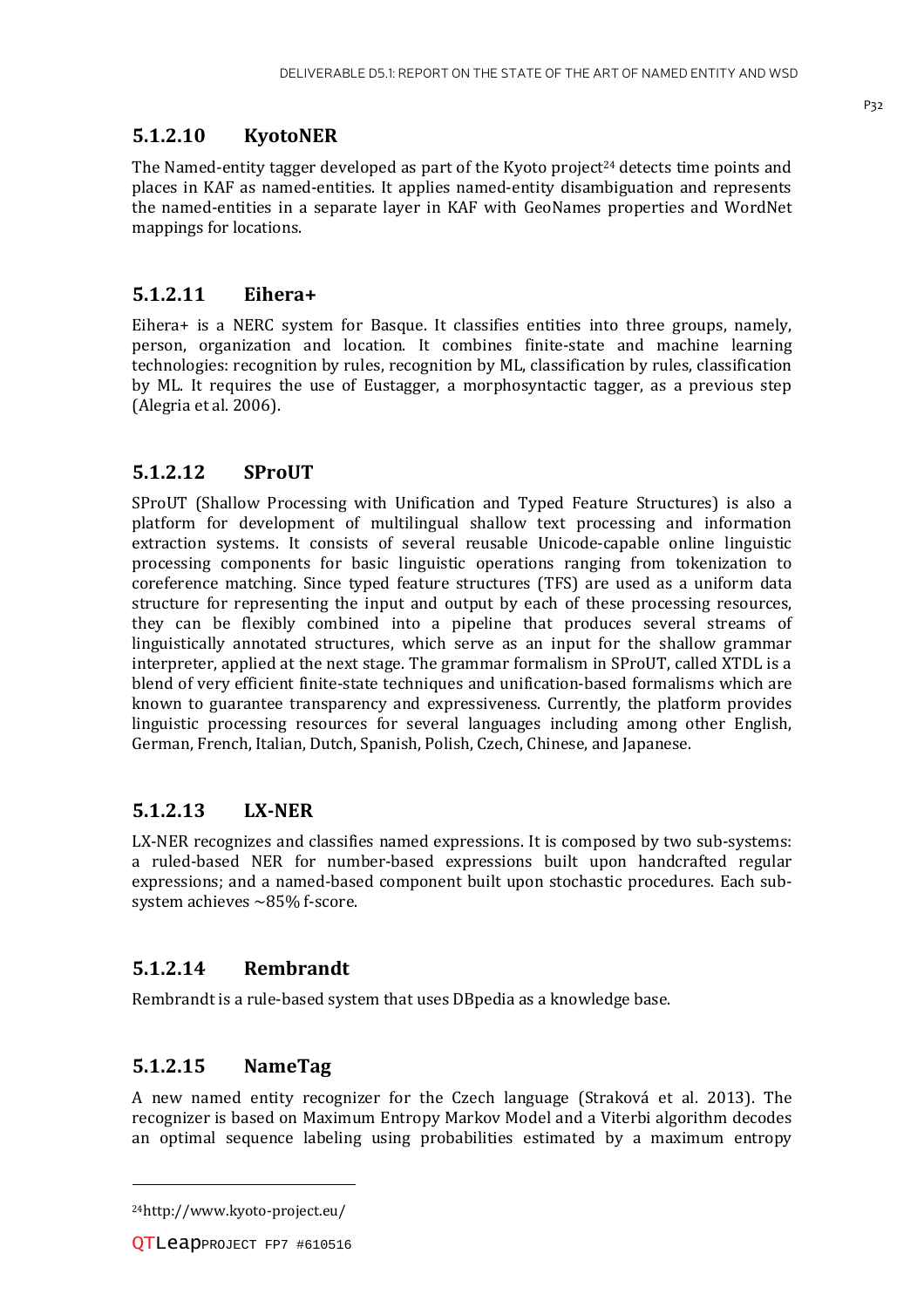classifier. The classification features utilize morphological analysis, two-stage prediction, word clustering and gazetteers.

#### **5.1.2.16 CLaRK System**

CLaRK system is an IICT-BAS in-house system for creation, annotation and maintenance of language resources. It supports core NLP processing steps via regular grammars, among which Named Entity Detection.

#### **5.1.2.17 Bulgarian IT concept tagger**

The Bulgarian IT concept tagger consists of cascaded regular grammars for identifying ontological concepts in IT domain. It is based on a domain ontology and related terminological lexicons.

#### **5.2 Named Entity Disambiguation**

This section describes the relevant data sources and tools for NED. The data sources are mainly either text corpora developed for NLP applications or Linked Data as part of the Linked Data<sup>25</sup> initiative. Most of the research on NED systems has been undertaken on text corpora, although some systems are already using Linked Data datasets such as DBpedia26.

#### **5.2.1 NED Data Sources**

The data sources and systems described in this section will be those relevant to Wikification and Named Entity Linking. The term Named Entity Disambiguation will be used to refer to any of these two tasks indistinctly (Hachey et al. 2012).

With the rise to prominence of Wikipedia, the Wikification task was proposed (Mihalcea and Csomai 2007). Instead of clustering entities, as in Cross-document Coreference Resolution (CDCR), mentions of important concepts in the text were to be linked to its corresponding Wikipedia article. Crucially, the Wikification task differs from NEL in that the concepts to be disambiguated are not necessarily named entities and in assuming that the knowledge base is complete.

As mentioned in Section 5.1.2, the first large datasets on NEL were created by the TAC for the KBP track. So far there have been 4 editions since 2009. Originally, the datasets were only available for English but the 2012 edition includes documents in Spanish. In addition to the KBP datasets, several others have been created (Cucerzan 2007; Fader et al. 2009). Furthermore, there is some work on integrating NEL annotation with existing NERC datasets such as the CONLL 2003 datasets reviewed in Sections 5.1.1.1 and 5.1.1.2 (Hoffart et al. 2011).

Other valuable datasets listed in table 4 for NED are those related with Linked Data. Linked Data is defined as "about using the Web to connect related data that wasn't previously linked, or using the Web to lower the barriers to linking data currently linked using other methods". More specifically, Wikipedia defines Linked Data as "a term used to describe a recommended best practice for exposing, sharing, and connecting pieces of data, information, and knowledge on the Semantic Web using URIs and RDF." Of course, the data to be linked can be any type of named entity currently available in the Web. Wellknown and large linked data resources in the NLP community are DBpedia, Freebase<sup>27</sup> and

 $\overline{\phantom{a}}$ 

<sup>25</sup>http://linkeddata.org/

<sup>26</sup>http://dbpedia.org

<sup>27</sup>http://www.freebase.com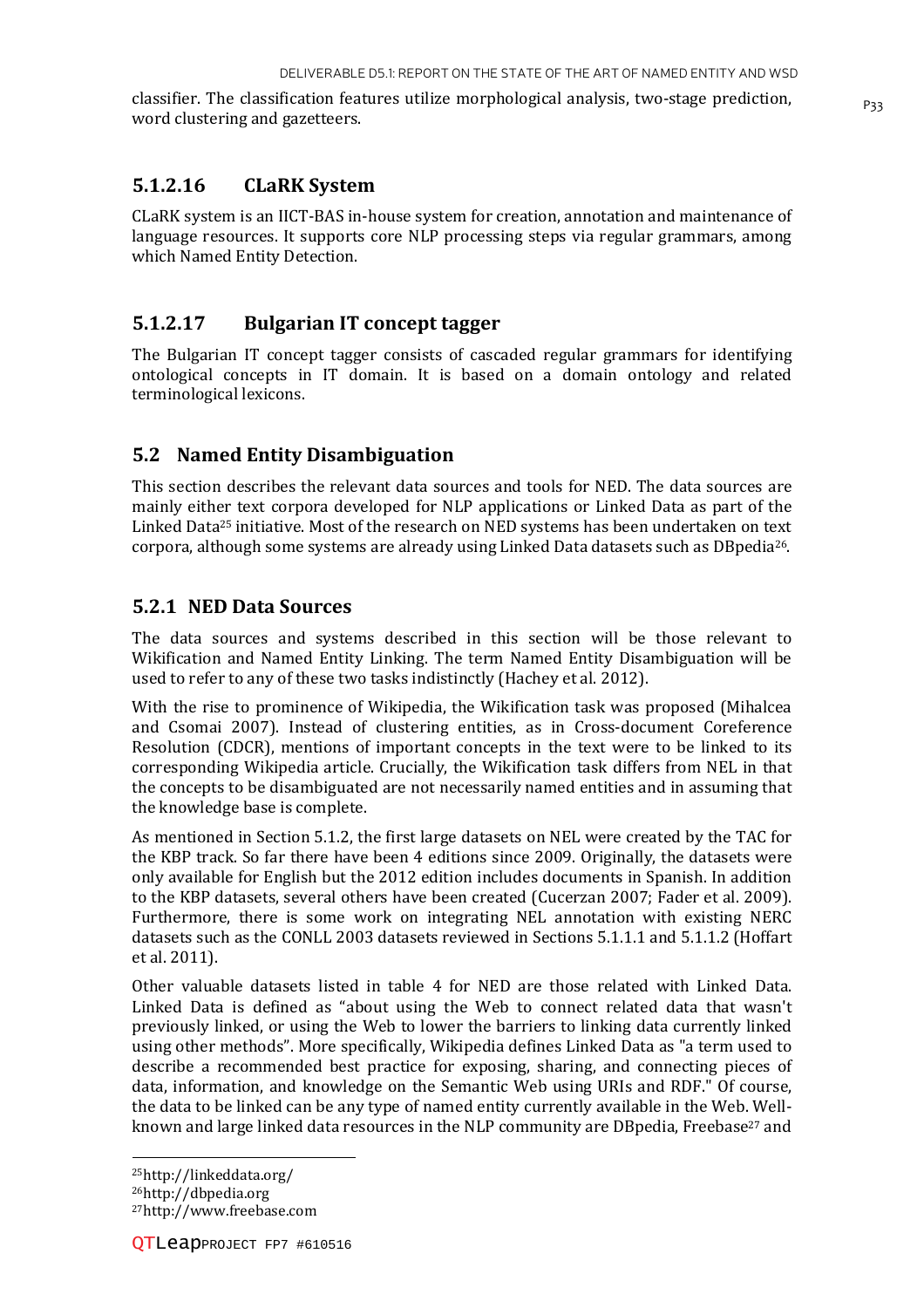Yago<sup>28</sup>, but there are many others including those supported by large organizations such <sub>P34</sub> as the BBC, the British Government, NASA, CIA, Yahoo, etc. Current count in the list of Linked Data datasets is more than 300.

l

<sup>28</sup>http://www.mpi-inf.mpg.de/yago-naga/yago/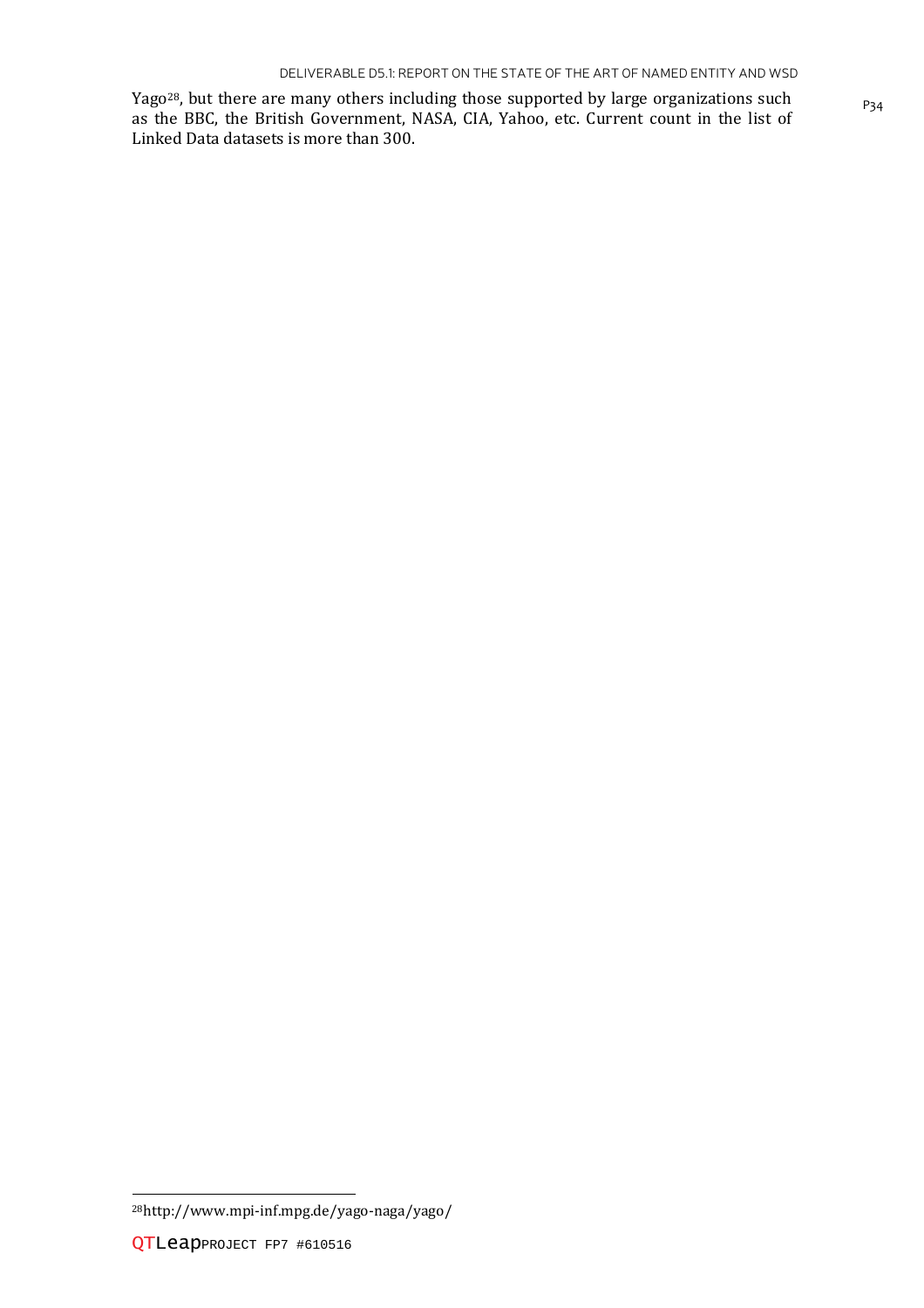P35

| <b>Data Entity</b>                         | <b>Type of data</b>       | <b>Provision</b>                                                      | <b>Storage</b>                                          | <b>Amount</b>                                                     | Language | <b>License</b>                                              | <b>Website</b>                                                                          |
|--------------------------------------------|---------------------------|-----------------------------------------------------------------------|---------------------------------------------------------|-------------------------------------------------------------------|----------|-------------------------------------------------------------|-----------------------------------------------------------------------------------------|
| <b>CSWA</b>                                | Web pages                 | Text corpora                                                          | Annotated files                                         | 17200 annotated<br>instances                                      | English  | Public                                                      | http://soumen.cse.iitb.ac.in/~<br>soumen/doc/CSAW/                                      |
| <b>Cucerzan</b><br>2007                    | <b>Newswire</b>           | Text corpora                                                          | Source documents<br>and gold standard<br>for evaluation | 756 surface forms<br>of entities                                  | English  | Public                                                      | http://research.microsoft.com<br>/en-<br>us/um/people/silviu/WebAssi<br>stant/TestData/ |
| <b>KBP 2009</b>                            | Newswire                  | Text corpora<br>available from<br>Linguistic Data<br>Consortium (LDC) | Annotated files for<br>development and<br>evaluation    | 3904 instances                                                    | English  | Private                                                     | http://apl.jhu.edu/~paulmac/k<br>bp.html                                                |
| <b>KBP 2010</b>                            | News, Blogs,<br>Web data  | Datasets available<br>from LDC                                        | Annotated files for<br>development and<br>evaluation    | 3750                                                              | English  | Private                                                     | <b>LDC</b>                                                                              |
| <b>KBP 2011</b>                            | News, Web data            | Datasets available<br>from LDC                                        | Annotated files for<br>development and<br>evaluation    | ~6000 instances for<br>development,<br>training and<br>evaluation | English  | Private                                                     | <b>LDC</b>                                                                              |
| <b>Fader 2009</b>                          | <b>News</b>               | Datasets available<br>on request to the<br>author                     | Annotated files<br>evaluation                           | 500 instances for<br>evaluation                                   | English  |                                                             | http://www.cs.washington.ed<br>u/homes/afader/                                          |
| <b>Dredze</b><br>2010                      | <b>News</b>               | Available on request Annotated files for<br>to the author             | training                                                | 1496 instances                                                    | English  | Private                                                     | http://www.cs.jhu.edu/~mdre<br>$dz$ e/                                                  |
| <b>ACEtoWiki</b>                           | News, Web,<br>Transcripts | Available as text<br>corpora, distributed<br>by LDC                   | Annotated files with<br>truth links for<br>evaluation   | 16851 instances                                                   | English  | Free for research<br>purposes during<br>duration of project | http://www.celct.it/resources.<br>php?id_page=acewiki2010                               |
| <b>AIDA</b><br><b>CoNLL</b><br><b>YAGO</b> | <b>Newswire</b>           | Available as text<br>corpora                                          | Annotated files                                         | 34596 annotated<br>mentions                                       | English  | CC-BY 3.0 license,<br>PU                                    | http://www.mpi-<br>inf.mpg.de/yago-<br>naga/aida/downloads.html                         |
| <b>TAGME</b>                               | Wikipedia articles        | <b>Text Corpora</b>                                                   | <b>Files</b>                                            | ~2 million fragments English, Italian<br>of Wikipedia articles    |          | CC-BY-SA license                                            | http://acube.di.unipi.it/tagme-<br>dataset/                                             |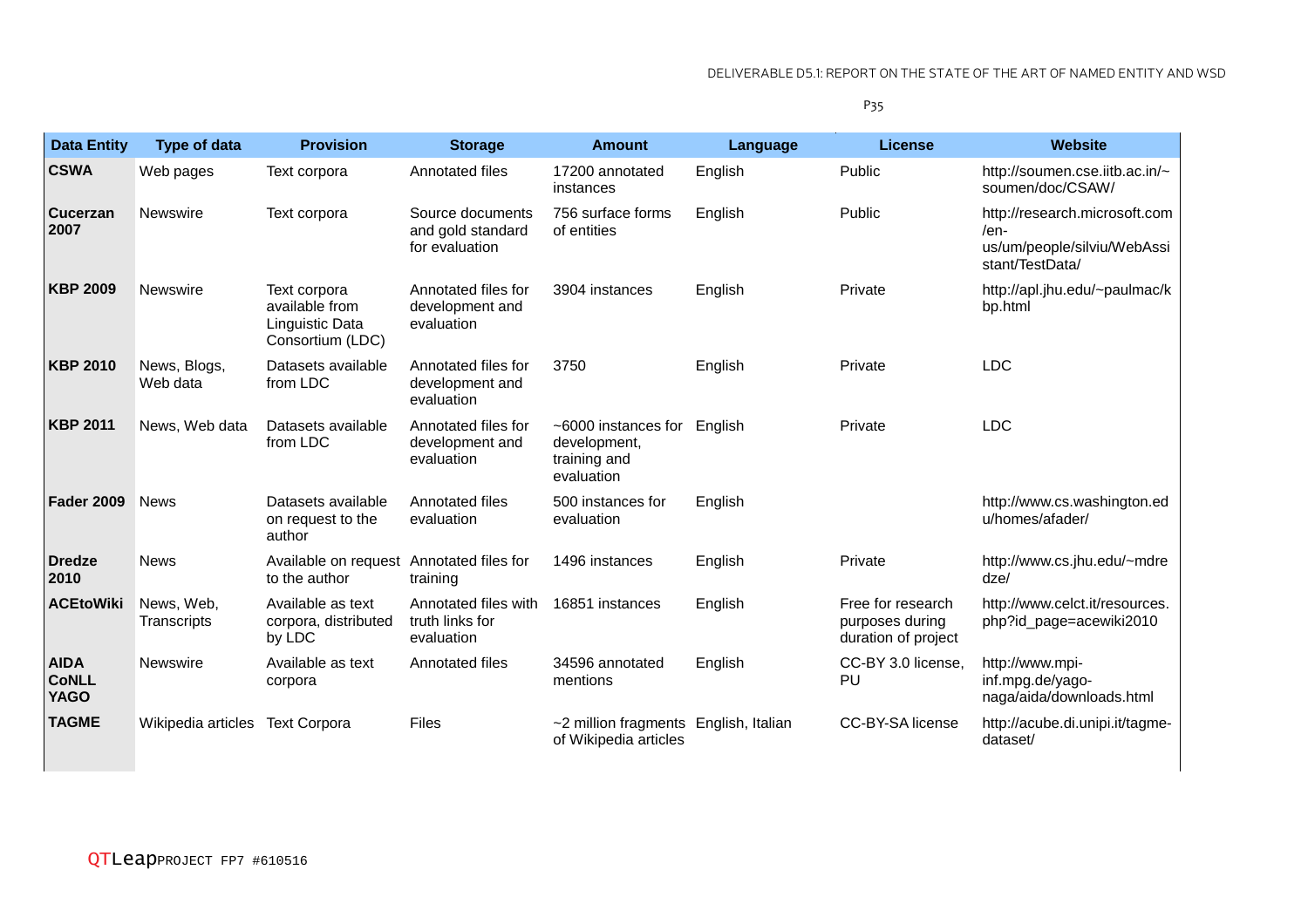P36

| <b>Data Entity</b>                                | <b>Type of data</b>          | <b>Provision</b>                       | <b>Storage</b>     | <b>Amount</b>                                               | Language                                                                             | <b>License</b>           | <b>Website</b>                                           |
|---------------------------------------------------|------------------------------|----------------------------------------|--------------------|-------------------------------------------------------------|--------------------------------------------------------------------------------------|--------------------------|----------------------------------------------------------|
| <b>Illinois</b><br><b>Wikifier</b><br><b>Data</b> | Wikipedia, new               | Text corpora                           | Annotated files    | 928 annotated<br>instances                                  | English                                                                              | Public                   | http://cogcomp.cs.illinois.edu/<br>page/resources/data   |
| Wikipedia<br><b>Miner</b>                         | Wikipedia, news              | Text corpora                           | Annotated files    | 727 annotated<br>instances                                  | English                                                                              | Public                   | http://www.nzdl.org/wikificatio<br>n                     |
| Google<br><b>Dictionary</b>                       | Wikipedia<br>Concepts        | Dictionary                             | <b>Text files</b>  | Mapping 175M of<br>strings to related<br>Wikipedia articles | English                                                                              | Public                   | http://nlp.stanford.edu/pubs/c<br>rosswikis-data.tar.bz2 |
| <b>Dbpedia</b>                                    | Wikipedia articles API, dump |                                        | <b>Linked Data</b> | $\sim$ 3.77 million named<br>entities                       | Multilingual,<br>including English,<br>Spanish, German,<br>Dutch, Italian,<br>French | CC-BY-SA license         | http://dbpedia.org                                       |
| <b>Freebase</b>                                   | Web pages                    | API, dump                              | <b>Linked Data</b> | $~23$ million of<br>named entities                          | Multilingual                                                                         | CC-BY 3.0 license,<br>PU | http://www.freebase.com                                  |
| YAGO <sub>2</sub>                                 | Web pages,<br>Wikipedia      | API, dump                              | <b>Linked Data</b> | $~10$ million of<br>named entities                          | Multilingual                                                                         |                          | http://www.mpi-<br>inf.mpg.de/yago-naga/yago/            |
| <b>GeoNames</b>                                   | Web                          | Web services,<br>dump, premium<br>dump | <b>Linked Data</b> | $~5$ million<br>geographic entities                         | Multilingual                                                                         | CC-BY 3.0 license,<br>PU | http://www.geonames.org/                                 |
| <b>LinkedGeo</b><br><b>Data</b>                   | Web                          | Web service, API,<br>dump              | <b>Linked Data</b> | ~6 million location<br>instances                            | Multilingual                                                                         | CC-BY-SA license         | http://linkedgeodata.org                                 |
| Geo-Net-PT ?                                      |                              | Downloadable                           | <b>OWL</b>         | ?                                                           | Portuguese                                                                           | CC-BY                    | http://www.linguateca.pt/Geo<br>NetPT/                   |
| <b>OKKAM</b>                                      | Entities                     | Web Service,<br>Downloadable           | <b>Linked Data</b> | 7.5 millions                                                | Multilingual                                                                         | Apache v2.0              | http://www.okkam.org                                     |

*Table 4: Data Sources for Named Entity Disambiguation*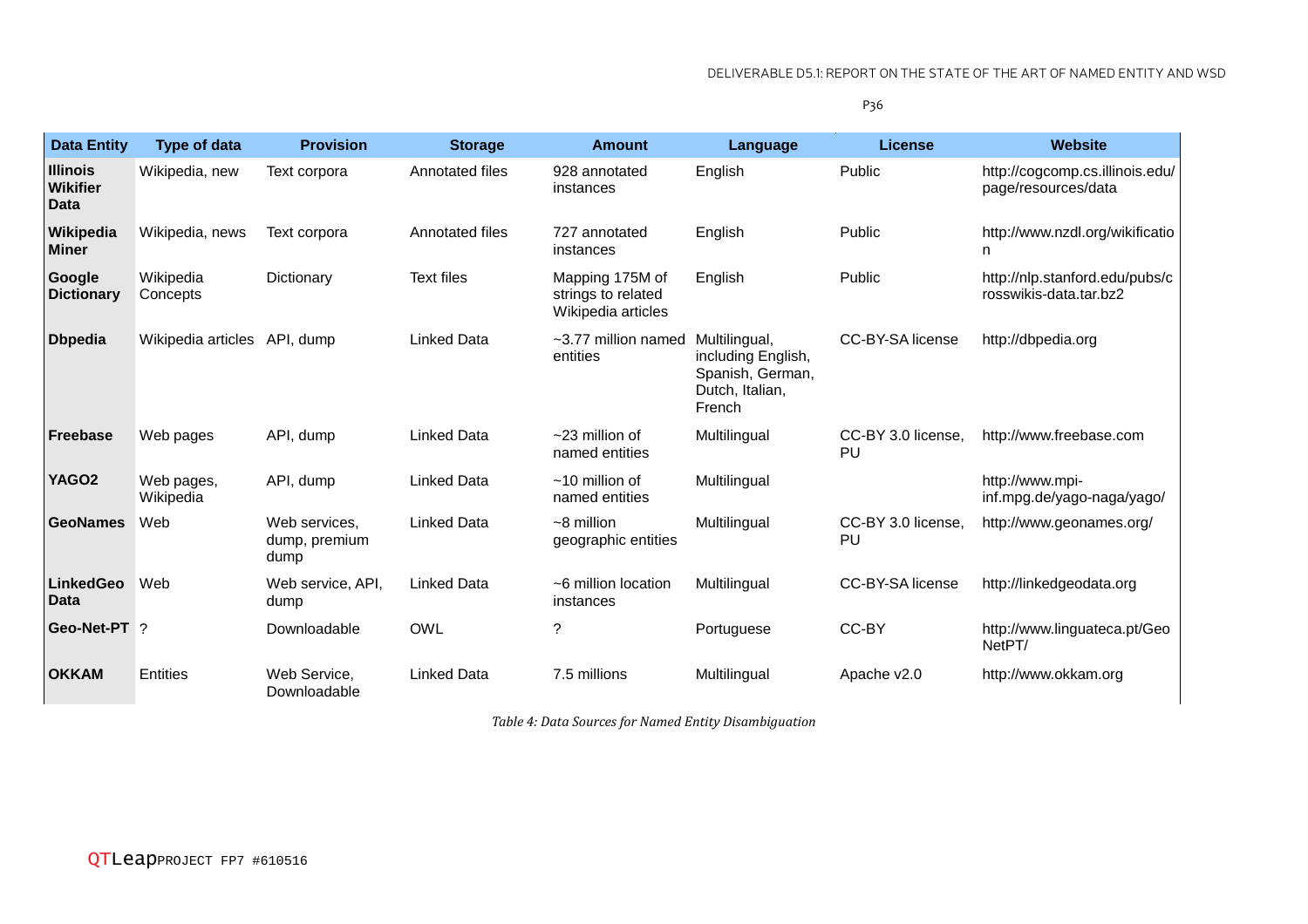#### **5.2.1.1 CSWA** P<sub>37</sub>

For the creation of this corpus researchers at IIIT Bombay built a ground truth collection using a browser-based annotation system. Documents for manual annotation were collected from the links within homepages of popular sites from a handful of domains including sports, entertainment, science and technology, and health. As with Cucerzan's dataset (Cucerzan 2007), the CSWA data also has high average ambiguity, although Cucerzan's is higher because the spots are limited to common person and place names.

The authors collected a total of about 19,000 annotations by 6 volunteers. Unlike in previous work, volunteers were told to be as exhaustive as possible and tag all possible segments, even if to mark them as NA (not attached). The number of distinct Wikipedia entities that were linked to was about 3,800. About 40% of the spots was labeled as NA, highlighting the importance of back-offs. However, this also means that 60% of the spots were linked by the volunteers, which exceeds by far the token rate in other work (see KBP datasets, for example).

#### **5.2.1.2 KBP at TAC**

The TAC KBP 2009 edition distributed a knowledge base extracted from a 2008 dump of Wikipedia and a test set of 3,904 queries. Each query consisted of an ID that identified a document within a set of Reuters news articles, a mention string that occurred at least once within that document, and a node ID within the knowledge base. Each knowledge base node contained the Wikipedia article title, Wikipedia article text, a predicted entity type (person, organization, location or misc), and a key-value list of information extracted from the article's infobox. Only articles with infoboxes that were predicted to correspond to a named entity were included in the knowledge base. The annotators favoured mentions that were likely to be ambiguous, in order to provide a more challenging evaluation. If the entity referred to did not occur in the knowledge base, it was labeled NIL. A high percentage of queries in the 2009 test set did not map to any nodes in the knowledge base: the gold standard answer for 2,229 of the 3,904 queries was NIL.

In the 2010 challenge the same configuration as in the 2009 challenge was used with the same knowledge base. In this edition, however, a training set of 1,500 queries was provided, with a test set of 2,250 queries. In the 2010 training set, only 28.4% of the queries were NIL, compared to the 57.1% in the 2009 test data and the 54.6% in the 2010 test data. This mismatch between the training and test data showed the importance of the NIL queries and it is argued that it may have harmed performance for some systems. This is because it can be quite difficult to determine whether a candidate that seems to weakly match the query should be discarded in favour of guessing a NIL. The most successful strategy to deal with this issue in the 2009 challenge was augmenting the knowledge base with extra articles from a recent Wikipedia dump. If a strong match against articles that did not have any corresponding node in the knowledge base was obtained, then NIL was return for these matches.

In the KBP 2012 edition, the reference KB is derived from English Wikipedia, while source documents come from a variety of languages, including English, Chinese, and Spanish.

#### **5.2.1.3 Cucerzan 2007**

Cucerzan (Cucerzan 2007) manually linked all entities from 20 MSNBC news articles to a 2006 Wikipedia dump, for a total of 756 links, with 127 resolving to NIL. This data set is particularly interesting because mentions were linked exhaustively over articles, unlike the KBP data, where mentions were selected for annotation if the annotators regarded them as interesting. The Cucerzan dataset thus gives a better indication of how a realworld system might perform.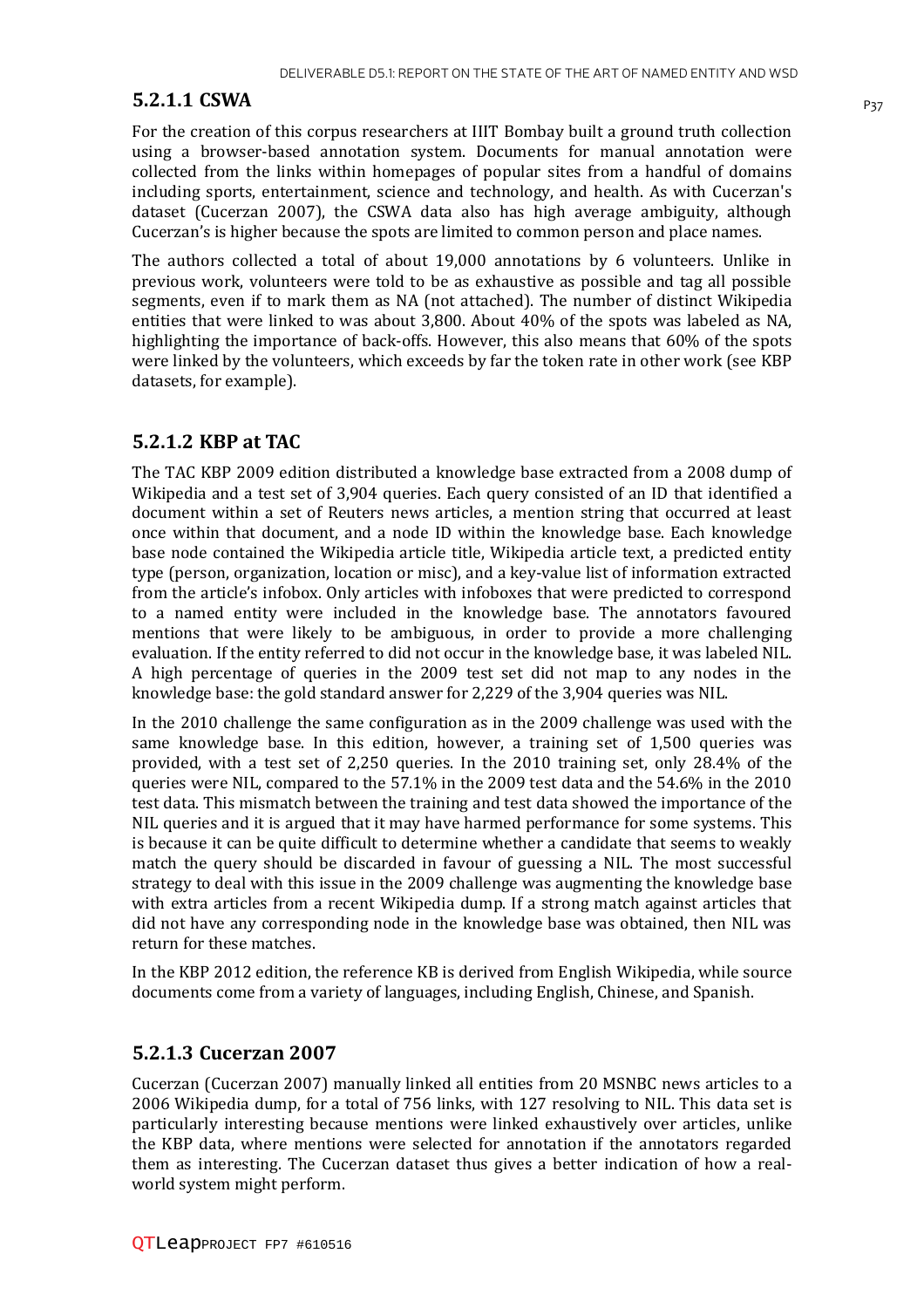#### **5.2.1.4 Fader 2009**

The authors evaluated their NED system against 500 predicate-argument relations extracted by TextRunner from a corpus of 500 million Web pages, covering various topics and genres. Considering only relations where one argument was a proper noun, the authors manually identified the Wikipedia page corresponding to the first argument, assigning NIL if there was no corresponding page. Overall, 160 of the 500 mentions resolved to NIL (Fader et al. 2009).

#### **5.2.1.5 Dredze 2010**

In order to generate additional training data, the authors performed manual annotation using a similar methodology to the KBP challenges. They linked 1,496 mentions from news text to the KBP knowledge base, of which 270 resolved to NIL (Dredze et al. 2010). As it can be noted, this is a substantially lower percentage of NIL linked queries than the 2009 and 2010 KBP datasets.

#### **5.2.1.6 ACEtoWiki**

ACEtoWIKI is the result of a joint effort between FBK29 and CELCT30. The resource has been created by adding a manual annotation layer connecting the English ACE-2005 Corpus to Wikipedia. ACEtoWiki has been produced by manually annotating the nonpronominal mentions, namely, the named (NAM) and nominal (NOM) mentions contained in the English ACE 2005 corpus with links to appropriate Wikipedia articles.

Each mention of type NAM is annotated with a link to a Wikipedia page describing the referred entity. For instance, "George Bush" is annotated with a link to the Wikipedia page George W. Bush. NOM mentions are annotated with a link to the Wikipedia page which provides a description of its appropriate sense. Note that the object of linking is the textual description of an entity, and not the entity itself.

Moreover, mentions of type NOM can often be linked to more than one Wikipedia page. In such cases, links are sorted in order of relevance, where the first link corresponds to the most specific sense for that term in its context. For instance, for the NOM mention "President" which in the context identifies the United States President George Bush the following links are selected as appropriate: *President\_of\_the\_ United\_States and President.* 

#### **5.2.1.7 AIDA CoNLL Yago**

This corpus contains assignments of entities to the mentions of named entities annotated for the original CoNLL 2003 entity recognition task. The entities are identified by YAGO2 entity name, by Wikipedia URL, or by Freebase mid $31$ . The CoNLL 2003 dataset is required to create the corpus.

#### **5.2.1.8 TAGME Datasets**

The TAGME Datasets is a collection of datasets that contain short text fragments drawn from the Wikipedia snapshot of Novembre 6, 2009. Fragments are composed by about 30 words, and they contain about 20 *non-stopwords* on average (Ferragina and Scaiella 2010). The authors gathered fragments of 2 types:

<sup>29</sup>http://www.fbk.eu/

 $\overline{\phantom{a}}$ 

<sup>30</sup>http://www.celct.it

<sup>31</sup>http://wiki.freebase.com/wiki/Machine\_ID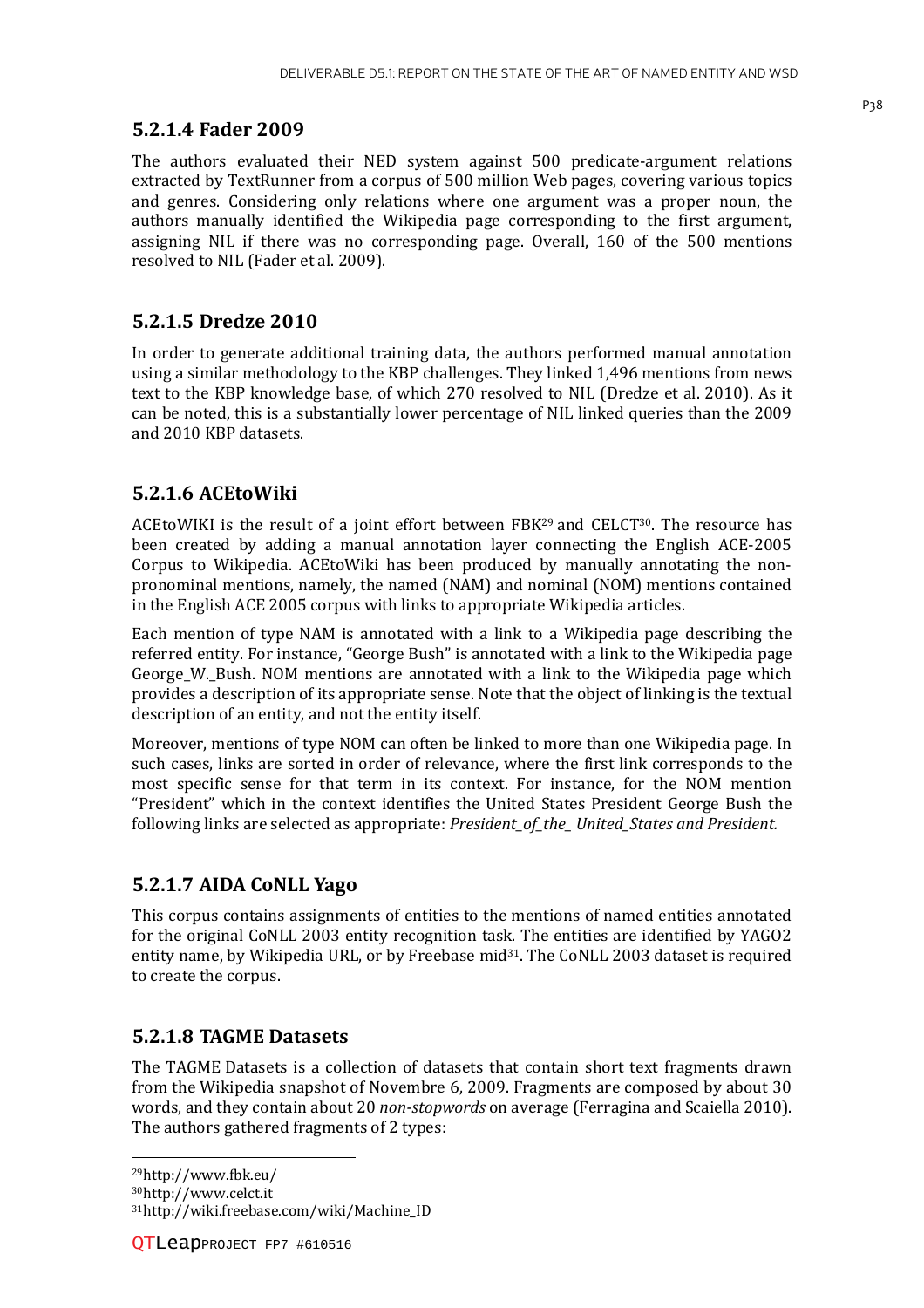- **WIKI-DISAMB30**, a list of 2M fragments each containing one ambiguous anchor. For each fragment two lines are deployed: the former contains the text (no *lower-case* was applied, we cleaned Wikipedia syntax by leveraging some heuristics), the latter contains the anchor (in *lower-case*) followed by the numeric ID of Wikipedia page which is pointed by the anchor. Anchor and ID are separated by a TABcharacter.
- **WIKI-ANNOT30**, a list of 186K fragments. The syntax is almost the same: the first line contains the text, the second one contains a list of annotated anchors found in the text, followed by numeric IDs of pages which are pointed by these anchors. A TABcharacter separates anchors and IDs in the list. Text and anchors are cleaned as for the previous dataset.

#### **5.2.1.9 Illinois Wikifier Datasets**

These datasets were created for the evaluation of the paper from which originated the Illinois Wikifier system (Ratinov et al. 2011) described in Section 5.2.2.5. They constructed two data sets. The first is a subset of the ACE coreference data set, which has the advantage that mentions and their types are given, and the coreference is resolved. Using Amazon's Mechanical Turk annotators linked the first nominal mention of each coreference chain to Wikipedia, if possible. Finding the accuracy of a majority vote of these annotations to be approximately 85%, we manually corrected the annotations to obtain ground truth for our experiments.

The second data set is a sample of paragraphs from Wikipedia pages. Mentions in this data set correspond to existing hyperlinks in the Wikipedia text. Because Wikipedia editors explicitly link mentions to Wikipedia pages, their anchor text tends to match the title of the linked-to page. As a result, in the overwhelming majority of cases the disambiguation task is trivial. The ACE-based corpus contains 257 mentions whereas the Wikipedia-based consists of 928 mentions.

#### **5.2.1.10 Wikipedia Miner**

The Wikipedia Miner system was mainly tested on Wikipedia articles, by taking the links out and trying to put them back in automatically. In addition, the system was also tested on news stories from the AQUAINT corpus, to see if it would work as well "in the wild" as it did on Wikipedia. The stories were automatically wikified, and then inspected by human evaluators. This dataset contains the news stories of the AQUAINT corpus.

#### **5.2.1.11 Google Wikipedia Concepts Dictionary**

The Google Wikipedia Concepts dictionary is built by means of a mechanism for mapping between Wikipedia articles and a lower-level representation: free-form natural language strings in many languages.

The resource closely resembles a dictionary, with canonical English Wikipedia URLs on the one side, and relatively short natural language strings on the other. These strings come from several disparate sources, primarily: (i) English Wikipedia titles; (ii) anchor texts from English inter-Wikipedia links; (iii) anchor texts into the English Wikipedia from non-Wikipedia web-pages; and (iv) anchor texts from non-Wikipedia pages into non-English Wikipedia pages, for topics that have corresponding English Wikipedia articles. Unlike entries in traditional dictionaries, however, the strengths of associations between related pairs in their mappings can be quantified using basic statistics. They sorted the data using one particularly simple scoring function (a conditional probability) but all raw counts are also included.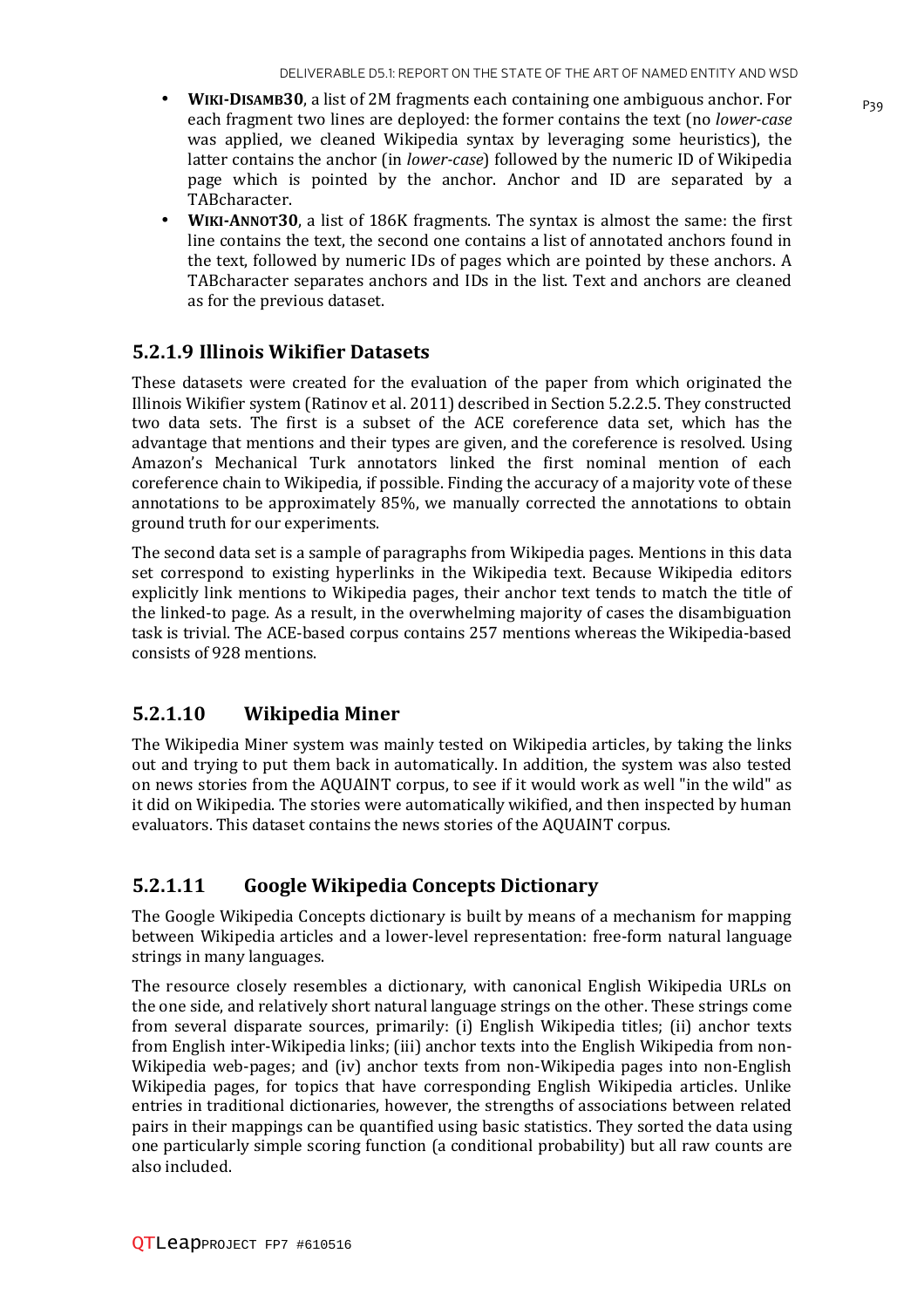#### **5.2.1.12 DBpedia P40**

DBpedia is the Linked Data version of Wikipedia. The DBpedia data set currently provides information about more than 1.95 million "things", including at least 80,000 persons, 70,000 places, 35,000 music albums, 12,000 films classified in a consistent ontology. In total, it contains almost 4 million entities. It also provides descriptions in 12 different languages. Altogether, the DBpedia data set consists of (more than) 103 million RDF triples.

The data set is interlinked with many other data sources from various domains (life sciences, media, geographic government, publications, etc.), including the aforementioned Freebase and YAGO, among many others<sup>32</sup>.

#### **5.2.1.13 Freebase**

Freebase has information about approximately 20 million topics or entities. Each one of them has a unique identifier, which can help distinguish multiple entities which have similar names (named entity synonymy) such as 'Henry Ford', which can refer to the industrialist or the footballer (e.g., see http://en.wikipedia.org/wiki/Henry\_Ford\_ disambiguation).

Most of their topics are associated with one or more named entity type (such as people, places, books, films, etc) and may have additional properties like "date of birth" for a person or latitude and longitude for a location. Freebase is created using information from many other Web pages<sup>33</sup>.

#### **5.2.1.14 YAGO2**

YAGO2 is a large semantic knowledge base, derived from Wikipedia, WordNet and GeoNames. Currently, YAGO2 has knowledge of more than 10 million entities (like persons, organizations, cities, etc.) and contains more than 120 million facts about these entities. The accuracy of YAGO2 has been manually evaluated, claiming an accuracy of 95%. Every relation is annotated with its confidence value. YAGO2 is an ontology that is anchored in time and space. YAGO2 attaches a temporal dimension and a spatial dimension to many of its facts and entities. YAGO2 is particularly suited for disambiguation purposes, as it contains a large number of names for entities. It also knows the gender of people. YAGO2 is part of the Linked Data cloud and is directly linked to DBpedia.

#### **5.2.1.15 GeoNames**

GeoNames contains over 10 million geographical names and consists of over 8 million unique features whereof 2.8 million populated places and 5.5 million alternate names. All features are categorized into one out of nine feature classes and further subcategorized into one out of 645 feature codes. GeoNames is integrating geographical data such as names of places in various languages, elevation, population and others from various sources. All lat/long coordinates are in WGS84 (World Geodetic System1984). The data is accessible free of charge through a number of Web services and a daily database export. GeoNames is serving up to over 30 million web service requests per day.

l

<sup>32</sup>http://wiki.dbpedia.org/Datasets 33http://wiki.freebase.com/wiki/Freebase\_data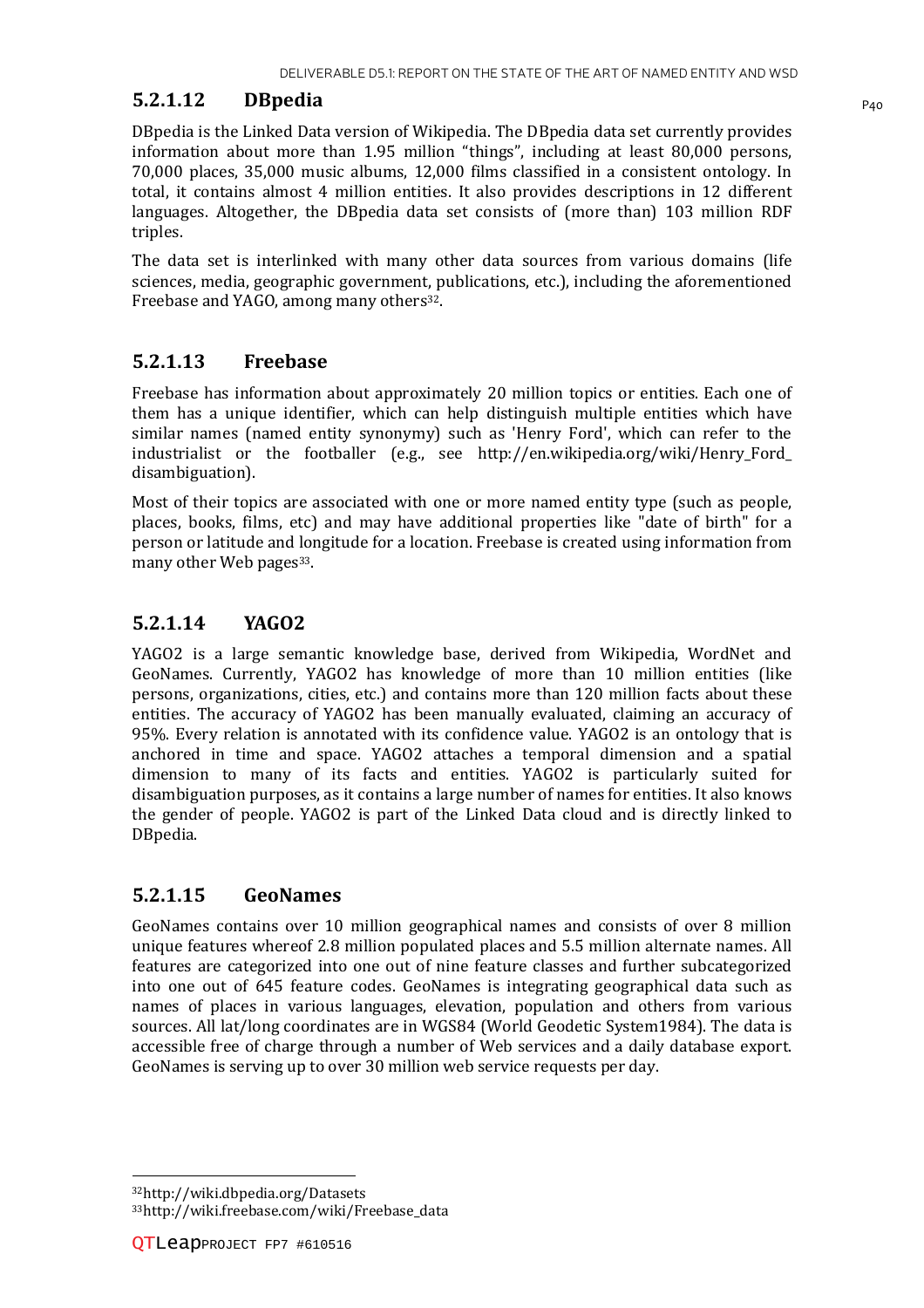#### **5.2.1.16 LinkedGeoData** P41

LinkedGeoData uses the comprehensive OpenStreetMap34 spatial data collection to create a large spatial knowledge base. It consists of more than 1 billion nodes and 100 million ways and the resulting RDF data comprises approximately 20 billion triples. The data is available according to the Linked Data principles and interlinked with DBpedia and GeoNames.

#### **5.2.1.17 Geo-Net-PT**

Geo-Net-PT is an ontology of geographical information for locations in Portugal. Names are tagged with their translation into various languages (e.g. Lisboa also appears as Lisbon[EN], Lisbonne[FR] and Lissabon[DE]).

#### **5.2.1.18 OKKAM**

The overall goal of the OKKAM project<sup>35</sup> was to enable the Web of Entities, a global digital space for publishing and managing information about entities, where every entity is uniquely identified, and links between entities can be explicitly specified and exploited in a variety of scenarios. Compared to the WWW, the main differences are that the domain of entities is extended beyond the realm of digital resources to include objects in other realms like products, organizations, associations, countries, events, publications, hotels or people; and that links between entities are extended beyond hyperlinks to include virtually any type of relation. They developed the Entity Name System (ENS) which harvested entities (together with an automatically created profile) from some popular public data sources like Wikipedia/DBpedia, GeoNames, UNIProt, etc. They currently offer a repository of 7.5 million entities. There is a public demo of the ENS and the tools are available to download $36$ . In particular, they offer the ENS Java Client which is distributed under Apache license v2.0.

#### **5.2.2 NED Tools**

Most of the currently available systems have been developed as a result of the popularity of the Wikification and KBP tasks introduced in Section 5.2. Furthermore, the rise of Linked Data datasets has also contributed to the development of industrial NED systems. Most systems either perform Wikification (every concept is linked) or NEL (only named entities are disambiguated). As in previous sections, table 5 lists the available systems and services for NED and thereafter some details of each system are provided.

36http://community.okkam.org/

 $\overline{\phantom{a}}$ <sup>34</sup>http://openstreetmap.org/ <sup>35</sup>http://www.okkam.org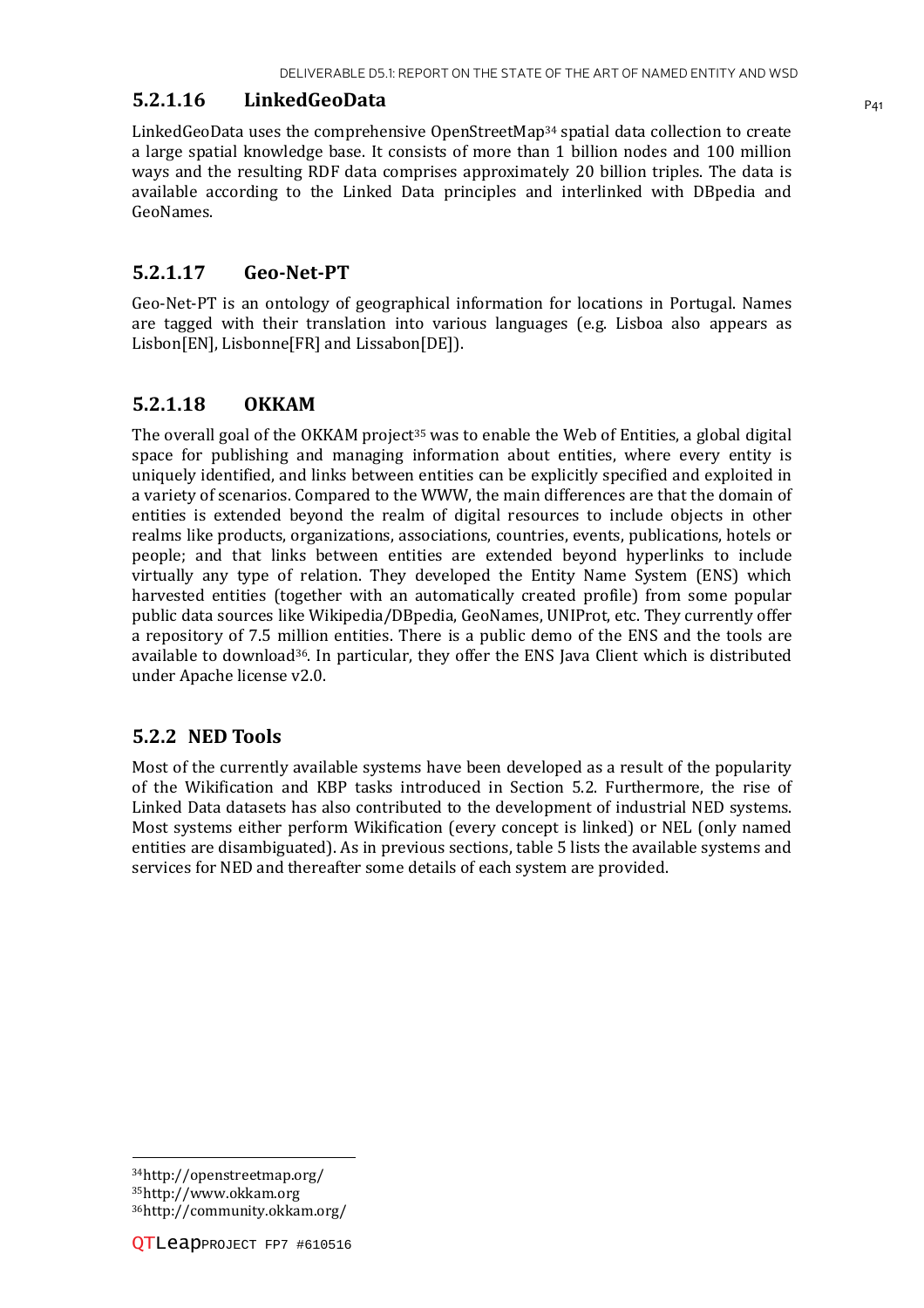| <b>System/Service</b>    | Languages                                            | <b>Sources</b><br>availability | <b>Provision</b>              | <b>Programming</b><br>Language | <b>License</b>                                                           | <b>Website URL</b>                                             |
|--------------------------|------------------------------------------------------|--------------------------------|-------------------------------|--------------------------------|--------------------------------------------------------------------------|----------------------------------------------------------------|
| <b>Zemanta</b>           | English                                              | NO.                            | Browser add-on,<br><b>API</b> | Multiple                       | Free for non-<br>commercial uses                                         | http://www.zemanta.com                                         |
| The Wiki Machine English |                                                      | Yes                            | Library                       |                                |                                                                          | http://thewikimachine.fbk.eu                                   |
| <b>AlchemyAPI</b>        | English,<br>Portuguese,<br>Spanish                   | No                             | <b>API</b>                    | Multiple                       | Proprietary                                                              | http://www.alchemyapi.com                                      |
| <b>CiceroLite LCC</b>    | English                                              | No                             | API, service                  |                                | Proprietary                                                              | http://www.languagecomputer.com/                               |
| <b>Illinois Wikifier</b> | English                                              | Yes                            | Jar, Library                  | Java                           | Public                                                                   | http://cogcomp.cs.illinois.edu/page/softwar<br>e_view/Wikifier |
| <b>DBpedia Spolight</b>  | Dutch, English,<br>German.<br>Portuguese,<br>Spanish | Yes                            | API, library,<br>source code  | Java                           | Apache 2.0, part<br>of the code uses<br>LingPipe Royalty<br>Free license | http://dbpedia-spotlight.github.com/                           |
| <b>TAGME</b>             | English, Italian                                     | No                             | <b>Restful API</b>            |                                |                                                                          | http://tagme.di.unipi.it                                       |
| WikiMiner                | English                                              | Yes                            | Jar, library                  | Java                           | <b>GNU GPLv3</b>                                                         | http://wikipedia-miner.cms.waikato.ac.nz/                      |
| <b>BasqueNED</b>         | <b>Basque</b>                                        | No                             |                               |                                |                                                                          |                                                                |

*Table 5: Systems and Services for Named Entity Disambiguation*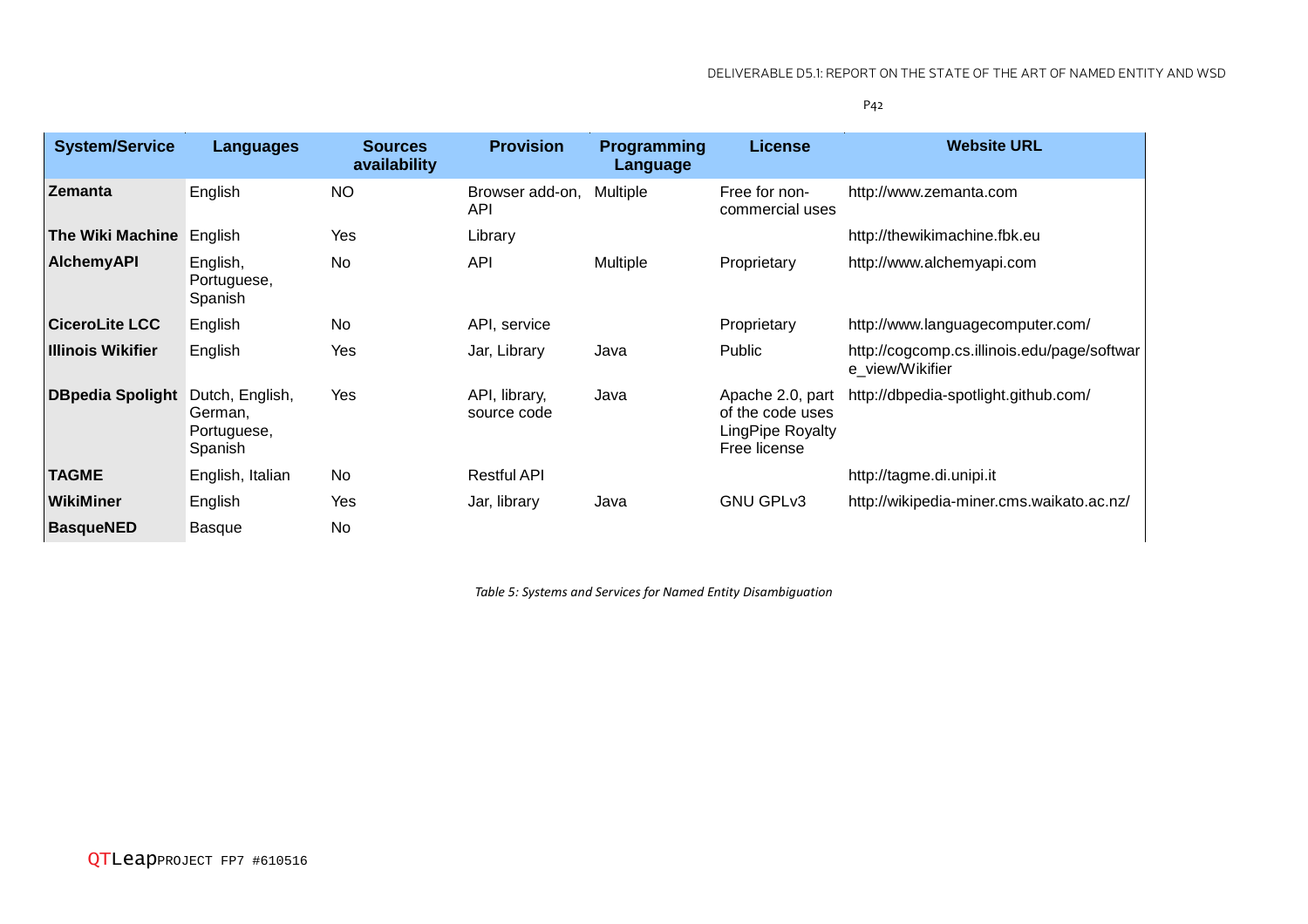#### P43 **5.2.2.1 The Wiki Machine**

The Wiki Machine is a Wikification system developed at the FBK in Trento, Italy. In addition to machine learning techniques, they use Linked Data to offer multilingual (QTLeap-relevant English and Portuguese) wikification via DBpedia and Freebase. They also offer a publicly available demo which compares their results with respect to AlchemyAPI, Zemanta and OpenCalais.

#### **5.2.2.2 Zemanta**

Zemanta is a service for bloggers that helps to blog better, easier and faster. By suggesting related articles, pictures, relevant in-text links and tags you can enrich your posts in a way to get more traffic, more clicks, more recommendations and to make your posts look more attractive. They have several tools to enrich your blogs as you write, providing related articles, image suggestions, and tag suggestions for your blog. Crucially, they also provide what they call in-text links which is basically a Wikification system to automatically provide the users with relevant links to the most important concepts of the blog, including named entities. The links use a variety of sources from the Web. Zemanta ltd. operates the Zemanta service. There is a basic free service, and they also offer paid upgrades for advanced features such as customization and guaranteed service levels. In principle, it is not available for commercial applications.

#### **5.2.2.3 AlchemyAPI**

AlchemyAPI is a text mining platform providing a wide set of semantic analysis capabilities. AlchemyAPI enables customers to perform large-scale social media monitoring, target advertisements more effectively, track influencers and sentiment within the media, automate content aggregation and recommendation, etc. AlchemyAPI supports 8 languages, 3 of which are addressed in the QTLeap project. AlchemyAPI has 4 types of products regarding on how to access their service. A free service allows 1,000 API calls a day upon registration, and approved academic users may receive up to 30,000 API calls a day after contacting the company. They offer higher limits available to educational institutions and non-profit groups. The licensing terms are proprietary and it cannot be built to develop another commercial competitor system.

#### **5.2.2.4 CiceroLite from LCC**

LCC's CiceroLite family of entity extraction systems are provided for English, Arabic, and Chinese texts. CiceroLite includes more than  $150$  named entity types<sup>37</sup> and leverages resources such as Wikipedia and DBpedia for NED. CiceroLite is proprietary software.

#### **5.2.2.5 Illinois Wikifier**

The Illinois Wikifier system is developed at the Cognitive Computation Group at the University of Illinois at Urbana Champaign38. They present a Wikification system (Ratinov et al. 2011) using both local and global features. The results reported claim to outperform previous systems (Milne and Witten 2008). It should be noted, however, that not many approaches to NED have evaluated their results with the same datasets, the KBP participants being the general exception. A newer version of the tool exists (Cheng, et al. 2013).

l

<sup>&</sup>lt;sup>37</sup>http://www.languagecomputer.com/EntityDocumentation <sup>38</sup>http://cogcomp.cs.illinois.edu/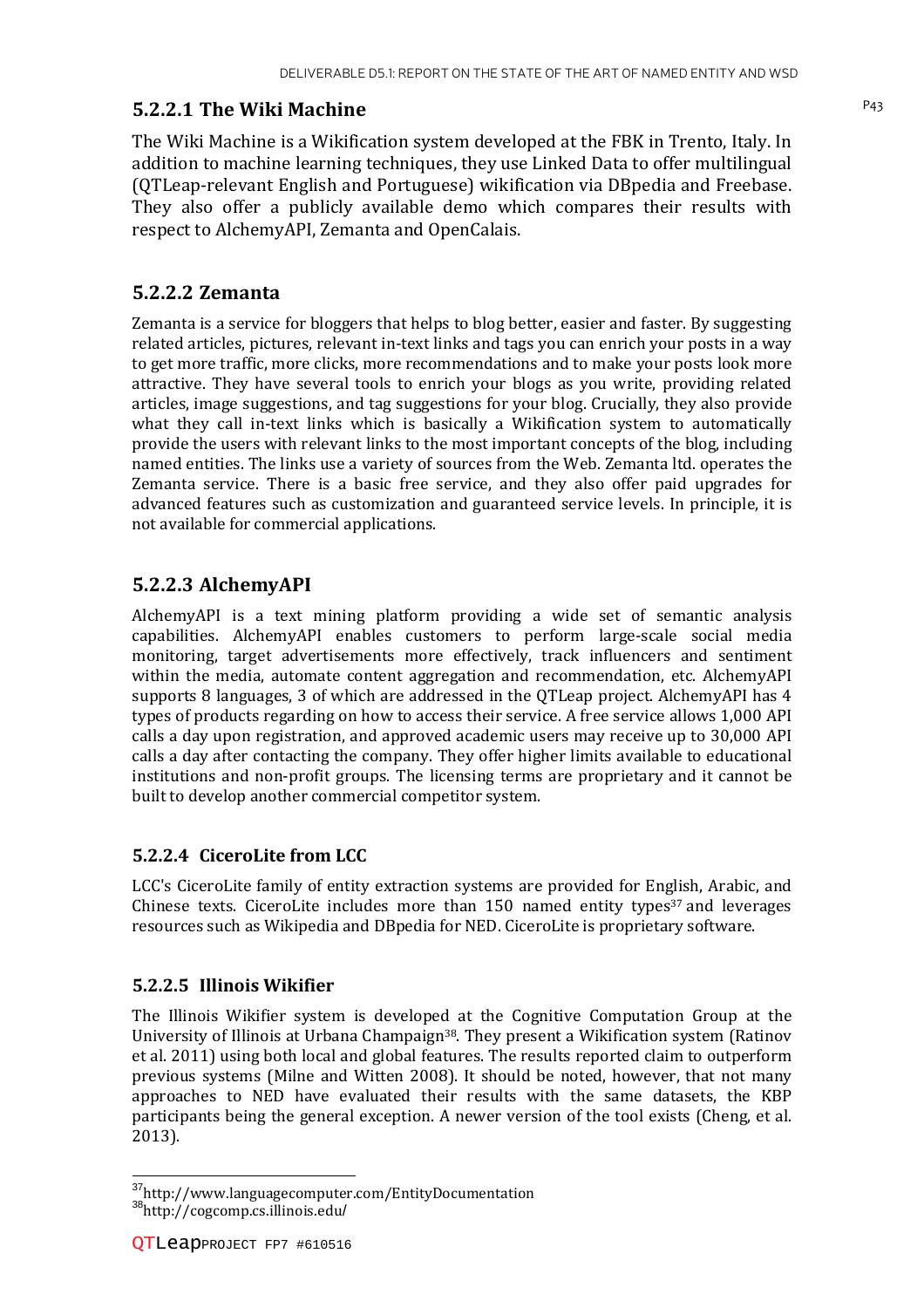#### **5.2.2.6 DBpedia Spotlight**

DBpedia Spotlight is a Wikification tool for automatically annotating mentions of DBpedia resources in text, providing a solution for linking unstructured information sources to the Linked Open Data cloud through DBpedia (Mendes et al. 2011; Daiber et al. 2013). DBpedia Spotlight recognizes that names of concepts or entities have been mentioned (e.g. "Michael Jordan"), and subsequently matches these names to unique identifiers (e.g. dbpedia:Michael\_I.\_Jordan, the machine learning professor or dbpedia:Michael\_Jordan the basketball player).

DBpedia Spotlight can be used through their Web Application or Web Service endpoints. The Web Application is a user interface that allows entering text in a form and generates an HTML annotated version of the text with links to DBpedia. The Web Service endpoints provide programmatic access to the demo, allowing retrieval of data also in XML or JSON. DBpedia is released under the Apache License 2.0.

#### **5.2.2.7 WikiMiner**

Wikipedia Miner is a wikification system developed by the University of Waikato, New Zealand (Milne and Witten 2008). The Wikipedia Miner can be used as a Web service or as a library via a Java API. The system uses machine learning and graph-based approaches to detect and disambiguate and link terms in running text to their Wikipedia articles. The system was the first publicly available tool for Wikification and many works still have it as a reference to evaluate their performance. Wikipedia Miner provided several benefits over previous Wikification work (Mihalcea and Csomai 2007), by: (I) identifying in the input text of a set *C* of so-called *context pages*, namely, pages linked by spots that are not ambiguous because they only link to one article; (ii) calculating a *relatedness measure* between two articles based on the overlap between their in-linking pages in Wikipedia; and (iii) defining a notion of *coherence* with other context pages in the set *C.* These three main components of the system allowed them to obtain around 75% F measure over long and richly linked Wikipedia articles.

#### **5.2.2.8 TAGME**

TAGME is a Wikification system developed by the University of Pisa, Italy. In principle, they are particularly interested in short texts and they use the TAGME datasets, described in Section 5.2.1.8, which partially consist of tweets to train their system (Ferragina and Scaiella 2010). Their aim is to obtain good performance annotating texts which are poorly written or formed, such as tweets, search engine snippets, etc. TAGME is inspired by previous systems such as Wikipedia Miner but they try to address the problem of having a very small context *C* available for training their machine learning models by using ranking algorithms. They report better results on short and long articles than previous approaches such as Wikipedia Miner. A newer version of the tool exists (Cornolti, et al. 2013).

#### **5.2.2.9 Basque NED**

Basque NED is a NED system that combines of state-of-the-art methods for NED to work with Basque. It is based on the Basque Wikipedia. It uses MFS, VSM, ESA and UKB for linking ambiguous surface NE forms in a text with their corresponding Wikipedia entry in the Basque Wikipedia version (Fernández et al. 2011).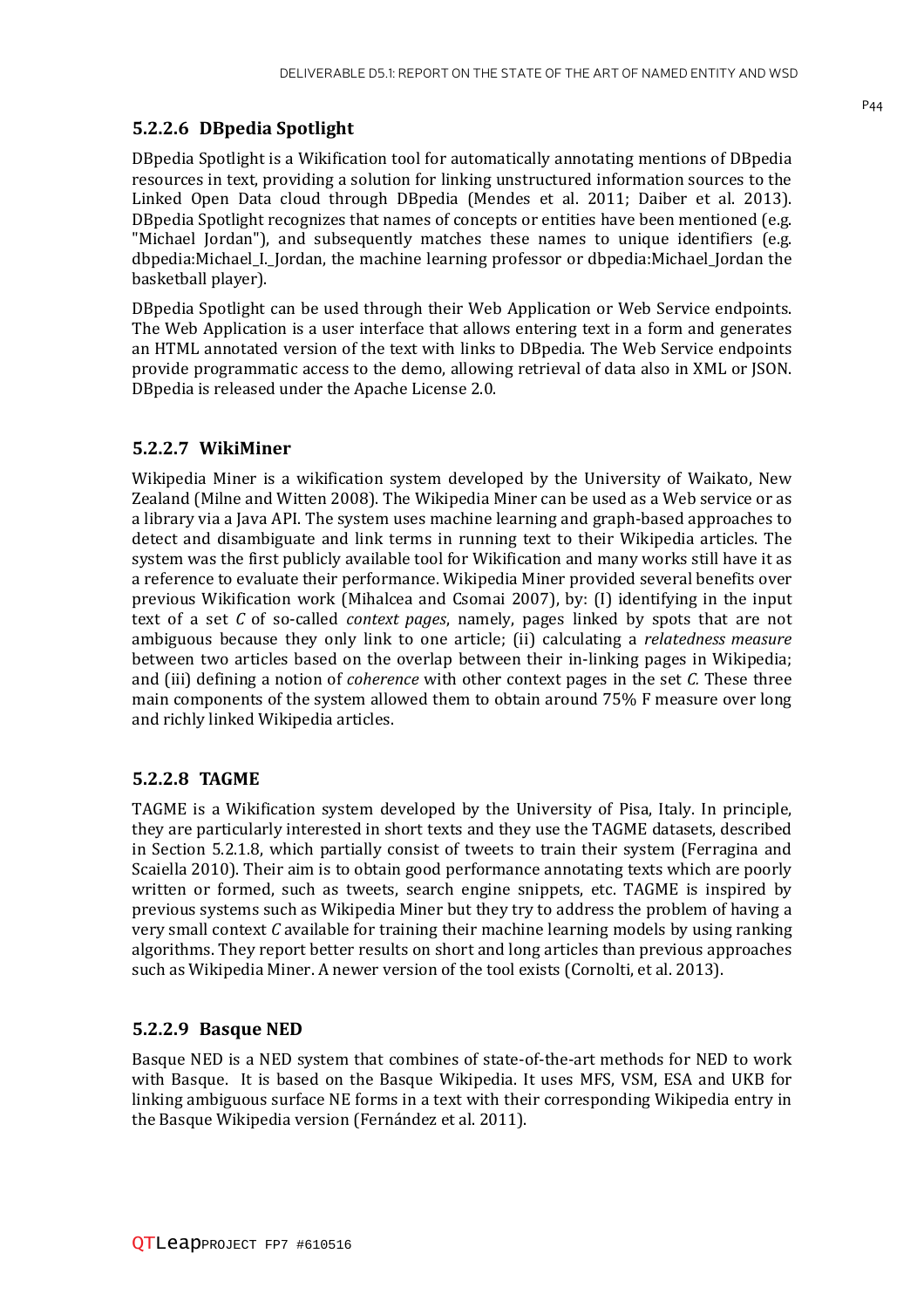#### **5.3 Word Sense Disambiguation**

The following Section describes the relevant data sources and tools for WSD. Corpora annotated with word senses are the main resource for WSD. Also of great importance are the sets specifically annotated for shared tasks, mainly the SensEval/SemEval initiatives.

#### **5.3.1 WSD Data Sources**

#### **5.3.1.1 SemCor**

SemCor (Miller et al. 1993) is a subset of the Brown Corpus (Kučera and Francis, 1967) whose content words have been manually annotated with part-of-speech tags, lemmas, and word senses from the WordNet inventory. SemCor is composed of 352 texts: in 186 texts all the open-class words (nouns, verbs, adjectives, and adverbs) are annotated with this information, while in the remaining 166 texts only verbs are semantically annotated with word senses.

Overall, SemCor comprises a sample of around 234,000 semantically annotated words, thus constituting the largest manually sense-tagged corpus for training sense classifiers in supervised disambiguation settings. The original SemCor was annotated according to WordNet 1.5. However, mappings exist to more recent versions (e.g., 3.0, etc.).<sup>39</sup>

Based on SemCor, a bilingual corpus was created by (Bentivogli and Pianta, 2005): MultiSemCor is an English/Italian parallel corpus aligned at word level which provides, for each word, its part of speech, its lemma, and a sense from the English and Italian versions of WordNet (namely, MultiWordNet (Pianta et al. 2002)). The corpus was built by aligning the Italian translation of SemCor at word level. The original word sense tags from SemCor were then transferred to the aligned Italian words.

#### **5.3.1.2 euSemCor**

euSemCor is a Basque corpus of approximately 300,000 words annotated with word senses based on Basque WordNet senses or synsets (Pociello et al. 2010). It was created through a joint development of the Basque WordNet and a complementary corpus for Basque, the Basque SemCor. The words in the Basque WordNet were edited, EuSemCor was double-blind tagged with a referee, and further edited-tagged when required. EuSemCor consists of 1,355 tagged lemmas (59,968 occurrences, 47,8% of the total). The texts included in EuSemCor were chosen independently from the English SemCor.

#### **5.3.1.3 OntoNotes**

OntoNotes Release 4.040 (Hovy et al. 2006), was developed as part of the OntoNotes project, a collaborative effort between BBN Technologies, the University of Colorado, the University of Pennsylvania and the University of Southern California Information Sciences Institute. The goal of the project is to annotate a large corpus comprising various genres of text (news, conversational telephone speech, weblogs, usenet newsgroups, broadcast, talk shows) in three languages (English, Chinese, and Arabic) with structural information (syntax and predicate argument structure) and shallow semantics (word sense linked to an ontology and coreference). For English, OntoNotes contains 600k words of English newswire, 200k word of English broadcast news, 200k words of English broadcast

l

<sup>39</sup>http://www.cse.unt.edu/~rada/downloads.html#semcor 40http://www.ldc.upenn.edu/Catalog/catalogEntry.jsp?catalogId=LDC2011T03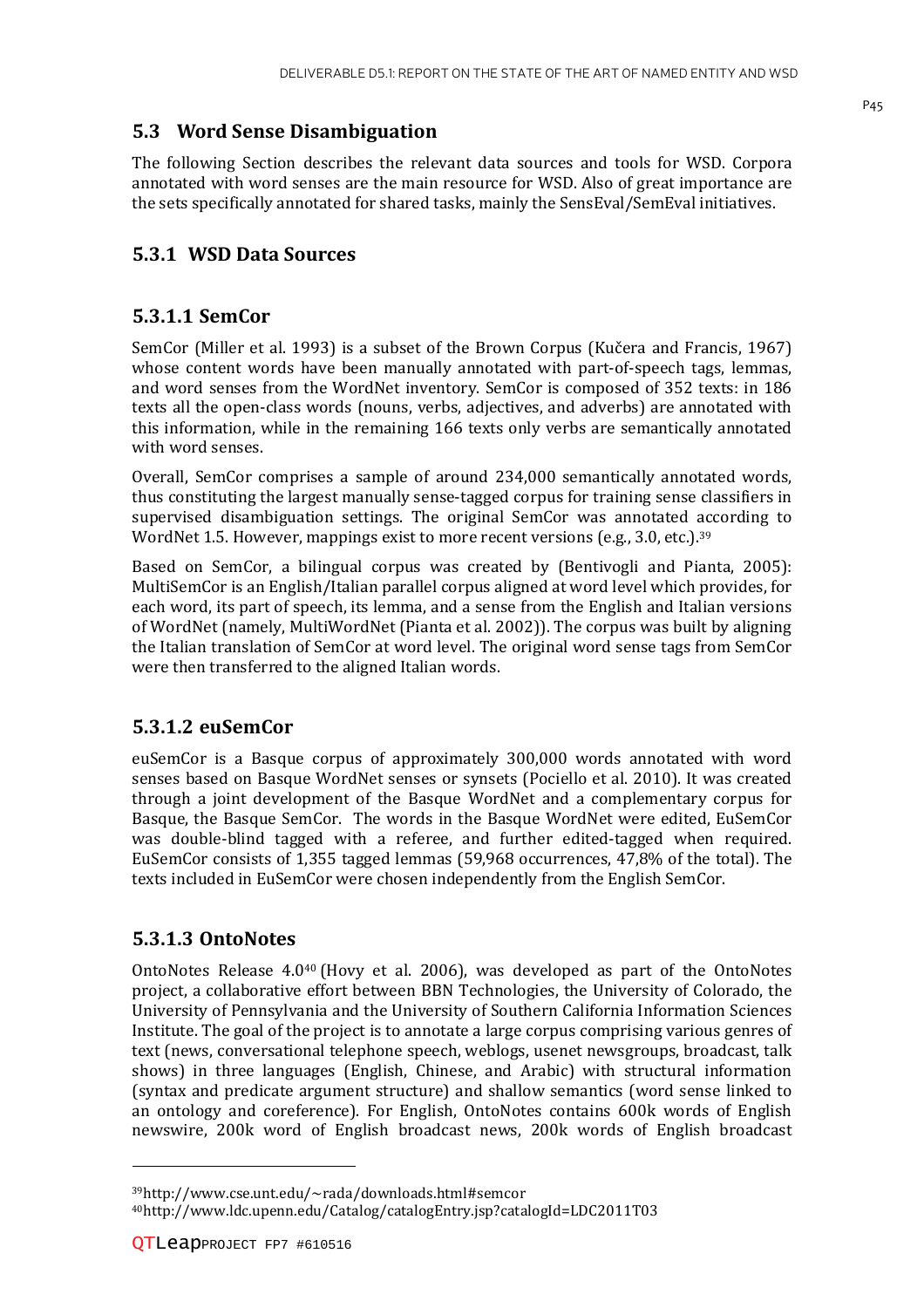conversation and 300k words of English web text. Its semantic representation includes  $P_{46}$ word sense disambiguation for nouns and verbs, with each word sense connected to an ontology, and coreference. There are a total of 264,622 words in the combined corpora tagged with word sense information. These cover 1,338 noun and 2,011 verb types. A total of 6,147 WordNet word senses have been pooled and connected to the Omega Ontology (Philpot et al. 2005).

The current goals call for annotation of over a million words of English.

#### **5.3.1.4Ancora**

AnCora41 (Taulé et al. 2008) consists of a Catalan corpus (AnCora-CA) and a Spanish corpus (AnCora-ES), each of them of 500,000 words. The corpora are annotated at different levels:

- Lemma and Part of Speech
- Syntactic constituents and functions
- Argument structure and thematic roles
- Semantic classes of the verb
- Denotative type of deverbal nouns
- Nouns related to WordNet synsets
- Named Entities
- Co-reference relations

The AnCora corpus is mainly based on journalist texts. For Spanish, the morphological and syntactic levels are already completed, while the semantic annotation covers 40% of the corpus (200,000 words). With respect to the semantic annotation, the corpora were annotated at different levels: 1) basic syntactic functions were tagged in a semiautomatic way with arguments and thematic roles taking into account the semantic class related to the verbal predicate (Taulé et al. 2006); 2) Spanish and Catalan WordNet synsets aligned to WN1.6 were manually assigned for all nouns in the corpora (Atserias et al. 2004); and 3) named entities were also manually annotated (Borrega et al. 2007).

#### **5.3.1.5 Meaning Bank**

The Groningen Meaning Bank (GMB) consists of public domain English texts with corresponding syntactic and semantic representations (Basile, et al. 2012). The GMB is developed at the University of Groningen and the current (development) version of the GMB is accessible via the GMB Explorer.

The GMB supports deep semantics, opening the way to theoretically grounded, datadriven approaches to computational semantics. It integrates phenomena instead of covering single phenomena in isolation. This provides a better handle on explaining dependencies between various ambiguous linguistic phenomena, including word senses, thematic roles, quantifier scrope, tense and aspect, anaphora, presupposition, and rhetorical relations. In the GMB texts are annotated rather than isolated sentences, which provide a means to deal with ambiguities on the sentence level that require discourse context for resolving them.

#### **5.3.1.6 Senseval/SemEval corpora**

Since 1998, SensEval<sup>42</sup> and later on SemEval<sup>43</sup> organize an ongoing series of evaluations of computational semantic analysis systems. Along these years, multiple organizers have

<sup>41</sup>http://clic.ub.edu/corpus/en 42http://www.senseval.org/

l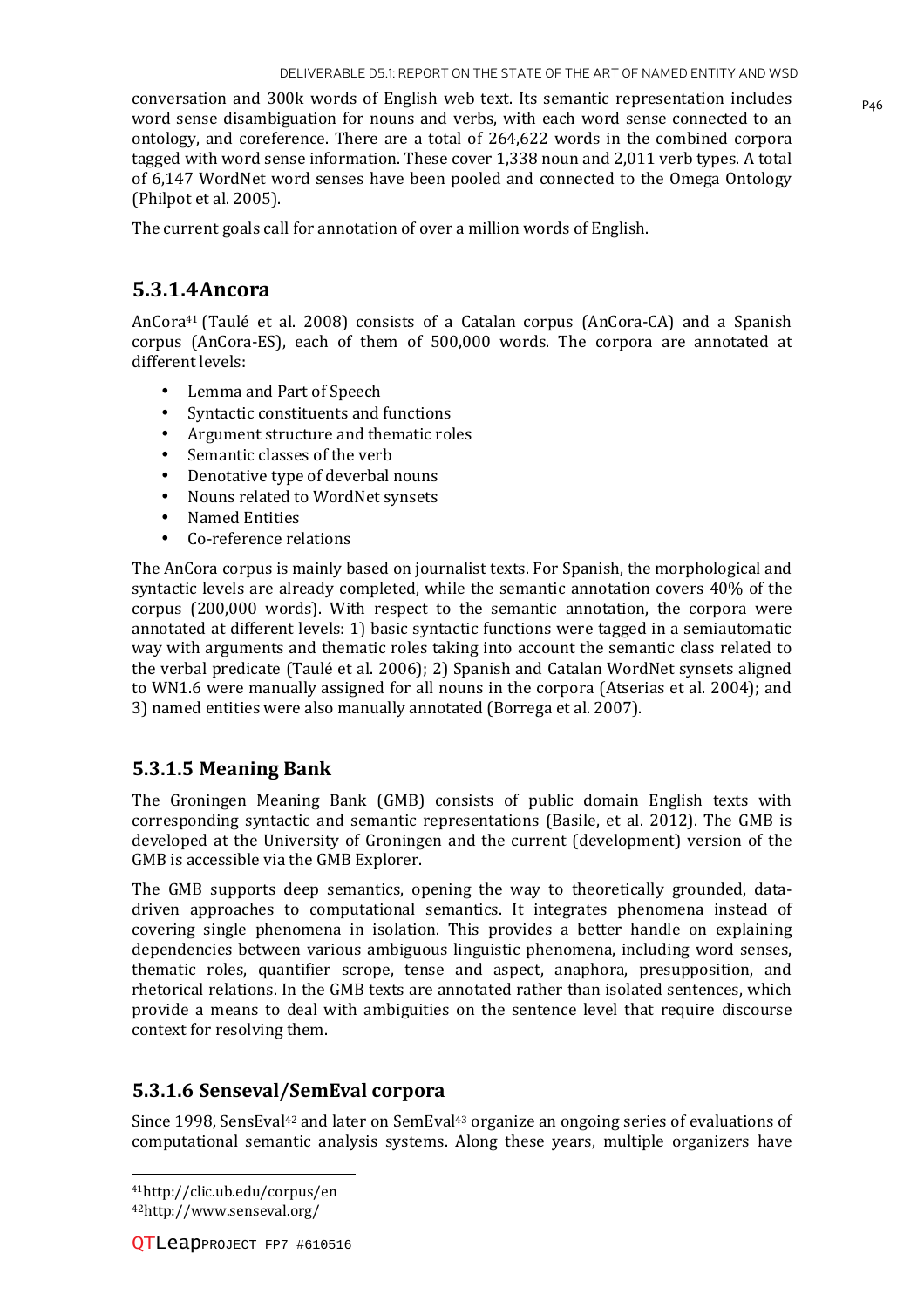provided a large number of multilingual datasets annotated at sense level (see table 6 for  $_{P47}$ further details.)

| <b>Data Entity</b>                                              | <b>Size</b>                                         | <b>Languag</b><br>е | License       | <b>Website</b>                                                             |
|-----------------------------------------------------------------|-----------------------------------------------------|---------------------|---------------|----------------------------------------------------------------------------|
| SemCor                                                          | 234,000                                             | English             | <b>GNU</b>    | http://www.cse.umt.edu/~rada/downlo<br>ad.html#semcor                      |
| euSemCor                                                        | $-300,000$<br>1,355 words,<br>59,968<br>occurrences | <b>Basque</b>       | Unknown       | http://sisx04.si.ehu.es:8080/eusemcor<br>7                                 |
| Semantically<br><b>Annotated Gloss</b><br>Corpus                | 454,439                                             | English             | Unknown       | http://wordnet.princeton.edu/glosstag.<br>shtml                            |
| <b>OntoNotes</b>                                                | 264,622                                             | English             | <b>LDC</b>    | http://www.ldc.upenn.edu/Catalog/ca<br>talogEntry.jsp?catalogId=LDC2011T03 |
| AnCora                                                          | $<$ 500,000                                         | Spanish             | Unknown       | http://clic.ub.edu/corpus/en/ancora                                        |
| <b>Meaning Bank</b>                                             | 1,020,367<br>tokens                                 | English             | Unknown       | http://gmb.let.rug.nl/                                                     |
| <b>MultiSemCor</b>                                              | 92,420                                              | English             | CC-by-<br>3.0 | http://multisemcor.fbk.eu/index.php                                        |
| SensEval2 English<br>all-words WSD                              | 5,000                                               | English             | Unknown       | http://www.hipposmond.com/sensev<br>al <sub>2</sub>                        |
| SensEval3 Task 1<br>English all-words<br>WSD                    | 5,000                                               | English             | Unknown       | http://www.senseval.org/senseval3                                          |
| SensEval3 Task 12<br><b>WSD of WordNet</b><br>glosses           | 15,717                                              | English             | Unknown       | http://www.senseval.org/senseval3                                          |
| SemEval2007 Task 17<br>English LS, SRL, all-<br>words WSD       | 5,000                                               | English             | Unknown       | http://nlp.cs.swarthmore.edu/semeval<br>/tasks/task17/description.shtml    |
| SemEval2007 Task 09<br><b>Multilevel Semantic</b><br>Annotation | Part of Ancora                                      | Spanish             | Unknown       | http://www.lsi.upc.edu/~nlp/semeval<br>/msacs.html                         |
| SemEval2010 Task 17<br>WSD-Domain                               | 2,000                                               | English             | Unknown       | http://xmlgroup.iit.cnr.it/SemEval201<br>0/                                |
| SemEval2010 Task 03<br>Cross-lingual WSD                        | 1,000                                               | English,<br>Spanish | Unknown       | http://webs.hogent.be/~elef464/lt3_S<br>emEval.html                        |
| SemEval2013 Task 10<br>Cross-lingual WSD                        | 1,000                                               | English,<br>Spanish | Unknown       | http://www.cs.york.ac.uk/semeval-<br>2013/task10                           |
| SemEval2013 Task 12<br>Multilingual WSD                         | 1,000                                               | English,<br>Spanish | Unknown       | http://www.cs.york.ac.uk/semeval-<br>2013/task12                           |

*Table 6: Data Sources for Word Sense Disambiguation*

43http://en.wikipedia.org/wiki/SemEval

<u>.</u>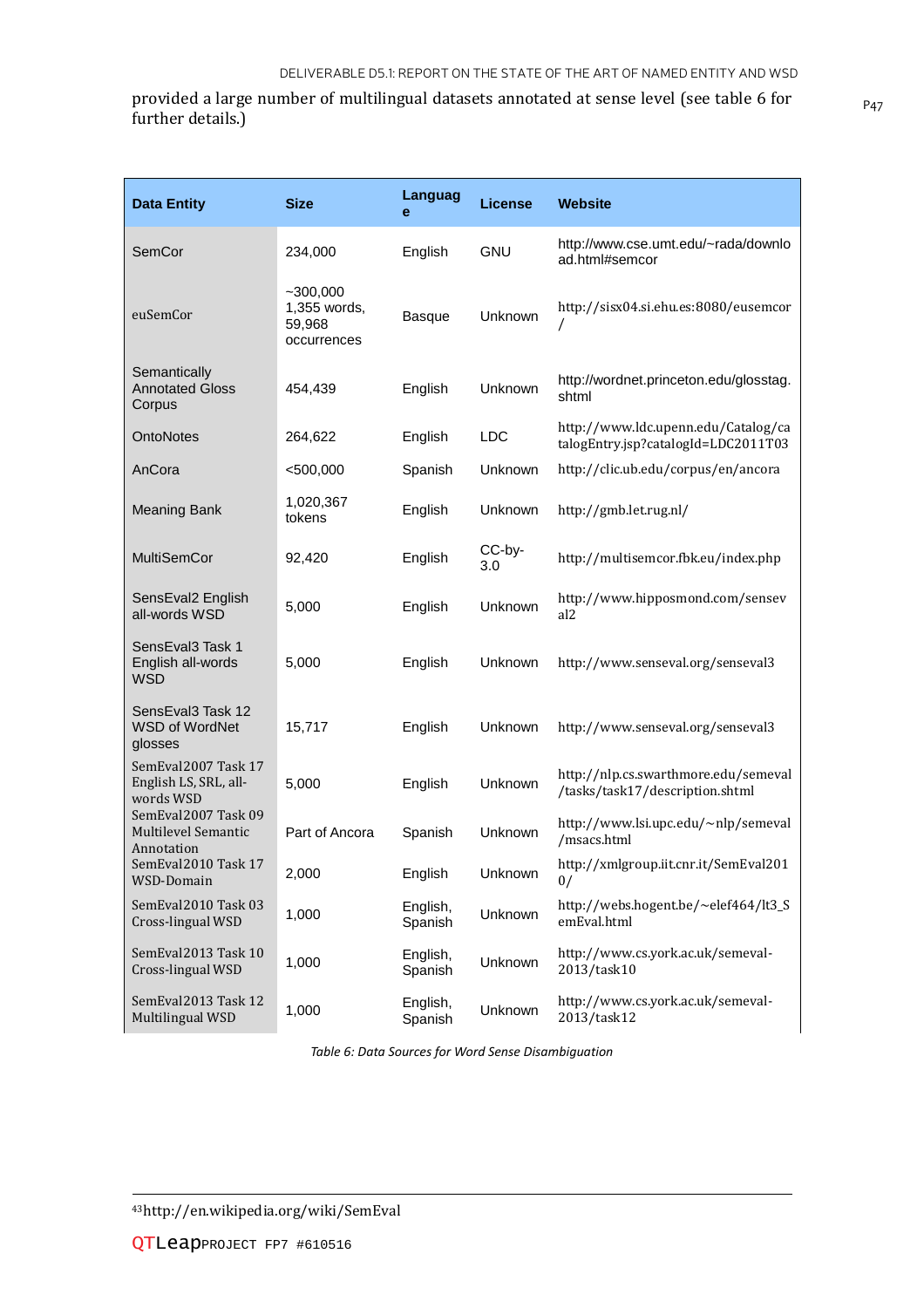#### **5.3.2 WSD Tools** P48

#### **5.3.2.1 SenseLearner**

SenseLearner<sup>44</sup> (Mihalcea and Csomai, 2005) is a minimally supervised all-words WSD algorithm for English.

#### **5.3.2.2 IMS**

IMS (It Makes Sense)45 (Zhong and Ng, 2010) is a supervised English all-words WSD system. The flexible framework of IMS allows users to integrate different preprocessing tools, additional features, and different classifiers. By default, the system uses linear support vector machines as the classifier with multiple features. This implementation of IMS achieves state-of-the-art results on several SensEval and SemEval tasks.

#### **5.3.2.3 SuperSense Tagger**

SuperSenseTagger46 (Ciaramita and Altun, 2006b) annotates English and Italian text with around 40 broad semantic categories (WordNet lexicographic files or supersenses) for both nouns and verbs; i.e., it performs both sense disambiguation and named-entity recognition.

The tagger implements a discriminatively-trained Hidden Markov Model.

#### **5.3.2.4 GWSD**

GWSD47 (Sinha and Mihalcea, 2007b) is a system for unsupervised all-words graph-based word sense disambiguation. The algorithm annotates all the words in a text by exploiting similarities identified among word senses, and using centrality algorithms applied on the graphs encoding these sense dependencies.

#### **5.3.2.5 UKB**

UKB48 (Agirre and Soroa, 2009) is a collection of programs for performing graph-based Word Sense Disambiguation and lexical similarity/relatedness using a pre-existing knowledge base. UKB applies the so-called Personalized PageRank on a Lexical Knowledge Base (LKB) to rank the vertices of the LKB and thus perform disambiguation. Moreover, the algorithm can be applied to any language having a wordnet or a large lexical knowledge base. For instance, using UKB, KYOTO developed knowledge-based WSD modules for English, Spanish, Basque, Italian, Dutch, Chinese and Japanese. It has also been applied on WSD on specific domains (Agirre et al. 2009a). The algorithm can also be used to calculate lexical similarity/relatedness of words/sentences. This type of algorithms is also useful to compute semantic similarity of words and sentences (Agirre et al. 2010a).

<sup>45</sup>http://www.comp.nus.edu.sg/~nlp/software.html

<sup>46</sup>http://sourceforge.net/projects/supersensetag/

l

<sup>44</sup>http://www.cse.unt.edu/~rada/downloads.html#senselearner

<sup>47</sup>http://www.cse.unt.edu/~rada/downloads.html#gwsd

<sup>48</sup>http://ixa2.si.ehu.es/ukb/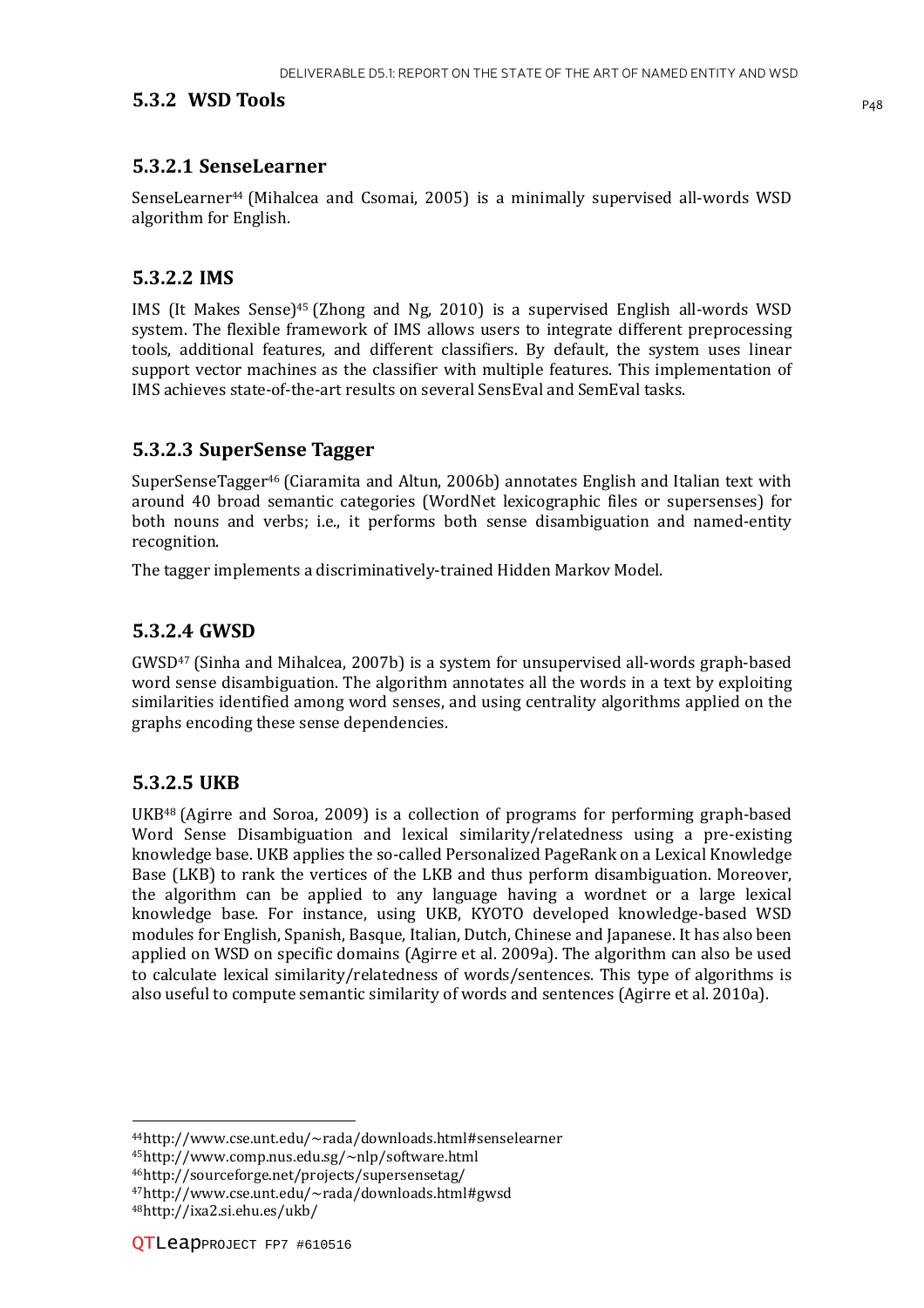#### **5.3.2.6 BabelNet API**  $_{P_{49}}$

BabelNet is both a multilingual encyclopedic dictionary, with lexicographic and encyclopedic coverage of terms, and a semantic network which connects concepts and named entities in a very large network of semantic relations, made up of more than 9 million entries, called Babel synsets (Navigli and Ponzetto, 2012a, 2012b). Each Babel synset represents a given meaning and contains all the synonyms which express that meaning in a range of different languages. Version 2.0 of the API was released October 2013.

| <b>System/Service</b> | Languages    | <b>Source</b><br><b>Availability</b> | <b>Programming</b><br>Language | <b>License</b>                                                                                  | <b>URL</b>                                                   |
|-----------------------|--------------|--------------------------------------|--------------------------------|-------------------------------------------------------------------------------------------------|--------------------------------------------------------------|
| SenseLearner          | English      | Yes.                                 | Perl                           | <b>GNU</b>                                                                                      | http://www.cse.unt.edu/~rada/downl<br>oads.html#senselearner |
| <b>IMS</b>            | English      | Yes                                  | Java                           | <b>Unknown</b>                                                                                  | http://www.comp.nus.edu.sg/~nlp/s<br>oftware.html            |
| SuperSenseTagg<br>er  | English      | <b>ves</b>                           | Java                           | Apache v2                                                                                       | http://sourceforge.net/projects/supe<br>rsensetag/           |
| <b>GWSD</b>           | Multilingual | Yes                                  | Perl                           | <b>GNU</b>                                                                                      | http://www.cse.unt.edu/~rada/downl<br>oads.html#gwsd         |
| <b>UKB</b>            | Multilingual | Yes                                  | $C++$                          | GPL v3                                                                                          | http://ixa2.si.ehu.es/ukb/                                   |
| <b>BabelNet API</b>   | Multilingual | ?                                    | Java                           | Creative<br>Commons<br>Attribution-<br>Non<br>Commercial-<br><b>Share Alike</b><br>3.0 License. | http://babelnet.org/                                         |

Table 7 summarizes the WSD tools available.

*Table 7: Systems and Services for Word Sense Disambiguation* 

### **6 Beyond the State of the Art: Lexical Semantics and Machine Translation in QTLeap**

Semantic processing for lexical resolution is concerned with the resolution of referential ambiguity, more currently termed as named entity resolution and disambiguation, and the resolution of conceptual ambiguity, more currently termed as word sense disambiguation. The development and fast growth of LOD, ontologies and other semantic resources has now progressed to support an impactful application of lexical semantic processing that leverages a quantum leap in machine translation.

The first objective of WP5 in QTLeap is to advance uses of conceptual knowledge from LOD to develop new solutions that enhance parallel DeepBanks with referential and lexical ambiguity resolution and support deep processing for machine translation. To do so, the Consortium will work towards advancing the state-of-the-art on multilingual and cross-lingual named entity disambiguation and word sense disambiguation. Parallel texts will allow developing techniques that produce better quality annotations, leveraging the information available in one language with the information available in another. In addition, the joint processing of the different types of disambiguation, DeepBanks and the general translation process will be advanced.

The first step towards this aim will be the alignment of the available lexical resources for the project languages, namely, English, Basque, Bulgarian, Czech, Portuguese and Spanish to ontologies and instance data within selected **datasets from LOD**. The motivation for this is, for example, the work of Morris and Hirst (2004). They point out that most of the lexical relations necessary to determine the semantic content of lexical units are nonclassical in contrast to the classical ones, i.e. hyponymy, meronymy, antonymy. The non-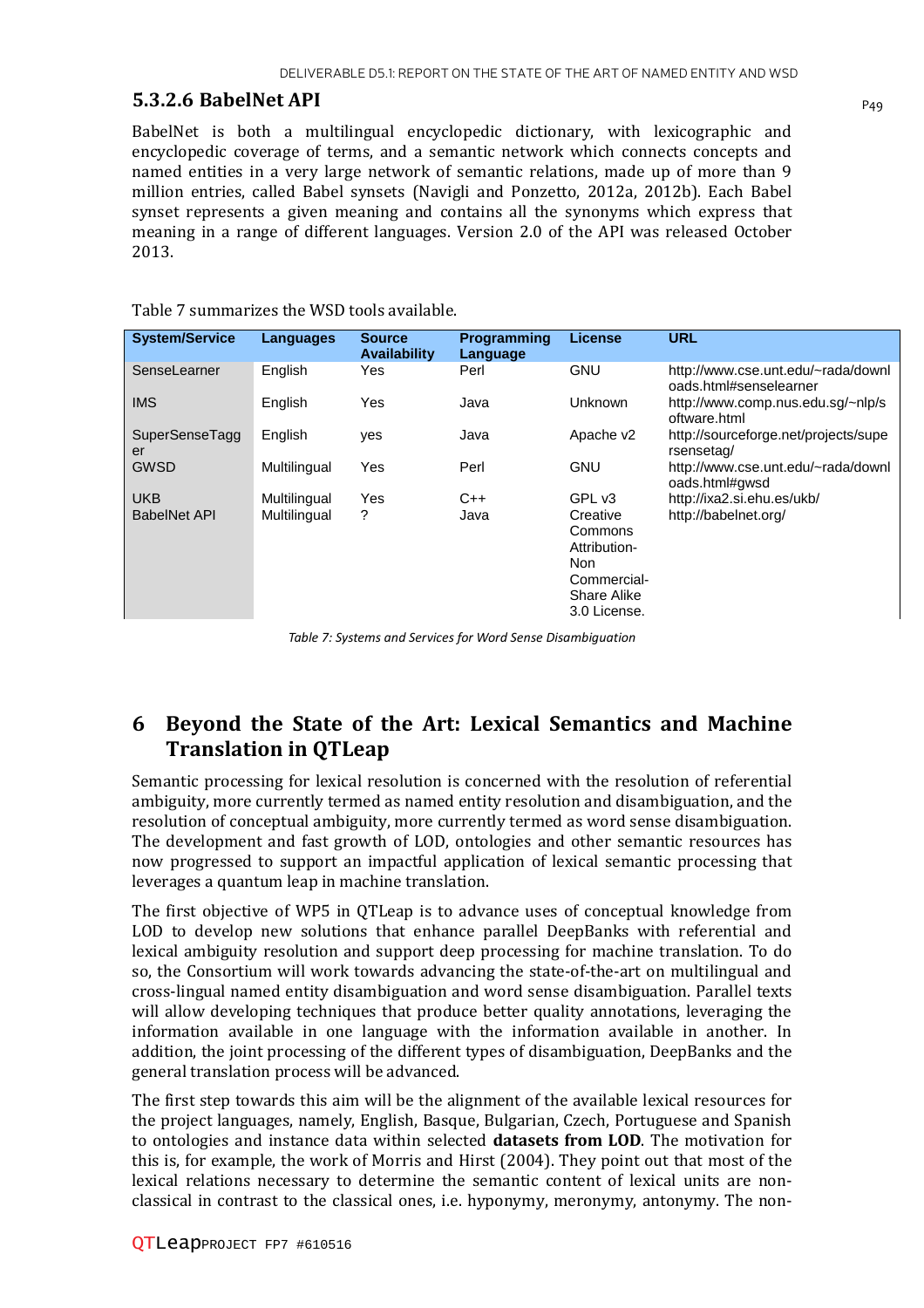classical relations are specific to some classes of meanings, i.e. made-of, used-for, place-of- $P_{50}$ birth etc. The alignment will be done automatically by exploiting the existing alignments of wordnets, and by analysing related textual documents available on the web, such as the Wikipedia pages, with respect to the instances in the LOD datasets.

The use of **crosslingual links** in Wikipedia for NLP and MT has been studied (Filatova, 2009; Vasiljevs et al. 2012) with special emphasis on methods to gather comparable bilingual corpora (Otero and Lopez, 2010), to extract parallel sentences (Mohammadi and Aghaee, 2010), or as a source of lexical translations (Jones et al. 2008; Müller and Gurevych, 2009; Tyers and Pienaar, 2008; Arcan et al. 2014). For instance, Jones et al. (2008) used Wikipedia to augment a standard MT system with domain specific phrase dictionaries. Those dictionaries, automatically mined from the multilingual links between Wikipedia articles, were used to correct the output of a MT system. Experiments using our hybrid translation system with sample query logs demonstrate a large improvement in the accuracy of domain specific phrase detection and translation. In related work, Arcan et al. (2014) address the problems of automatic identification of bilingual terminology using Wikipedia as a lexical resource, and its integration into an SMT system. The correct translation equivalent of the disambiguated term identified in the monolingual text is obtained by taking advantage of the multilingual versions of Wikipedia. The small amount of high quality domain-specific terms is passed to the SMT system, which produced a significant relative translation improvement in BLEU.

QTLeap will focus on techniques similar to (Henrich et al. 2012) in order to prepare semiautomatically parallel and comparable corpora annotated with appropriate word senses. The parallel sentences will be extracted from the annotated corpora using techniques similar to (Jason et al. 2012). We will develop them further using the information from the selected LOD datasets. The actual annotation will be supported by the deep processing modules (NERC, NED, WSD) that will be used or implemented within the project. We will also explore techniques such as (Jones et al. 2012) that show that translation using deep representations as interlingua is feasible. Given the prevalence of English and its richer resources and corpora available, QTLeap will explore the use of English concepts and instances as the interlingual representation of choice. The project will explore several alternatives where expressions and their correlates within the fully fledged deep grammatical representations will be replaced by their interlingual conceptual representations from LOD and WordNet. We will also experiment with enriching the word-based representation with additional information, including the full probability vectors returned by the NER, NED and WSD components.

The use of **Named-Entity** related information is not novel. Hálek et al. (2011) propose a method to improve machine translation of named entities from English to Czech using Wikipedia. They first run a high recall named entity recognizer over the source text, and filter the recognized named entities that correspond to Wikipedia articles with some restrictions on their categories. They then identify the corresponding Czech Wikipedia article title for each of these named entities, as well as all of its inflected forms in Wikipedia, which will be the translation candidates. These candidates are then appropriately weighted and integrated into a Moses-based SMT system. Even though these leads to worse results when it comes to automatic metrics, a manual evaluation shows a slight improvement in translation quality. In more recent work, Li et al. (2013) develop a name-aware machine translation system for Chinese to English based on a hierarchical SMT system. They jointly recognize named entities in the parallel corpus and insert them as non-terminals in the phrase table. In the decoding phase, different techniques such as dictionary matching, statistical name transliteration and context information extraction based re-ranking are used to translate those named entities in the input text with less than 5 occurrences in the training corpus, which are dynamically added to the phrase table taking advantage of the non-terminals for named-entities introduced earlier. Their experimental results show a small improvement in terms of BLEU, and a more notable improvement for metrics that focus in named entity translation like the name-aware BLEU that they propose. Alternatively, work on name transliteration (Hermjakob et al. 2008)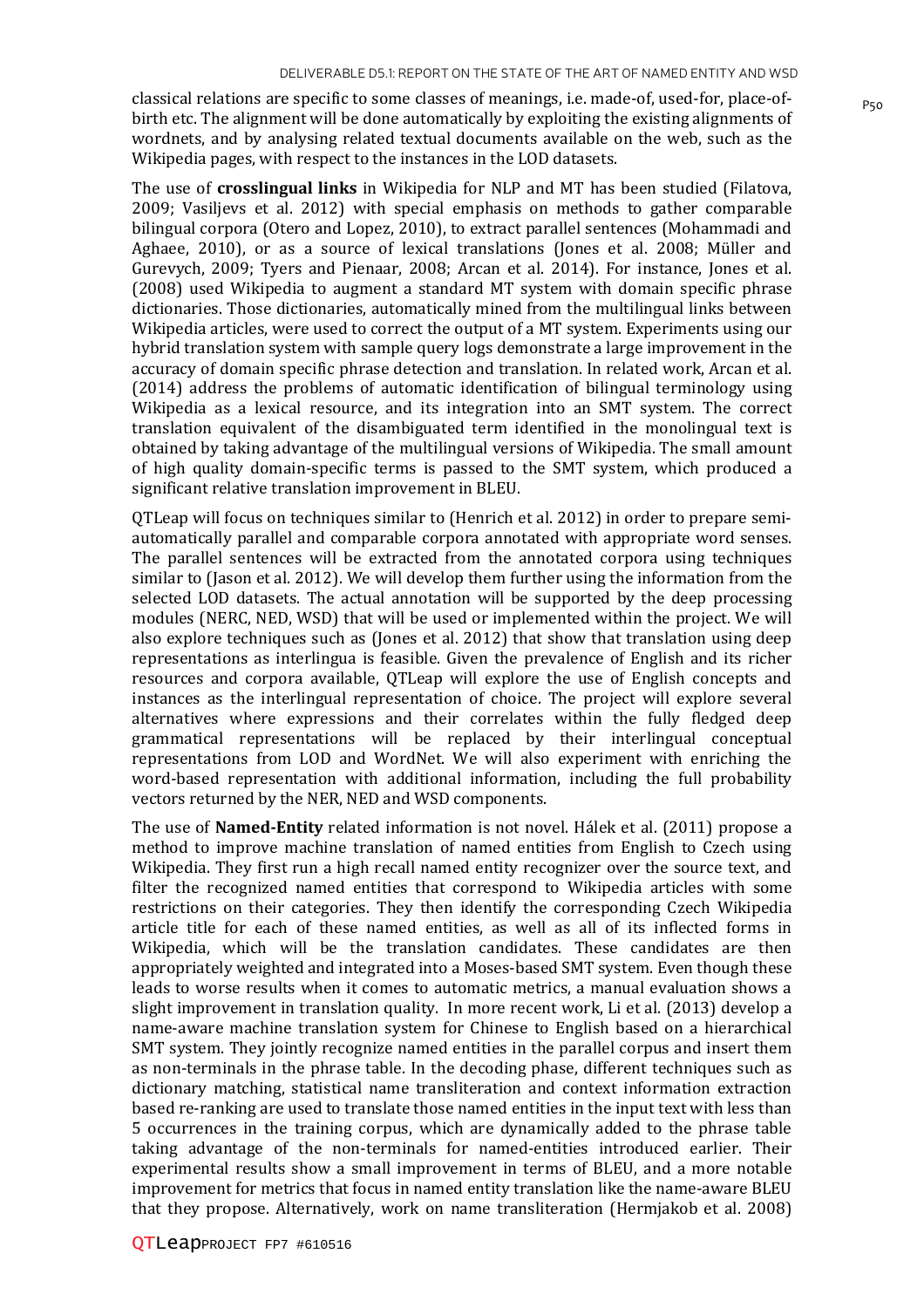has been successfully used when translating from Arabic to English. Given a sequence of  $P_{51}$ words to transliterate, their engine first identifies a list of English transliteration candidates from a large list of English words and phrases, and then choose the most similar one based on a rule-based scoring model. Instead of running a traditional named entity recognition system to identify the names to transliterate with the previous module, they build a task specific machine learning based system that tags those words and phrases in the input text that the transliteration module is likely to translate correctly. They then add these transliterations to the phrase table on the fly, with a special binary feature set to 1 whose weight is appropriately adjusted along with the rest in the tuning step during training. Their experimental results show an improvement in named entity translation accuracy as measured by the NEWA metric that they propose, and also a small gain in BLEU. The lessons learnt in this work will be considered for QTLeap, although the languages in QTLeap are not intensive in transliteration issues.

The use of **WSD techniques** in MT is an open research subject. Since the initial and disappointing work of Carpuat and Wu (2005), other ways to take WSD predictions into account have been proposed. Some of them achieved encouraging results in partial tasks such as word translation (Vickrey et al. 2005), but WSD has not yet been integrated into a complete MT system (Apadaniaki et al. 2012).

The task of word-sense disambiguation for MT is closely inter-linked with lexical selection (Cabezas and Resnik, 2005): if two senses of a word have the same translation, they do not need to be distinguished, and conversely, if a particular sense has two possible translations, the problem of selecting the correct one remains. Carpuat and Wu (2007) proposed to generalize the WSD system to perform fully phrasal multiword disambiguation, but this approach suffers from sparseness and computational problems.

More recently, Carpuat et al. (2013) have proposed SenseSpotting, systems that spot tokens that have new senses in new domain text, targeting the problem of domain adaptation for machine translation with an F-measure of 80% for new word types. The impact of MT has not been tested, however. Chan et al. (2007) introduced a way to modify the rule weights of a hierarchical translation system to reflect the WSD predictions. Specia et al. (2008) experimented with 10 highly ambiguous verbs by resorting to symbolic and probabilistic WSD systems: they considered standard n-best and expanded n-best reranking and demonstrated improvements in BLEU scores for both methods and WSD classifiers. Vintar et al. (2012) report that UKB-based WSD performs with a MT-relevant precision of 71% and that 21% of sense-related MT errors could be prevented by using unsupervised WSD. Yan and Kirchoff (2012) present significant improvements when experimenting with different approaches to unsupervised translation disambiguation within a SMT system for meeting-style speech.

**Alternatives to explicit word sense disambiguation** have also been explored in MT. Xiong and Zhang (2014) proposed a sense-based translation model to integrate word senses into statistical machine translation. They used word sense induction techniques to predict sense clusters and to annotate source words. Those senses were used in a sensebased translation model that enables the decoder to select appropriate translations for source words according to the inferred senses. The effectiveness of the proposed sensebased translation model was tested on a large-scale Chinese-to-English translation task, and results show that the proposed model substantially outperforms not only the baseline but also the previous reformulated word sense disambiguation. Although word sense induction was not planned in the project, this paper provides a very interesting and effective way to include lexical-semantic information in MT. In another strand of work, **distributional word representations** (also know as word embeddings or continuous word representations) have been explored. Mikolov et al. (2013) noted that dictionaries and phrase tables are the basis of modern statistical machine translation systems, and developed a method that can automate the process of generating and extending dictionaries and phrase tables. The method can translate missing word and phrase entries by learning language structures based on large monolingual data and mapping between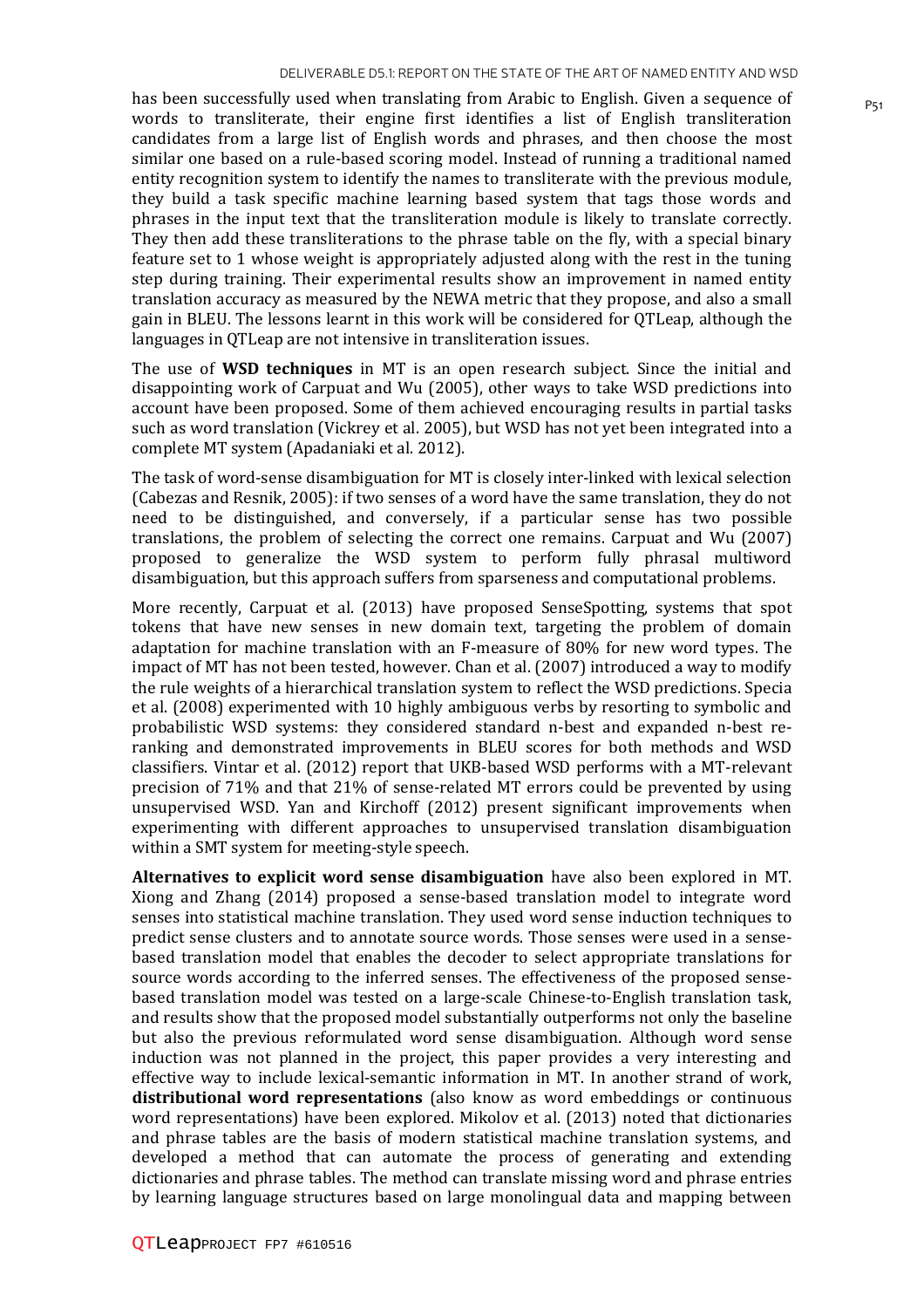languages from small bilingual data. It uses distributed representation of words and learns  $P_{52}$ a linear mapping between vector spaces of languages. Despite its simplicity, the method was very effective. In later work, Zhao et al. (2015) applied related ideas for infrequent words and phrases, extracting translation rules for infrequent phrases based on phrases with similar continuous representations for which a translation is known. The approach of learning new translation rules improves a phrase-based baseline by up to 1.6 BLEU on Arabic-English translation.

QTLeap will develop further the usages of lexical semantics and conceptual knowledge, fostered with Linked Open Data, in the direction of supporting deep processing for machine translation. **WP5 in QTLeap** will explore the exploitation of the contribution of semantic linking and resolving to MT. This will be pursued through the undertaking of two types of experimental exercises. Firstly, we will perform off-line enrichment of language resources oriented to machine translation, i.e., parallel and comparable corpora gathered from the web and collections of specialized lexicons will be annotated (entities, multiword terms, categories, multilingual links, etc.) using a selection of the tools – and the corresponding datasets and LOD resources to train them – described in previous sections.

Secondly, experiments involving on-line gathering of multilingual information to improve translation will be performed. This is especially directed to the handling of unknown expressions by resorting to information sources of multilingual information whose content evolves very rapidly and is being constantly growing (Twitter, Wikipedia, news, etc.). For that purpose, resources and tools especially designed to collect and process comparable corpora from Twitter, Wikipedia, and news, will be used, as well as those that extract lexical information and name entities from them.

Crucially, the potential of these new datasets will be exploited for MT technology by creating new transduction algorithms that seek to anchor their key translation stage in deeper linguistic representations. These algorithms will use lexical-semantic information, integrate it in the translation framework, and use it to improve translation, including better lexical selection.

### **7 Conclusions**

This deliverable provides a detailed survey about current availability of both datasets and tools to perform Named Entity Resolution (NERC and NED) and Word Sense Disambiguation for the languages relevant to the QTLeap project. This work is decisive in order to specify the requirements necessary to develop state-of-the-art lexical semantic tools for QTLeap. Crucially, the technology developed in this WP5 will contribute to the WP2 deep MT.

#### **7.1 NERC**

Of the six languages in the WP, and as it was expected, English is the language most represented both in terms of available data sources and systems. As shown in table 1, Spanish is also very well represented in terms of datasets for the development of NERC systems. This is partially due to their presence in CoNLL shared tasks where gold-standard datasets manually annotated for training and evaluation of NERC systems in those languages were created. Furthermore, there have been other manual annotation efforts including English and Spanish where the named entity annotations are part of a more general syntactic and semantic annotation, as shown by Ancora and OntoNotes corpora. Portuguese and Czech are also well supported with medium-sized annotated corpora such as CINTIL and HAREM, and CNEC 1.0 respectively. Bulgarian avails of a number of annotated corpora, BulTreeBank with 15,000 sentences and 21,678 NEs and a NE lexicon with 26,000 NEs. An annotated dataset for Basque is available, albeit limited (62,187 words with 4,748 NEs).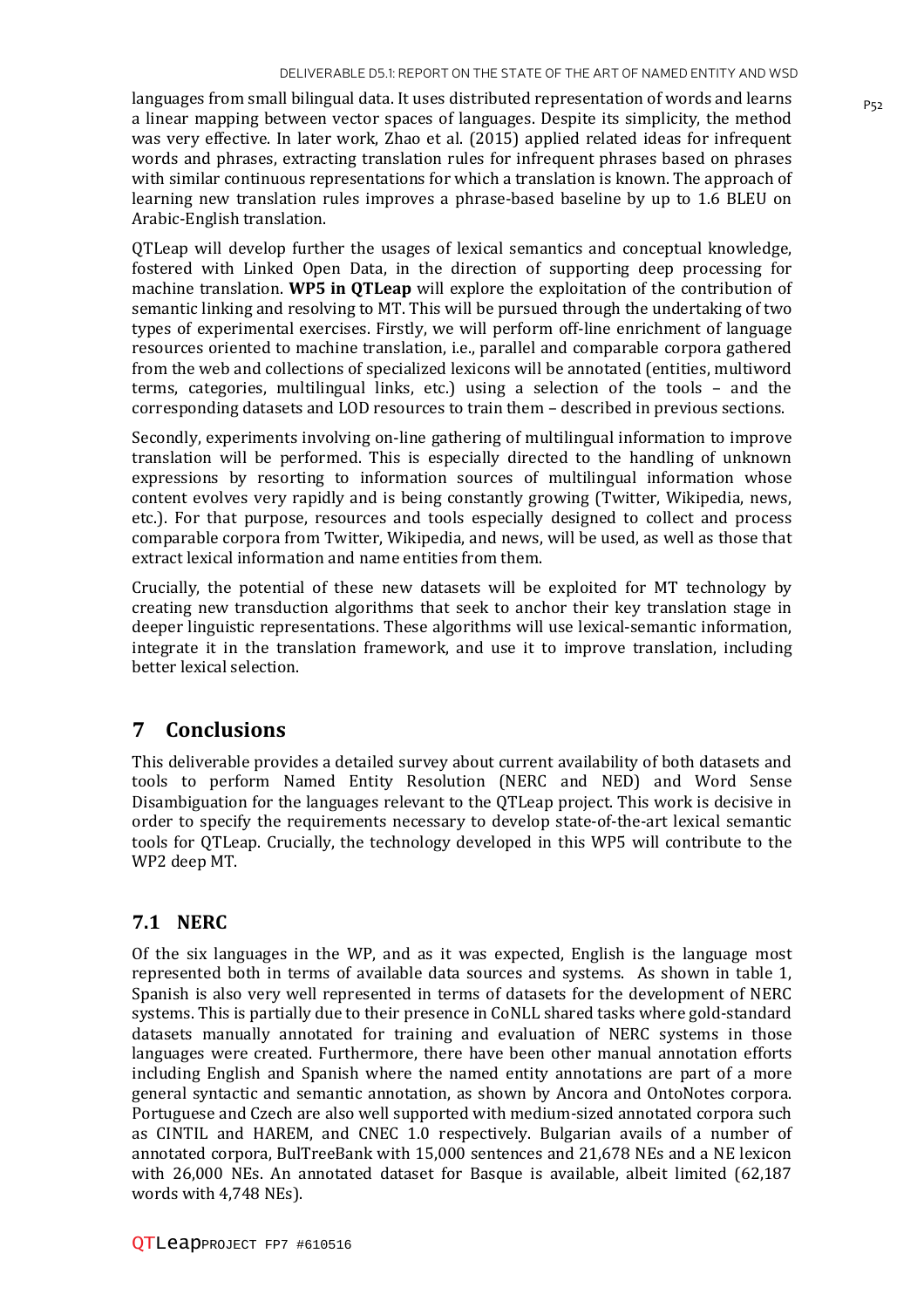With respect to NERC systems, table 2 shows that there are several available for some of  $P_{53}$ the languages: there is a wide range of tools available for English, as expected. Spanish is also well covered with a good number of options, e.g. Freeling, OpenNLP or BBN IdentiFinder Text Suite™. The remaining languages have at least one tool specifically built for their language, e.g. Eihera+ for Basque, LX-NER and Rembrandt for Portuguese, NameTag for Czech and CLaRK for Bulgarian (together with a IT-specific tagger). Additionally, multilingual systems such as SProUT are available that facilitate, to an extent, the development of new systems.

To conclude, sufficient tools and data for NERC in the general domain are available to implement baseline systems in all languages. Nonetheless, for the less-resourced languages such as Basque, some work will have to be done to enlarge the available datasets for improved tools.

#### **7.2 NED**

Most of the work on Named Entity Disambiguation has been done for English. Only with the increasing popularity of Linked Data data sources some tools have been developed which are multilingual, such as DBpedia Spotlight and Alchemy API. Two other systems, TAGME and The Wiki Machine perform Wikification for languages other than English, but unfortunately, none relevant to the project.

Out of the WP languages, DBpedia Spotlight currently supports English, Portuguese, Spanish, and in addition it also supports two other project languages like Dutch and German. The rest of the WP languages (Basque, Bulgarian, Czech) will need to be included into DBpedia Spotlight, but the task seems feasible given the availability of instructions for internationalization and DBpedia versions for those languages. In addition an in-house software exists for Basque, BasqueNED.

To the best of our knowledge, gold-standard publicly available annotations exist for English and Spanish, but not for the remaining languages of the WP. Note that a Basque annotated corpus exists.

#### **7.3 WSD**

Most of the WP languages lack large annotated datasets which could be used to train supervised WSD systems. The only exceptions are English and Spanish. Other languages like Basque do have more limited training datasets which would be useful for some target words (e.g. Basque with EuSemcor could be useful for 1,300 ambiguous nouns). Evaluation datasets are also limited. We are currently aware of datasets for English, Spanish and Basque, publicly available thanks to the SensEval and SemEval competitions.

As an alternative to supervised systems, knowledge-based systems, more specifically graph-based systems, provide good performance, using the information in the respective wordnets. Specifically UKB has been adapted to work with English, Spanish, and Basque. Given the widespread availability of wordnets for all the languages in the WP, UKB could be easily adapted for Bulgarian, Czech and Portuguese. In addition, BabelNet has released in October 2013 a multilingual resource which combines wordnets in several languages which could be also adapted to be used with UKB.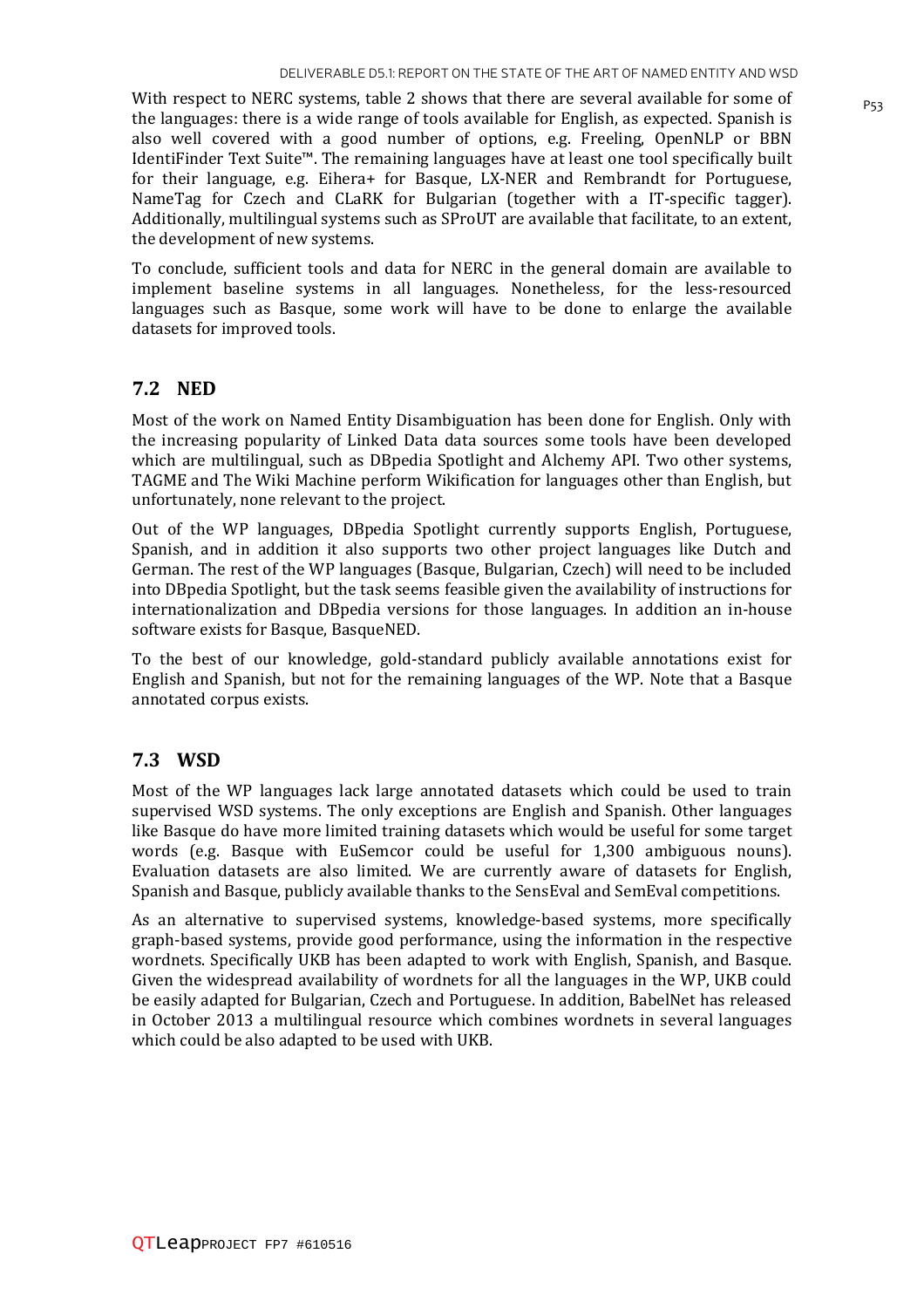#### **8 References** P54

- Agirre, Eneko and Aitor Soroa. 2009.Personalizing pagerank for word sense disambiguation. In Proceedings of the 12th Conference of the European Chapter of the Association for Computational Linguistics, pages 33–41. Association for Computational Linguistics, 2009.
- Agirre, Eneko and David Martíınez. 2000. Exploring automatic word sense disambiguation with decision lists and the web. In Proceedings of the COLING workshop on Semantic Annotation and Intelligent Annotation, Luxembourg, 2000.
- Agirre, Eneko and David Martinez. 2001. Knowledge sources for word sense disambiguation. In Proceedings of the Fourth International Conference TSD 2001, Plzen (Pilsen), Czech Republic.Published in the Springer Verlag Lecture Notes in Computer Science series.V ́clav Matousek, Pavel Mautner, Roman Moucek, Karel a Tauser (eds.) Copyright Springer-Verlag. ISBN: 3-540-42557-8. ", 2001.
- Agirre, Eneko and Oier Lopez de Lacalle. 2004. Publicly available topic signatures for all wordnet nominal senses. In Proceedings of the 4rd International Conference on Language Resources and Evaluations (LREC).Lisbon, Portugal, pp. 1123-1126. ISBN: 2 - 9517408 - 1 - 6, 2004.
- Agirre, Eneko and Oier Lopez de Lacalle. 2009. Supervised domain adaptation for wsd. In Proceedings of The 12th Conference of the European Chapter for Computational Linguistics (EACL09), pp 42-50. ISBN 978-1-932432-16-9", 2009.
- Agirre, Eneko, and Philip Edmonds, eds. 2006.*Word Sense Disambiguation: Algorithms and Applications*. 1st ed. Springer.
- Agirre, Eneko, Arantxa Otegi, and Hugo Zaragoza. 2009. Using semantic relatedness and word sense disambiguation for (cl)ir. In Working Notes of the Cross-Lingual Evaluation Forum, Corfu, Greece", 2009.
- Agirre, Eneko, Montse Cuadros, German Rigau, and Aitor Soroa. 2010. Exploring knowledge bases for similarity. In Proceedings of the Seventh conference on International Language Resources and Evaluation (LREC10).European Language Resources Association (ELRA). ISBN, pages 2–9517408, 2010.
- Agirre, Eneko, Oier Lopez De Lacalle and Aitor Soroa. 2009a. "Knowledge-based wsd on specific domains: performing better than generic supervised wsd. In Proceedings of the 21st international jont conference on Artificial Intelligence, pages 1501- 1506. Morgan Kaufmann Publishers Inc., 2009.
- Agirre, Eneko, Oier Lopez deLacalle, Christiane Fellbaum, Shu-Kai Hsieh, Maurizio Tesconi, Monica Monachini, Piek Vossen, and Roxanne Segers. 2010. Semeval-2010 task 17: All-words word sense disambiguation on a specific domain. In Proceedings of the 5th International Workshop on Semantic Evaluation.75–80. Uppsala, Sweden.", 2010.
- Agirre, Eneko, Timothy Baldwin, and David Martinez. 2008. Improving parsing and pp attachment performance with sense information. Proceedings of ACL-08: HLT, pages 317–325, 2008.
- Alegria, Iñaki, Olatz Arregi, Nerea Ezeiza and Izaskun Fernandez. 2006. "Lessons from the Development of a Named Entity Recognizer." In Procesamiento del Lenguaje Natural, 36, 25-37. http://journal.sepln.org/sepln/ojs/ojs/index.php/pln/article/view/2817/1316 Print edition ISSN:1135-5948, ISSN digital edition ISSN: 1989-7553.
- Alfonseca, E., and S. Manandhar. 2002. "An Unsupervised Method for General Named Entity Recognition and Automated Concept Discovery." In *Proceedings of the 1st International Conference on General WordNet, Mysore, India*.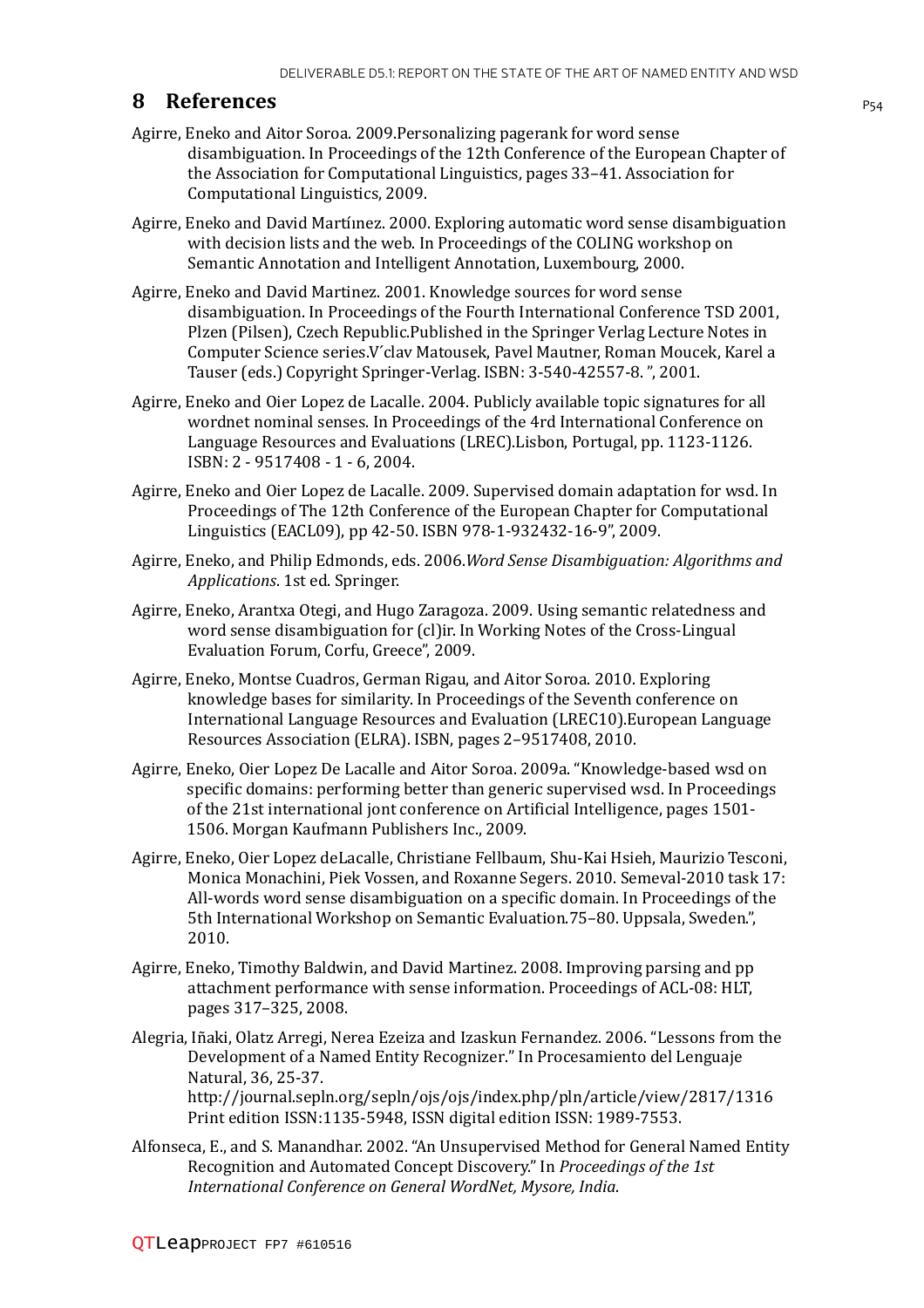- Apidianaki, Marianna, Guillaume Wisniewski, Artem Sokolov, Aurélien Max, and François Yvon, 2012, WSD for n-best reranking and local language modeling in SMT. SSST-6, Sixth Workshop on Syntax, Semantics and Structure in Statistical Translation, Jeju, Republic of Korea, 12 July 2012; pp.1-9.
- Arcan, M. , C. Giuliano, M. Turchi and P. Buitelaar "Identification of Bilingual Terms from Monolingual Documents for Statistical Machine Translation", In Proceedings of the 4th International Workshop on Computational Terminology (Computerm). 2014.
- Atserias, Jordi, Luis Villarejo, and German Rigau. Spanish wordnet 1.6: Porting the spanish wordnet across princeton versions. In LREC, 2004.
- Bagga, A., and B. Baldwin. 1998. "Entity-based Cross-document Coreferencing Using the Vector Space Model." In *Proceedings of the 17th International Conference on Computational linguistics-Volume 1*, 79–85. http://dl.acm.org/citation.cfm?id=980859.
- Bagga, Amit, and Breck Baldwin. 1998. "Algorithms for Scoring Coreference Chains." In *Proceedings of the 1st International Conference on Language Resources and Evaluation (LREC1998)*, 563–566. Granada, Spain. ftp://ftp.cis.upenn.edu/pub/breck/scoring-paper.ps.gz.
- Balasuriya, D., N. Ringland, J. Nothman, T. Murphy, and J. R. Curran. 2009. "Named Entity Recognition in Wikipedia." In *Proceedings of the 2009 Workshop on The People's Web Meets NLP: Collaboratively Constructed Semantic Resources*, 10–18. http://dl.acm.org/citation.cfm?id=1699767.
- Basile, Valerio, Johan Bos, Kilian Evang, Noortje Venhuizen. 2012. "Developing a large semantically annotated corpus." In Proceedings of the Eight International conference on Language Resources and Evaluation (LREC 2012), pp 3196-3200, Istanbul, Turkey.
- Bentivogli, Luisa and Emanuele Pianta. Exploiting parallel texts in the creation of multilingual semantically annotated resources: the multisemcor corpus. Natural Language Engineering, 11(3):247-262, 2005.
- Bick, E. 2004."A Named Entity Recognizer for Danish."In *Proc. of 4th International Conf. on Language Resources and Evaluation*, 305–308. http://www.lrecconf.org/proceedings/lrec2004/pdf/99.pdf.
- Black, W. J, F. Rinaldi, and D. Mowatt. 1998. "FACILE: Description of the NE System Used for MUC-7." In *Proceedings of the 7th Message Understanding Conference*. http://acl.ldc.upenn.edu/muc7/M98-0014.pdf.
- Borrega, Oriol, Mariona Taulé, and MA Martí. What do we mean when we speak about named entities? In Proceedings of Corpus Linguistics, 2007.
- Brockmann, Carsten and Mirella Lapata. 2003. Evaluating and combining approaches to selectional preference acquisition. In Proceedings of the 11<sup>th</sup> Conference of the European Chapter of the Association for Computational Linguistics", pages 27–34, Budapest, 2003.
- Bunescu, R., and M. Pasca. 2006. "Using Encyclopedic Knowledge for Named Entity Disambiguation." In *Proceedings of EACL*, 6:9–16. http://acl.ldc.upenn.edu/E/E06/E06-1002.pdf.
- Cabezas, Clara and Philip Resnik, ``Using WSD Techniques for Lexical Selection in Statistical Machine Translation'', Technical report CS-TR-4736/LAMP-TR-124/UMIACS-TR-2005-42, July 2005.
- Carpuat, Marine and Dekai Wu, 2005, Word sense disambiguation vs. statistical machine translation, 2005, ACL-2005: 43rd Annual meeting of the Association for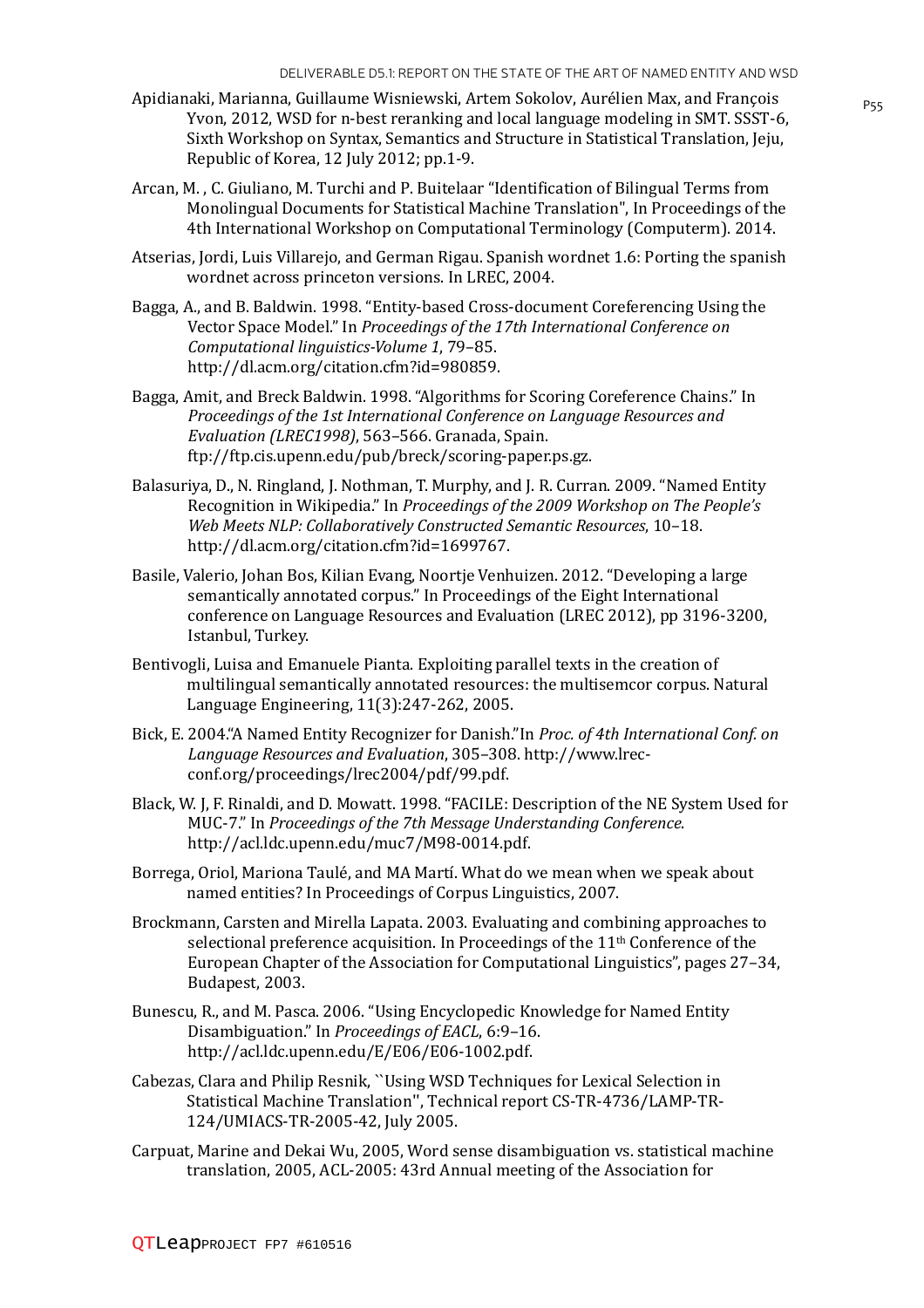Computational Linguistics, University of Michigan, Ann Arbor, 25-30 June 2005; pp. 387-394.

- Carpuat, Marine and Dekai Wu, 2007, Improving statistical machine translation using word sense disambiguation, 2007, EMNLP-CoNLL-2007: Proceedings of the 2007 Joint Conference on Empirical Methods in Natural Language Processing and Computational Natural Language Learning, June 28-30, 2007, Prague, Czech Republic; pp. 61-72.
- Carpuat, Marine, Hal Daume III, Katie Henry, Ann Irvine, Jagadeesh Jagalamudi and Rachel Rudinger. 2013. "SenseSpotting: Never let your parallel data tie you to an old domain". Association for Computational Linguistics. Sofia, Bulgaria: Aug 2013.
- Carreras, X., I. Chao, L. Padró, and M. Padró. 2004. "Freeling: An Open-source Suite of Language Analyzers." In *Proceedings of the 4th LREC*.Vol. 4.
- Carreras, X., L. Màrquez, and L. Padró. 2003. "A Simple Named Entity Extractor Using AdaBoost." In *Proceedings of the Seventh Conference on Natural Language Learning at HLT-NAACL 2003-Volume 4*, 152–155. http://dl.acm.org/citation.cfm?id=1119197.
- Chai, Joyce Yue and Alan W. Biermann.The use of word sense disambiguation in an information extraction system. In Proceedings of the sixteenth national conference on Artificial intelligence and the eleventh Innovative applications of artificial intelligence conference innovative applications of artificial intelligence, AAAI '99/IAAI '99, pages 850–855, Menlo Park, CA, USA, 1999. American Association for Artificial Intelligence.
- Chan, Y. S., Ng, H. T., and Chiang, D., 2007, Word sense disambiguation improves statistical machine translation. In Annual Meeting-Association for Computational Linguistics (Vol. 45, No. 1, p. 33).
- Chen, Jinying and Martha Palmer. 2009. Improving english verb sense disambiguation performance with linguistically motivated features and clear sense distinction boundaries, springer netherland: Semeval2007. Language Resources and Evaluation, 43:181—208, 2009.
- Cheng, Xiao and D. Roth. 2013. "Relational Inference for Wikification." EMNLP 2013.
- Chinchor, N. 1998."Overview of MUC-7."In *Proceedings of the Seventh Message Understanding Conference (MUC-7)*, 178–185.
- Ciaramita, M., and Y. Altun. 2005. "Named-entity Recognition in Novel Domains with External Lexical Knowledge." In *Proceedings of the NIPS Workshop on Advances in Structured Learning for Text and Speech Processing*.
- Ciaramita, Massimiliano and Yasemin Altun. 2006. Broadcoverage sense disambiguation and information extraction with a supersense sequence tagger. In Proceedings of the 2006 Conference on Empirical Methods in Natural Language Processing, pages 594-602. Association for Computational Linguistics, 2006.
- Clough, Paul and Mark Stevenson. Cross-language information retrieval using eurowordnet and word sense disambiguation. In Advances in information retrieval, pages 327– 337. Springer, 2004.
- Cornoti, Marco, Paolo Ferragina and Massimiliano Ciaramita. 2013. "A Framework for Benchmarking Entity-annotation Systems." In Web, 249-260.WWW '13. Republic and Canton of Geneva, Switzerland: International World Wide Web Conferences Steering Committee, 2013. http://dl.acm.org/citation.cfm?id=2488388.2488411.
- Cuadros, M. and G. Rigau. 2008. KnowNet: Building a Large Net of Knowledge from the Web. In Proceedings of COLING, 2008.

Cucchiarelli, A., and P. Velardi. 2001. "Unsupervised Named Entity Recognition Using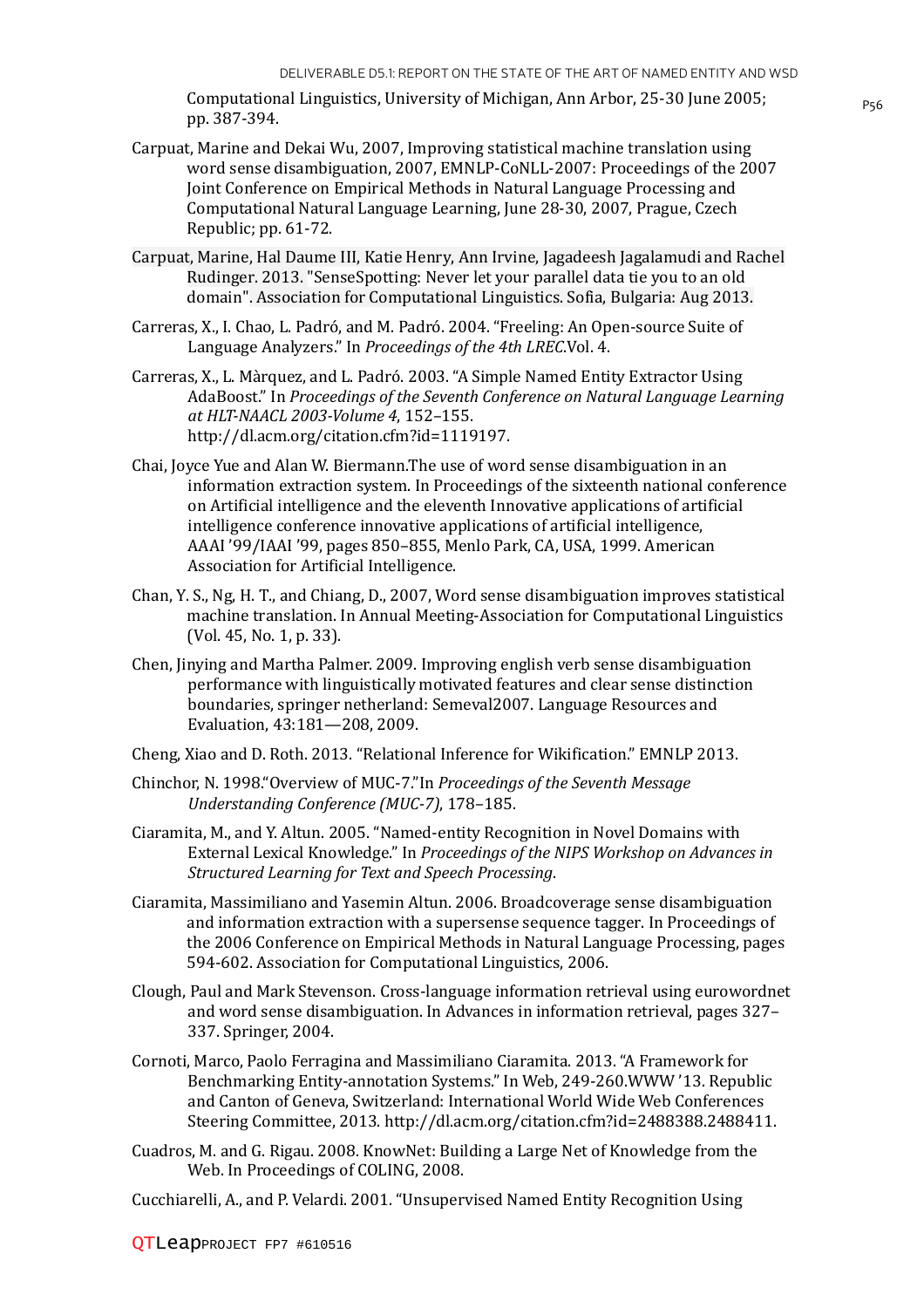P57 Syntactic and Semantic Contextual Evidence." *Computational Linguistics* 27 (1): 123–131.

- Cucerzan, S. 2007. "Large-scale Named Entity Disambiguation Based on Wikipedia Data." In *Proceedings of EMNLP-CoNLL*, 2007:708–716. http://acl.ldc.upenn.edu/D/D07/D07-1074.pdf.
- Daiber, Joachim, Max Jakob, Chris Hokamp and Pablo N. Mendes. 2013. "Improving Efficiency and Accuracy in Multilingual Entity Extraction." In Proceedings of the 9th International Conference on Semantic Systems (I-Semantics).
- Douglas B. Lenat. 1995. Cyc: A large-scale investment in knowledge infrastructure. Communications of the ACM, 38(11):33–38, 1995.
- Dredze, M., P. McNamee, D. Rao, A. Gerber, and T. Finin. 2010. "Entity Disambiguation for Knowledge Base Population." In *Proceedings of the 23rd International Conference on Computational Linguistics*, 277–285. http://dl.acm.org/citation.cfm?id=1873813.
- Edmonds P. and S. Cotton. 2001. Senseval-2: Overiew. In Proceedings of Senseval-2; Second International Workshop on Evaluating Word Sense Disambiguation Systems, pages 1–5, Toulouse, France, 2001.
- Edmonds, Philip and Adam Kilgarriff.Introduction to the special issue on evaluating word sense disambiguation systems. Nat. Lang. Eng., 8(4):279–291, 2002.
- Escudero, Gerard, Lluís Màrquez, and German Rigau.2000. An empirical ıs a study of the domain dependence of supervised word sense disambiguation systems. In Proceedings of Joint SIGDAT Conference on Empirical Methods in Natural Language Processing and Very Large Corpora (EMNLP/VLC'00), Hong Kong, China., 2000.
- Etzioni, O., M. Cafarella, D. Downey, A. M Popescu, T. Shaked, S. Soderland, D. S Weld, and A. Yates. 2005. "Unsupervised Named-entity Extraction from the Web: An Experimental Study." *Artificial Intelligence* 165 (1): 91–134.
- Fader, A., S. Soderland, O. Etzioni, and T. Center. 2009. "Scaling Wikipedia-based Named Entity Disambiguation to Arbitrary Web Text." In *WikiAI09 Workshop at IJCAI*.
- Faruqui, M., and S. Padó. 2010. "Training and Evaluating a German Named Entity Recognizer with Semantic Generalization." *Semantic Approaches in Natural Language Processing*: 129.
- Fellbaum, Christiane. 1998.. WordNet: an electronic lexical database. MIT Press, 1998.
- Fernandez, Izaskun, Iñaki Alegria and Nerea Ezeiza. 2011. "Semantic Relatedness for Named Entity Disambiguation using a small Wikipedia." I. Habernal and V. Matou ̆ek (Eds.): TSD 2011, LNAI 6836, pp. 276–283. ISBN 978-3-642-23537- 5.Springer Berlin / Heidelberg.https://ixa.si.ehu.es/Ixa/Argitalpenak/Artikuluak/1307532245/publi koak/SemanticRelatedness.pdf
- Ferragina, P., and U. Scaiella. 2010. "Tagme: On-the-fly Annotation of Short Text Fragments (by Wikipedia Entities)." In *Proceedings of the 19th ACM International Conference on Information and Knowledge Management*, 1625–1628. http://dl.acm.org/citation.cfm?id=1871689.
- Filatova, Elena, 2009, Directions for Exploiting Asymmetries in Multilingual Wikipedia. Proceedings of CLIAWS3, Third International Cross Lingual Information Access Workshop, in conjunction with NAACL-HLT 2009. Boulder. 2009.
- Fleischman, M., and E. Hovy. 2002. "Fine Grained Classification of Named Entities." In *Proceedings of the 19th International Conference on Computational linguistics-Volume 1*, 1–7. http://dl.acm.org/citation.cfm?id=1072358.

Fox, Barbara, Dan Jurafsky, and Laura A. Michaelis. Cognition and Function in Language.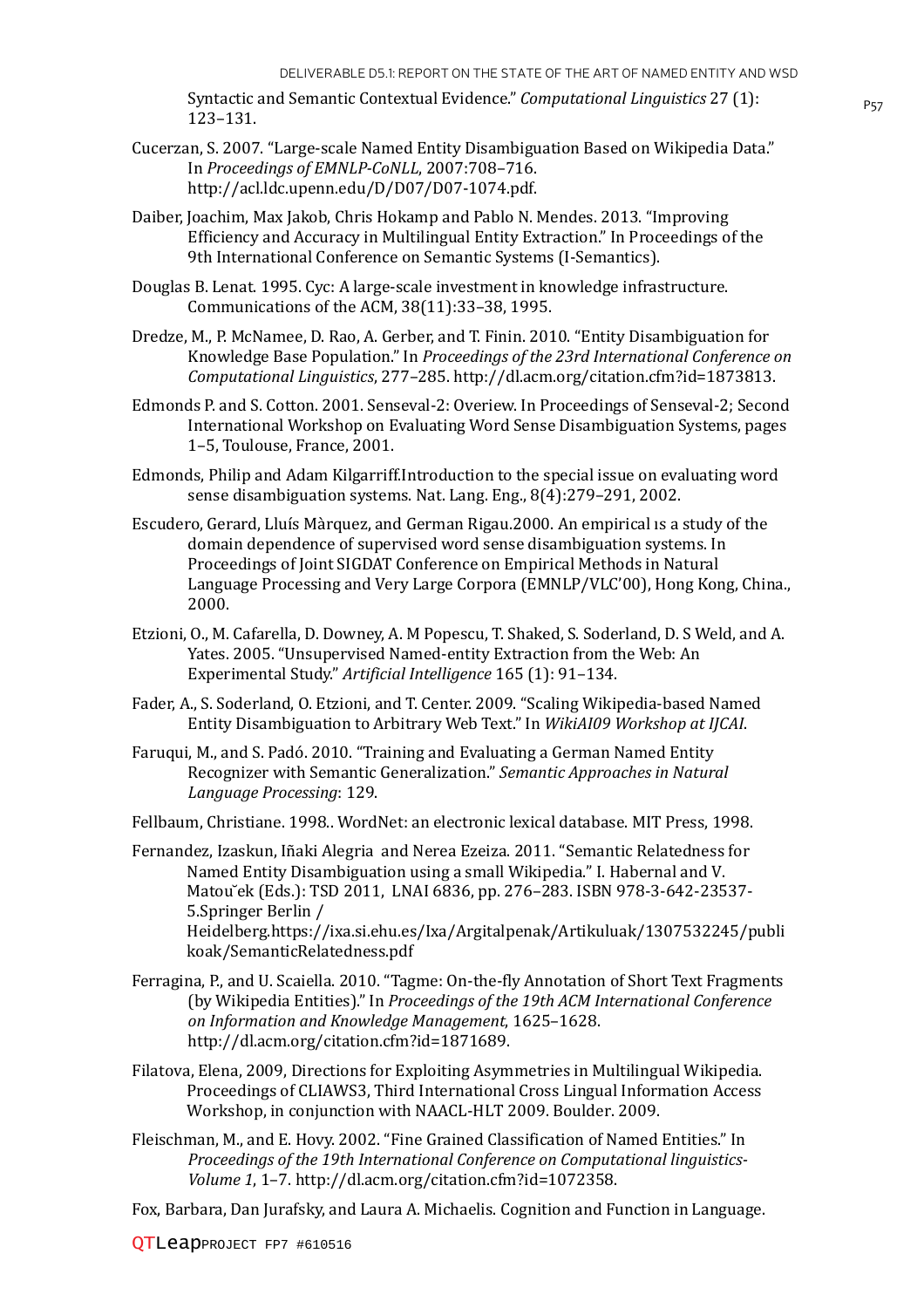CSLI Publications, Stanford, CA., 1999. CSLI Publications, Stanford, CA., 1999.

- Gale, William, Kenneth Church, and David Yarowsky. 1992. A method for disambiguating word senses in a large corpus. Computers and the Humanities, 26:415–439, 1992. 10.1007/BF00136984.
- Gaustad, Tanja. 2004. Linguistic Knowledge and Word Sense Disambiguation. PhD Thesis, Alfa-Informatica, University of Groningen, Groningen.
- Grishman, R., and B. Sundheim. 1996. "Message Understanding Conference-6: A Brief History." In *Proceedings of COLING*, 96:466–471. http://acl.ldc.upenn.edu/C/C96/C96-1079.pdf.
- Hálek, Ondrej, Rudolf Rosa, Ales Tamchyna, and Ondrej Bojar. Named entities from Wikipedia for machine translation. Proceedings of ITAT. 2011
- Hachey, Ben, Will Radford, Joel Nothman, Matthew Honnibal, and James R. Curran. 2012. "Evaluating Entity Linking with Wikipedia." *Artificial Intelligence* (In press). doi:10.1016/j.artint.2012.04.005. http://www.sciencedirect.com/science/article/pii/S0004370212000446.
- Henrich, Verena, Erhard Hinrichs, Tatiana Vodolazova. 2012. WebCAGe A Web-Harvested Corpus Annotated with GermaNet Senses. EACL 2012.
- Hermjakob, Ulf, Kevin Knight, and Hal Daumé III. "Name Translation in Statistical Machine Translation - Learning When to Transliterate." Proceedings of ACL. 2008.
- Hoffart, J., M.A. Yosef, I. Bordino, H. Fürstenau, M. Pinkal, M. Spaniol, B. Taneva, S. Thater, and G. Weikum. 2011. "Robust Disambiguation of Named Entities in Text." In *Proc. of EMNLP*, 27–31.
- Hovy, Eduard, Mitchell Marcus, Martha Palmer, Lance Ramshaw, and Ralph Weischedel. Ontonotes: the 90% solution. In Proceedings of the human language technology conference of the NAACL, Companion Volume: Short Papers, pages 57- 60.Association for Computational Linguistics, 2006.
- Ide, Nancy and Jean Véronis. Word sense disambiguation: The state of the art. Computational Linguistics, 24:1–40, 1998.
- Izquierdo, Rubén, Armando Suárez, and German Rigau. 2009. An empirical study on classbased word sense disambiguation. In Proceedings of the 12th Conference of the European Chapter of the Association for Computational Linguistics, pages 389–397. Association for Computational Linguistics, 2009.
- Izquierdo, Rubén, Armando Suárez, and German Rigau. 2010. Gplsi-ixa:Using semantic classes to acquire monosemous training examples from domain texts. In Proceedings of the 5th International Workshop on Semantic Evaluation, pages 402–406, Uppsala, Sweden, July 2010. Association for Computational Linguistics.
- Jones, G. J., Fantino, F., Newman, E., and Zhang, Y. 2008. Domain-specific query translation for multilingual information access using machine translation augmented with dictionaries mined from Wikipedia. Proceedings of the 2nd International Workshop on "Cross Lingual Information Access" Addressing the Information Need of Multilingual Societies.
- Jones, Bevan, Jacob Andreas, Daniel Bauer, Karl Moritz Hermann, Kevin Knight, 2012, Semantics-Based Machine Translation with Hyperedge Replacement Grammars.Proceedings of the Computational Linguistics Conference.Mumbai. 2012.
- Kripke, S. 1980. *Naming and Necessity*.Harvard University Press.
- Kučera, Henry and Winthrop Nelson Francis.Computational analysis of present-day American English. Dartmouth Publishing Group, 1967.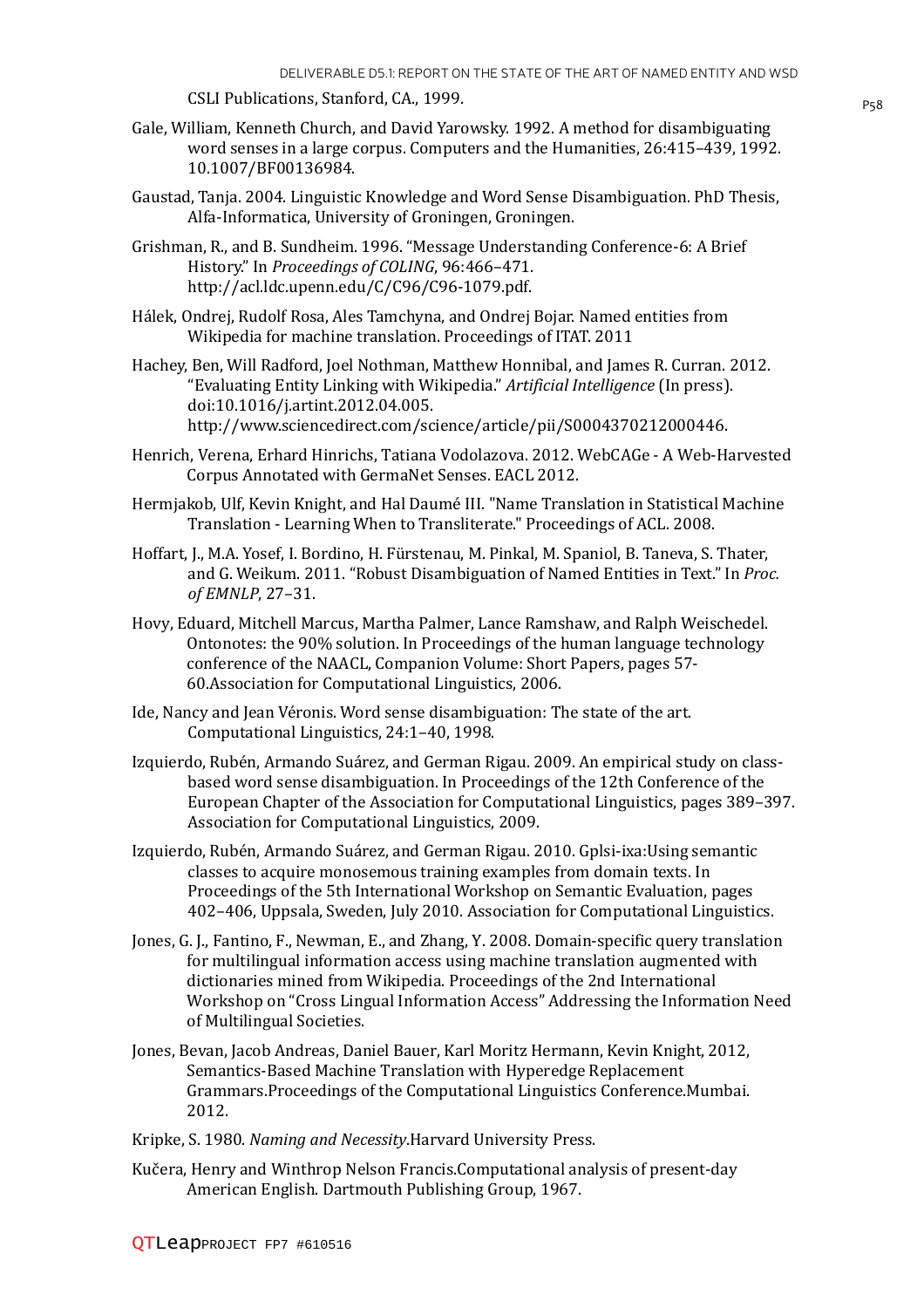- Laparra, Egoitz, German Rigau, and Montse Cuadros. 2010. Exploring the integration of wordnet and framenet. In Proceedings of the 5th Global WordNet Conference (GWC 2010), Mumbai, India, 2010.
- Leacock, C., M. Chodorow, and G. A. Miller. 1998. Using corpus statistics and wordnet relations for sense identification. Computational Linguistics, 24(1):147–166, 1998.
- Lesk, M. 1986. Automatic sense disambiguation using machine readable dictionaries: How to tell a pine cone from a ice cream cone. In Proceedings of SIGDOC'86, 1986.
- Li, Haibo, Jing Zheng, Heng Ji, Qi Li, and Wen Wang. Name-aware Machine Translation. In Proceedings of the ACL, pages 604–614. 2013
- Liu, Shuang, Clement Yu, and Weiyi Meng. Word sense disambiguation in queries. In Proceedings of the 14th ACM international conference on Information and knowledge management, pages 525–532. ACM, 2005.
- Manning, Christopher D. and Hinrich Schütze.Foundations of Statistical Natural Language Processing.MIT Press, 1998.
- Marcus, Mitchell P., Beatrice Santorini, and Mary Ann Marcinkiewicz. 1993. "Building a Large Annotation Corpus of English: The Penn Treebank." *Computational Linguistics* 19 (2): 313–330.
- Màrquez, Lluís, Gerard Escudero, German Rigau, and David Martínez. 2006. Word Sense Disambiguation. Algorithms and Applications, volume 33 of Text, Speech and Language Technology Series, chapter Supervised Corpus-based Methods for Word Sense Disambiguation, pages 167–216. Springer, 2006.
- Martinez, David Supervised 2004. Word Sense Disambiguation: Facing Current Challenges. PhD thesis, Informatika Fakultatea, UPV-EHU, 2004.
- Martínez, David and Eneko Agirre. 2000. One sense per collocation and genre/topic variations. In Proceedings of the Joint SIGDAT Conference on Empirical Methods in Natural Language Processing and Very Large Corpora.Hong Kong, 2000. ".
- Maynard, D., V. Tablan, C. Ursu, H. Cunningham, and Y. Wilks. 2001. "Named Entity Recognition from Diverse Text Types." In *Recent Advances in Natural Language Processing 2001 Conference*, 257–274. https://gate.ac.uk/sale/ranlp2001/maynard-etal.pdf.
- McNamee, P., H. T. Dang, H. Simpson, P. Schone, and S. M. Strassel. 2010. "An Evaluation of Technologies for Knowledge Base Population." In *Proceedings of the Seventh Conference on International Language Resources and Evaluation (LREC'10).European Language Resources Association (ELRA)*. http://hnk.ffzg.hr/bibl/lrec2010/pdf/634\_Paper.pdf.
- Mendes, Pablo, Max Jakob, Andres Garcia-Silva and Christian Bizer. 2011. "DBpedia Spotlight: Shedding Light on the Web of Documents." In Proceedings of the 7th International Conference on Semantic Systems (I-Semantics).
- Mihalcea, R., and A. Csomai. 2007. "Wikify!: Linking Documents to Encyclopedic Knowledge." In *CIKM*, 7:233–242.
- Mihalcea, Rada and Dan Moldovan. 1999. An automatic method for generating sense tagged corpora. In Proceedings of the 16th National Conference on Artificial Intelligence.AAAI Press, 1999.
- Mihalcea, Rada. 2005. Unsupervised large-vocabulary word sense disambiguation with graph-based algorithms for sequence data labeling. In Proceedings of the Joint Conference on Human Language Technology / Empirical Methods in Natural Language Processing (HLT/EMNLP), Vancouver, 2005.
- Mihalcea, Rada. 2007. Using wikipedia for automatic word sense disambiguation. In Proceedings of the North American Chapter of the Association for Computational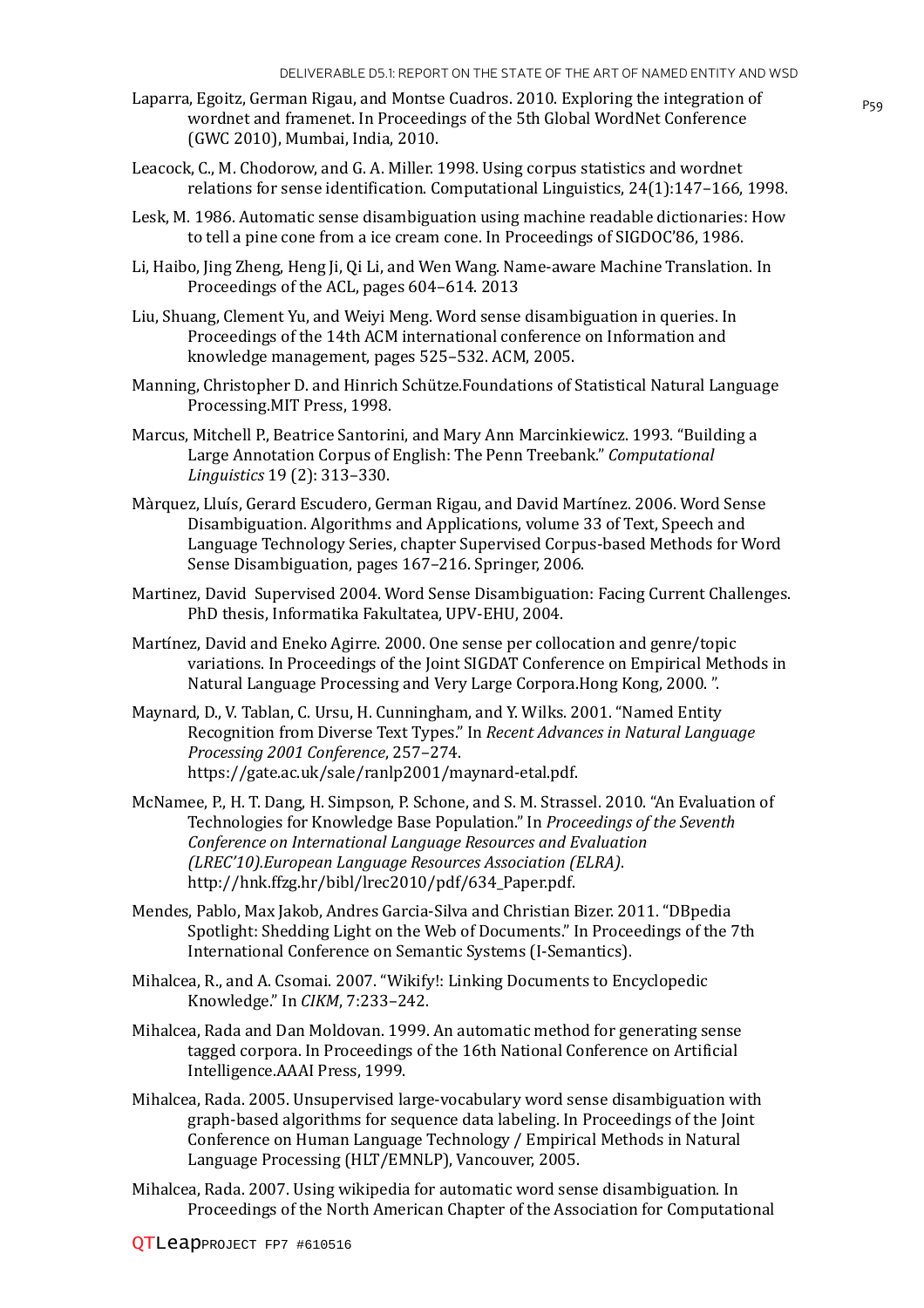Linguistics (NAACL), Rochester, 2007.

- Mika, P., M. Ciaramita, H. Zaragoza, and J. Atserias. 2008. "Learning to Tag and Tagging to Learn: A Case Study on Wikipedia." *IEEE Intelligent Systems* 23 (5): 26–33.
- Mikolov, Tomas , Quoc V Le, and Ilya Sutskever. Exploiting similarities among languages for machine translation. arXiv preprint arXiv:1309.4168. 2013.
- Mikheev, A., M. Moens, and C. Grover. 1999. "Named Entity Recognition Without Gazetteers." In *Proceedings of the Ninth Conference on European Chapter of the Association for Computational Linguistics*, 1–8. http://dl.acm.org/citation.cfm?id=977037.
- Miller, George A., Claudia Leacock, Randee Tengi, and Ross T Bunker.A semantic concordance.In Proceedings of the workshop on Human Language Technology, pages 303{308.Association for Computational Linguistics, 1993.
- Milne, D., and I. H. Witten. 2008. "Learning to Link with Wikipedia." In *Proceedings of the 17th ACM Conference on Information and Knowledge Management*, 509–518. http://dl.acm.org/citation.cfm?id=1458150.
- Minkov, E., R. C Wang, and W. W Cohen. 2005. "Extracting Personal Names from Email: Applying Named Entity Recognition to Informal Text." In *Proceedings of the Conference on Human Language Technology and Empirical Methods in Natural Language Processing*, 443–450. http://dl.acm.org/citation.cfm?id=1220631.
- Mohammadi, Mehdi, Nasser Ghasem Aghaee, 2010, Building Bilingual Parallel Corpora based on Wikipedia. Proceedings of the Second International Conference on Computer Engineering and Applications.IEEE. 2010.
- Montoyo, A., A. Suárez, G. Rigau, and M. Palomar. 2005. Combining knowledge- and corpusbased word-sense-disambiguation methods. Journal of Artificial Intelligence Research, 23:299–330, 2005.
- Morris, Jane and Graeme Hirst. 2004. Non-Classical Lexical Semantic Relations. In: Proceedings of the HLT Workshop on Computational Lexical Semantics. Boston, Massachusetts, USA. pp 46-51.
- Müller, Christof, Iryna Gurevych, 2009, Using Wikipedia and Wiktionary in Domain-Specific Information Retrieval. In Evaluating Systems for Multilingual and Multimodal Information Access, Springer. 2009.
- Nadeau, D., and S. Sekine. 2007. "A Survey of Named Entity Recognition and Classification." *Lingvisticae Investigationes* 30 (1): 3–26.
- Navigli, R. and S. Ponzetto. 2012a. Multilingual WSD with Just a Few Lines of Code: the BabelNet API. Proc. of the 50th Annual Meeting of the Association for Computational Linguistics (ACL 2012), Jeju, Korea, July 9-11, 2012, pp. 67-72.
- Navigli, R. and S. Ponzetto. 2012b. Joining Forces Pays Off: Multilingual Joint Word Sense Disambiguation. Proc. of the 2012 Conference on Empirical Methods in Natural Language Processing (EMNLP 2012), Jeju, Korea, July 12-14, 2012, pp. 1399-1410.
- Navigli, Roberto and Mirella Lapata. 2007.Graph connectivity measures for unsupervised word sense disambiguation. In Proceedings of the 20th International Joint Conference on Artificial Intelligence (IJCAI), pages 1683–1688, Hyderabad, India, 2007.
- Navigli, Roberto and Paola Velardi. 2005. Structural semantic interconnections: a knowledge-based approach to word sense disambiguation. IEEE Transactions on Pattern Analysis and Machine Intelligence (PAMI), 27(7):1063–1074, 2005.
- Navigli, Roberto. 2009. Word Sense Disambiguation: a survey. ACM Computing Surveys, 41(2):1–69, 2009.
- Ng, H. T. 1997.Getting serious about word sense disambiguation. In Proceedings of the ACL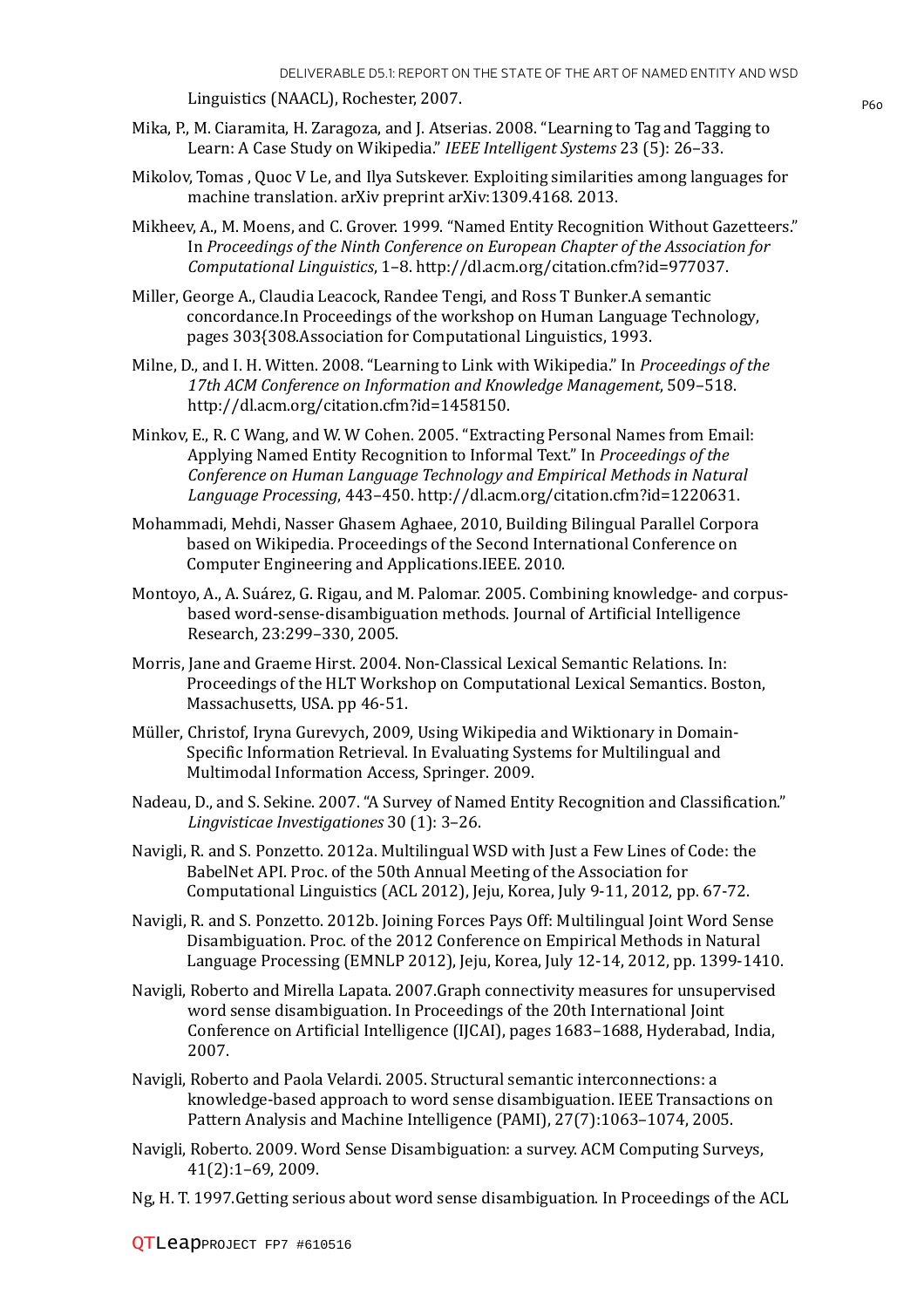SIGLEX Workshop on Tagging Text with Lexical Semantics: Why, What, and How?, pages 1–7, Washington, D.C., USA., 1997.

- Ng, H. T. and H. B. Lee. 1996. Integrating multiple knowledge sources to disambiguate word sense: An exemplar-based approach. In Proceedings of the 34th Annual Meeting of the Association for Computational Linguistics.ACL, 1996.
- Niemann, Elisabeth and Iryna Gurevych. The people's web meets linguistic knowledge: Automatic sense alignment of wikipedia and wordnet. In Proceedings of the International Conference on Computational Semantics (IWCS), pages 205–214, Jan 2011.
- Nothman, J., J. R. Curran, and T. Murphy. 2008. "Transforming Wikipedia into Named Entity Training Data." In *Proceedings of the Australian Language Technology Workshop*, 124–132.

Nothman, J., N. Ringland, W. Radford, T. Murphy, and J. Curran. 2012. "Learning Multilingual Named Entity Recognition from Wikipedia." *Artificial Intelligence* (In press). doi:10.1016/j.artint.2012.03.006.

http://www.sciencedirect.com/science/article/pii/S0004370212000276.

- Otero, Pablo Gamallo, Isaac Gonzalez López, 2010, Wikipedia as Multilingual Source of Comparable Corpus.Proceedings of the Third Workshop on Building and Using Comparable Corpora, in conjunction with LREC 2010. Malta. 2010.
- Pedersen, Ted. 2006. Unsupervised corpus based methods for wsd. In Agirre E. and Edmonds P., editors, Word Sense Disambiguation, volume 33 of Text, Speech and Language Technology Series, pages 133–166. Springer, 2006.
- Petasis, G., F. Vichot, F. Wolinski, G. Paliouras, V. Karkaletsis, and C. D Spyropoulos. 2001. "Using Machine Learning to Maintain Rule-based Named-entity Recognition and Classification Systems." In *Proceedings of the 39th Annual Meeting on Association for Computational Linguistics*, 426–433. http://dl.acm.org/citation.cfm?id=1073067.
- Philpot, Andrew, Eduard Hovy, and Patrick Pantel.The omega ontology.In Proceedings of the ONTOLEX Workshop at the International Conference on Natural Language Processing (IJCNLP), 2005.
- Pianta, Emanuele, Christian Girardi, and Roberto Zanoli.The TextPro tool suite.In Proceedings of LREC, 6th edition of the Language Resources and Evaluation Conference, Marrakech (Morocco), 2008.
- Pociello, E., Agirre, E. and Aldezabal, I. 2010. "Methodology and construction of the Basque WordNet" In *Language Resources and Evaluation.Springer. ISSN 1574-020X. http://www.springerlink.com/content/40n24044u3k2k277/*
- Poibeau, T. 2003. "The Multilingual Named Entity Recognition Framework."In *Proceedings of the Tenth Conference on European Chapter of the Association for Computational Linguistics-Volume 2*, 155–158. http://dl.acm.org/citation.cfm?id=1067772.
- Poibeau, T., and L. Kosseim. 2001. "Proper Name Extraction from Non-journalistic Texts." *Language and Computers* 37 (1): 144–157.
- Pradhan, Sameer S., Eduard Hovy, Mitch Marcus, Martha Palmer, Lance Ramshaw, and Ralph Weischedel. 2007. "OntoNotes: A Unified Relational Semantic Representation." In *Proceedings of the International Conference on Semantic Computing*, 517–526.ICSC '07. Washington, DC, USA: IEEE Computer Society. doi:10.1109/ICSC.2007.67. http://dx.doi.org/10.1109/ICSC.2007.67.
- Procter, P. editor.Longman Dictionary of Common English.Longman Group, Harlow, Essex, England, 1987.

http://www.alta.asn.au/events/alta2008/proceedings/ALTA2008.pdf#page=132.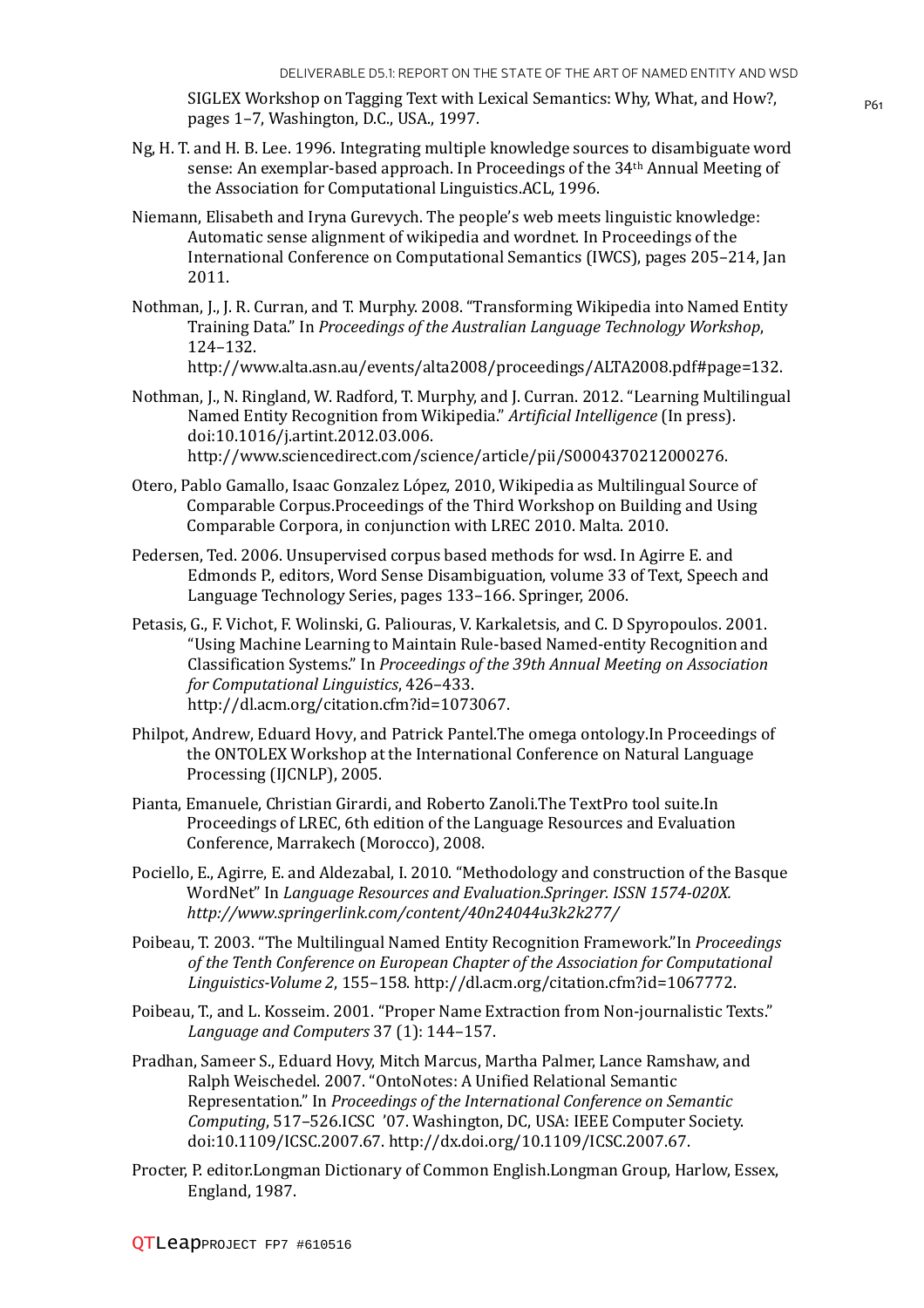- Ratinov, L., and D. Roth. 2009. "Design Challenges and Misconceptions in Named Entity  $P_{62}$ Recognition." In *Proceedings of the Thirteenth Conference on Computational Natural Language Learning*, 147–155.
- Ravin, Y. and C. Leacock. Polysemy: Theoretical and Approaches. Oxford University Press, 2000.
- Richman, A.E., and P. Schone. 2008. "Mining Wiki Resources for Multilingual Named Entity Recognition." In *Proceedings of the 46th Annual Meeting of the Association for Computational Linguistics: Human Language Technologies*, 1–9.
- Rigau, German, Jordi Atserias, and Eneko Agirre. 1997. Combining unsupervised lexical knowledge methods for word sense disambiguation. In Proceedings of the 35th Annual Meeting of the Association for Computational Linguistics. Joint ACL/EACL, pages 48–55, Madrid, Spain, July 1997.
- Roget, Peter Mark. 1911. Roget's Thesaurus of English Words and Phrases... TY Crowell Company, 1911.
- Sekine, S., and C. Nobata. 2004. "Definition, Dictionaries and Tagger for Extended Named Entity Hierarchy." In *Proceedings of the Language Resources and Evaluation Conference (LREC)*, 1977–1980. https://nats-www.informatik.unihamburg.de/intern/proceedings/2004/LREC/pdf/65.pdf.
- Simančík, F., and M. Lee."A CCG-based System for Valence Shifting for Sentiment Analysis." http://cicling-org.g-sidorov.org/2009/RCS-41/099-108.pdf.
- Sinha, Ravi and Rada Mihalcea.2007. Unsupervised graph-based word sense disambiguation using measures of word semantic similarity. In Proceedings of the IEEE International Conference on Semantic Computing (ICSC 2007), Irvine, CA, 2007.
- Specia, Lucia, Maria das Graças Volpe Nunes, and Mark Stevenson, 2006, Translation context sensitive WSD, 2006, EAMT-2006: 11th Annual Conference of the European Association for Machine Translation, June 19-20, 2006, Oslo, Norway. Proceedings; p.227-232.
- Steinberger, Josef, Massimo Poesio, Mijail A. Kabadjov, and Karel Jeek. 2007. "Two Uses of Anaphora Resolution in Summarization." *Inf. Process. Manage.* 43 (6) (November): 1663–1680. doi:10.1016/j.ipm.2007.01.010.
- Stevenson, Mark. Word Sense Disambiguation: The Case for Combinations of Knowledge Sources. CSLI Publications, Stanford, CA., 2003.
- Stokoe, Christopher, Michael P Oakes, and John Tait. Word sense disambiguation in information retrieval revisited. In Proceedings of the 26th annual international ACM SIGIR conference on Research and development in informaion retrieval, pages 159–166. ACM, 2003.
- Straková Jana, Straka Milan, Hajič Jan: *A New State-of-The-Art Czech Named Entity Recognizer.* In: Lecture Notes in Computer Science, Vol. 8082, Text, Speech and Dialogue: 16th International Conference, TSD 2013. Proceedings, Copyright © Springer Verlag, Berlin / Heidelberg, ISBN 978-3-642-40584-6, ISSN 0302-9743, pp. 68-75, 2013
- Taulé, Mariona, Maria Antònia Martí, and Marta Recasens.Ancora: Multilevel annotated corpora for catalan and spanish. In LREC, 2008.
- Tjong Kim Sang, E. F, and F. De Meulder. 2003. "Introduction to the CoNLL-2003 Shared Task: Language-independent Named Entity Recognition." In *Proceedings of the Seventh Conference on Natural Language Learning at HLT-NAACL 2003-Volume 4*, 142–147. http://dl.acm.org/citation.cfm?id=1119195.
- Toral, A., and R. Munoz. 2006. "A Proposal to Automatically Build and Maintain Gazetteers